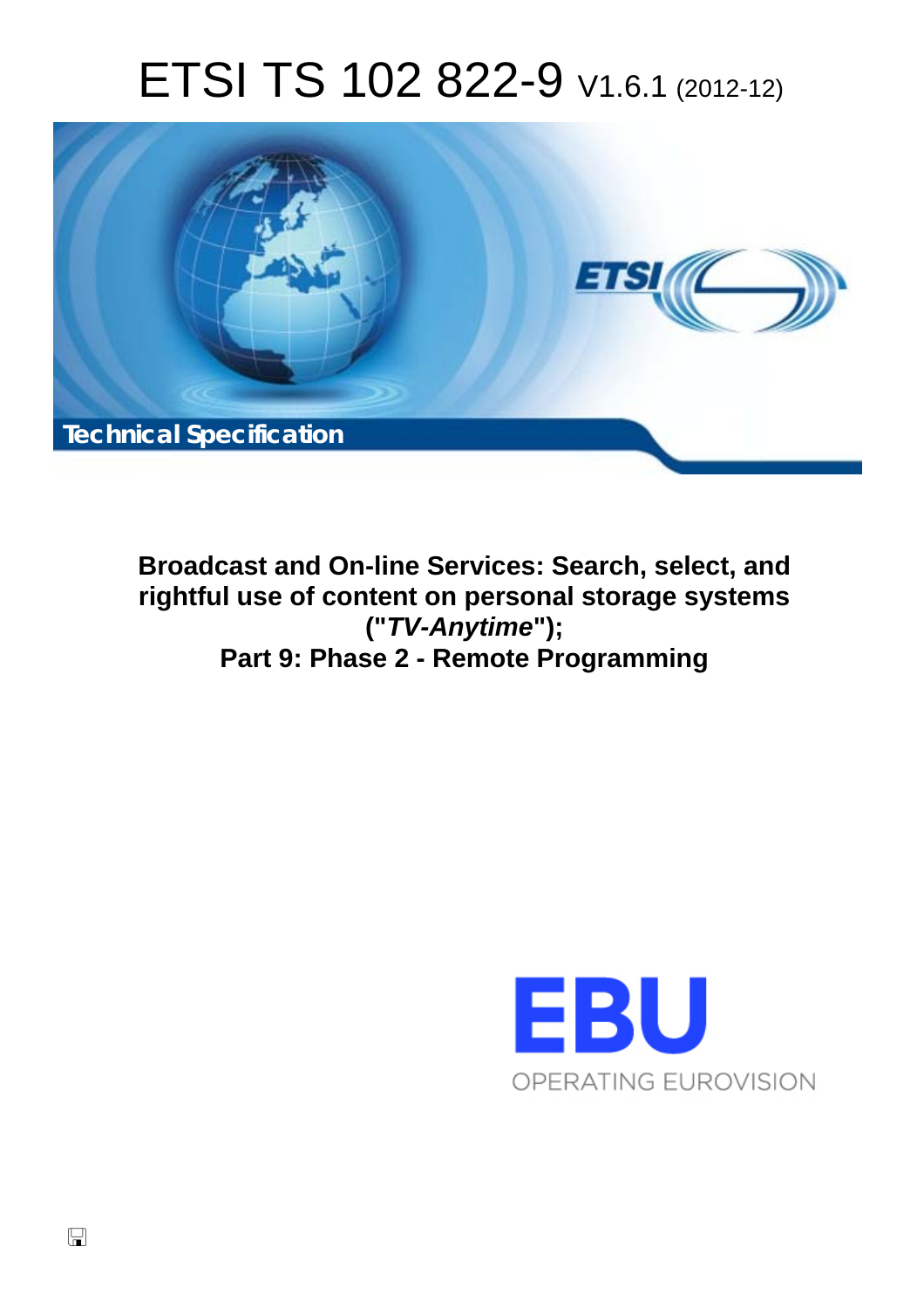Reference

RTS/JTC-TVA-PH2-73-09

Keywords broadcasting, content, system, TV, video

#### *ETSI*

#### 650 Route des Lucioles F-06921 Sophia Antipolis Cedex - FRANCE

Tel.: +33 4 92 94 42 00 Fax: +33 4 93 65 47 16

Siret N° 348 623 562 00017 - NAF 742 C Association à but non lucratif enregistrée à la Sous-Préfecture de Grasse (06) N° 7803/88

#### *Important notice*

Individual copies of the present document can be downloaded from: [http://www.etsi.org](http://www.etsi.org/)

The present document may be made available in more than one electronic version or in print. In any case of existing or perceived difference in contents between such versions, the reference version is the Portable Document Format (PDF). In case of dispute, the reference shall be the printing on ETSI printers of the PDF version kept on a specific network drive within ETSI Secretariat.

Users of the present document should be aware that the document may be subject to revision or change of status. Information on the current status of this and other ETSI documents is available at <http://portal.etsi.org/tb/status/status.asp>

If you find errors in the present document, please send your comment to one of the following services: [http://portal.etsi.org/chaircor/ETSI\\_support.asp](http://portal.etsi.org/chaircor/ETSI_support.asp)

#### *Copyright Notification*

No part may be reproduced except as authorized by written permission. The copyright and the foregoing restriction extend to reproduction in all media.

> © European Telecommunications Standards Institute 2012. © European Broadcasting Union 2012. All rights reserved.

**DECT**TM, **PLUGTESTS**TM, **UMTS**TM and the ETSI logo are Trade Marks of ETSI registered for the benefit of its Members. **3GPP**TM and **LTE**™ are Trade Marks of ETSI registered for the benefit of its Members and of the 3GPP Organizational Partners. **GSM**® and the GSM logo are Trade Marks registered and owned by the GSM Association.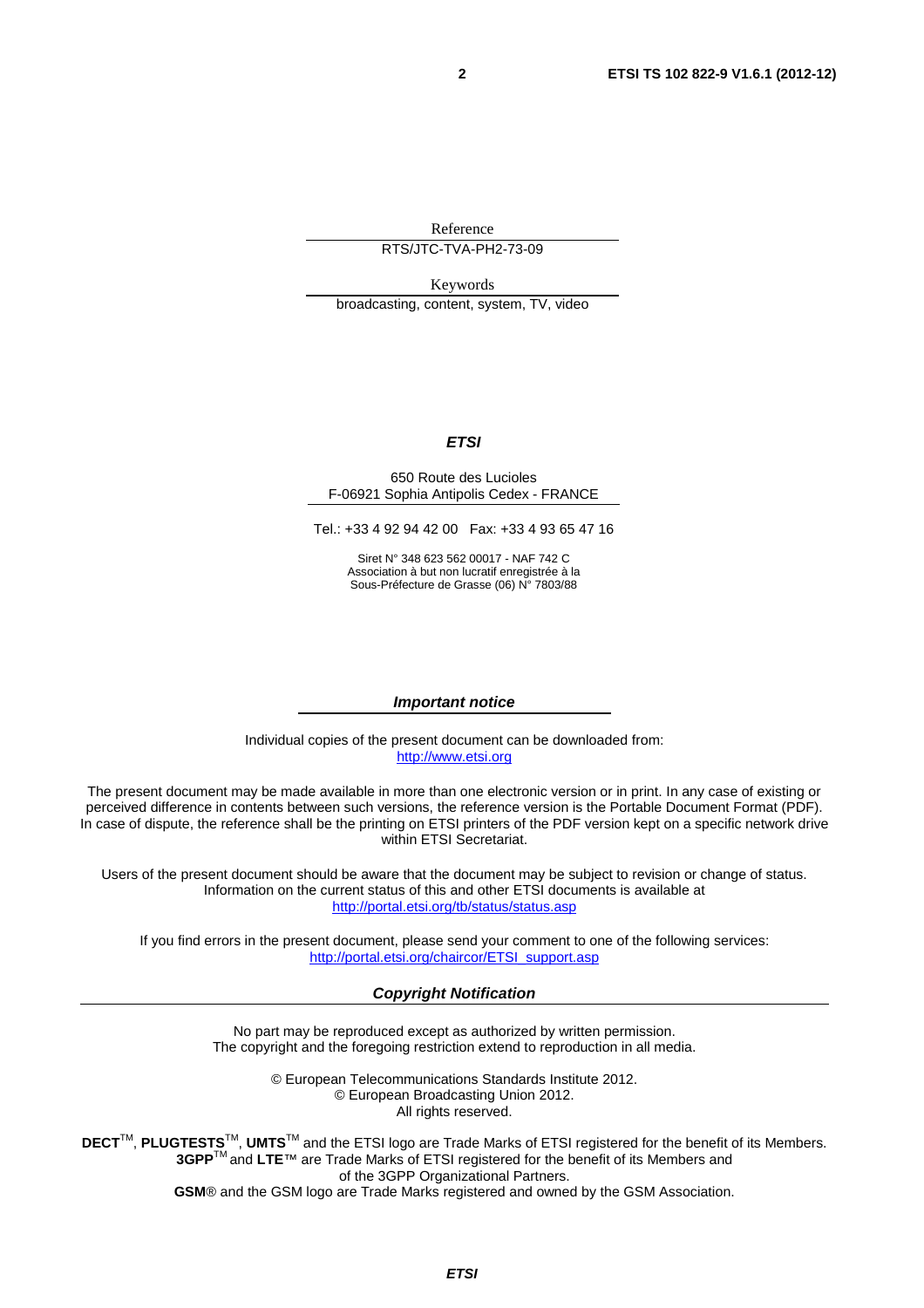# Contents

| 1                      |                             |  |
|------------------------|-----------------------------|--|
| 2                      |                             |  |
| 2.1                    |                             |  |
| 2.2                    |                             |  |
| 3                      |                             |  |
| 3.1                    |                             |  |
| 3.2                    |                             |  |
| $\overline{4}$         |                             |  |
| 4.1                    |                             |  |
| 4.1.1                  |                             |  |
| 4.1.2                  |                             |  |
| 4.2                    |                             |  |
| 5                      |                             |  |
| 5.1                    |                             |  |
| 5.2                    |                             |  |
| 5.2.1                  |                             |  |
| 5.2.1.1                |                             |  |
| 5.2.1.2                |                             |  |
| 5.2.2                  |                             |  |
| 5.2.2.1                |                             |  |
| 5.2.2.2                |                             |  |
| 5.2.2.3                |                             |  |
| 5.2.2.3.1              |                             |  |
| 5.2.2.3.2<br>5.2.2.3.3 |                             |  |
| 5.2.2.3.4              |                             |  |
| 5.2.2.4                |                             |  |
| 5.2.2.4.1              |                             |  |
| 5.2.2.4.2              |                             |  |
| 5.2.2.4.3              |                             |  |
| 5.2.3                  |                             |  |
| 5.2.3.1                |                             |  |
| 5.2.3.2                |                             |  |
| 5.2.3.3                |                             |  |
| 5.2.4                  |                             |  |
| 5.3                    |                             |  |
| 5.3.1                  |                             |  |
| 5.3.2                  |                             |  |
| 5.4                    |                             |  |
| 5.4.1                  |                             |  |
| 5.4.1.1                |                             |  |
| 5.4.1.2                |                             |  |
| 5.4.1.2.1              |                             |  |
| 5.4.1.2.2              |                             |  |
| 5.4.1.3                |                             |  |
| 5.4.2                  |                             |  |
| 5.5                    |                             |  |
|                        | <b>Annex A (normative):</b> |  |

 $\mathbf{3}$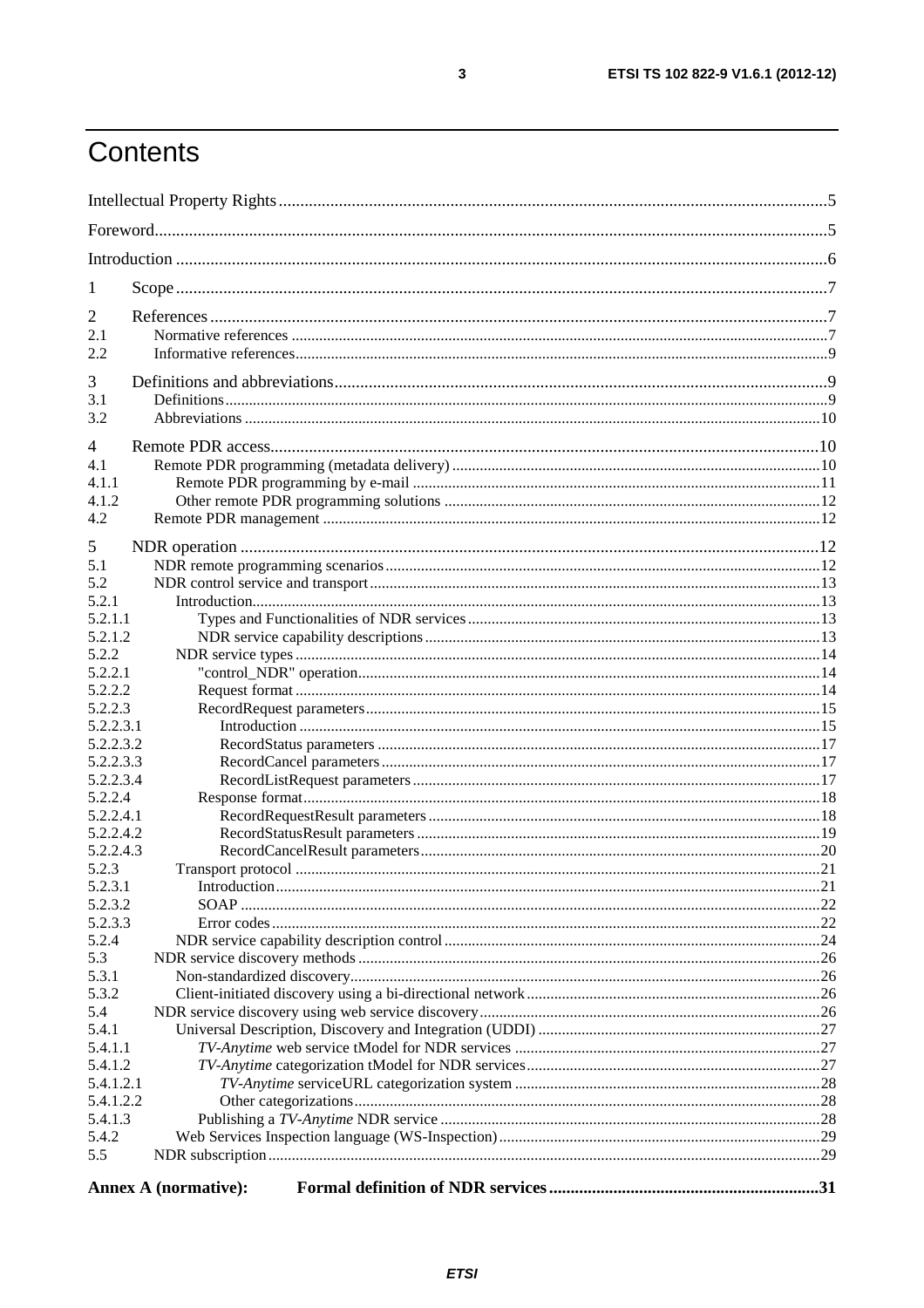|     | <b>Annex B (informative):</b> | Examples of control_NDR operation's service capability descriptions 33         |  |
|-----|-------------------------------|--------------------------------------------------------------------------------|--|
| B.1 |                               |                                                                                |  |
| B.2 |                               |                                                                                |  |
|     | <b>Annex C</b> (normative):   |                                                                                |  |
| C.1 |                               |                                                                                |  |
| C.2 |                               | Classification scheme for DeliveryProtocolType (DeliveryProtocolTypeCS.xml) 39 |  |
| C.3 |                               | Classification scheme for ControlProtocolType (ControlProtocolTypeCS.xml)39    |  |
|     | <b>Annex D</b> (informative): |                                                                                |  |
| D.1 |                               |                                                                                |  |
| D.2 |                               |                                                                                |  |
| D.3 |                               |                                                                                |  |
| D.4 |                               |                                                                                |  |
|     | <b>Annex E</b> (informative): |                                                                                |  |
| E.1 |                               |                                                                                |  |
| E.2 |                               |                                                                                |  |
|     | <b>Annex F</b> (informative): | Referencing a WSDL implementation description using                            |  |
|     | <b>Annex G (normative):</b>   | TV-Anytime description schemes and classification schemes45                    |  |
|     | <b>Annex H</b> (informative): |                                                                                |  |
|     |                               |                                                                                |  |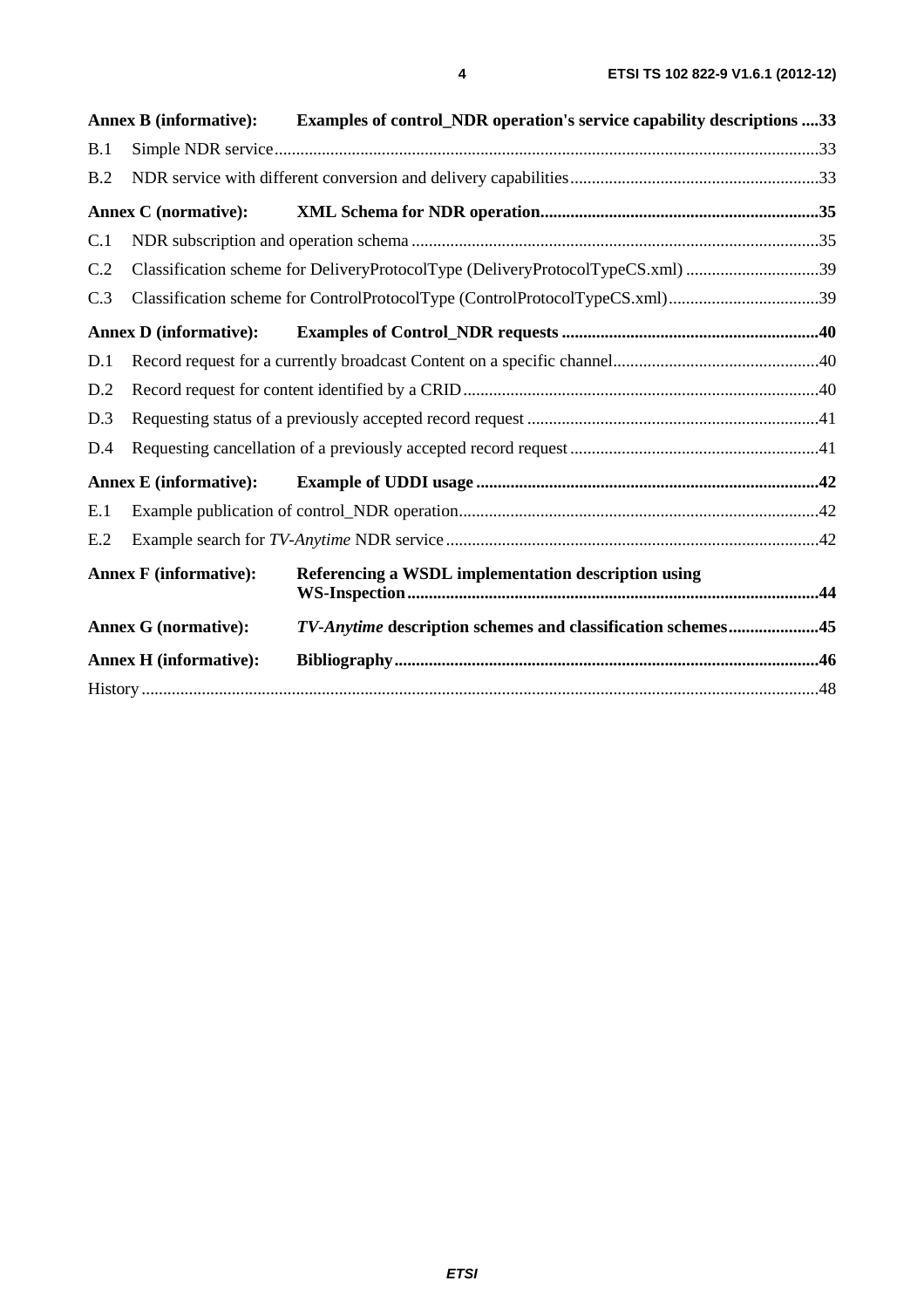# Intellectual Property Rights

IPRs essential or potentially essential to the present document may have been declared to ETSI. The information pertaining to these essential IPRs, if any, is publicly available for **ETSI members and non-members**, and can be found in ETSI SR 000 314: *"Intellectual Property Rights (IPRs); Essential, or potentially Essential, IPRs notified to ETSI in respect of ETSI standards"*, which is available from the ETSI Secretariat. Latest updates are available on the ETSI Web server [\(http://ipr.etsi.org](http://webapp.etsi.org/IPR/home.asp)).

Pursuant to the ETSI IPR Policy, no investigation, including IPR searches, has been carried out by ETSI. No guarantee can be given as to the existence of other IPRs not referenced in ETSI SR 000 314 (or the updates on the ETSI Web server) which are, or may be, or may become, essential to the present document.

### Foreword

This Technical Specification (TS) has been produced by Joint Technical Committee (JTC) Broadcast of the European Broadcasting Union (EBU), Comité Européen de Normalisation ELECtrotechnique (CENELEC) and the European Telecommunications Standards Institute (ETSI).

NOTE: The EBU/ETSI JTC Broadcast was established in 1990 to co-ordinate the drafting of standards in the specific field of broadcasting and related fields. Since 1995 the JTC Broadcast became a tripartite body by including in the Memorandum of Understanding also CENELEC, which is responsible for the standardization of radio and television receivers. The EBU is a professional association of broadcasting organizations whose work includes the co-ordination of its members' activities in the technical, legal, programme-making and programme-exchange domains. The EBU has active members in about 60 countries in the European broadcasting area; its headquarters is in Geneva.

European Broadcasting Union CH-1218 GRAND SACONNEX (Geneva) Switzerland Tel: +41 22 717 21 11 Fax: +41 22 717 24 81

The present document is part 9 of a multi-part deliverable covering Broadcast and On-line Services: Search, select and rightful use of content on personal storage systems ("*TV-Anytime*"), as identified below:

- Part 1: "Benchmark Features";
- Part 2: "Phase 1 System description";
- Part 3: "Metadata";
- Part 4: "Phase 1 Content referencing":
- Part 5: "Rights Management and Protection (RMP)";
- Part 6: "Delivery of metadata over a bi-directional network";
- Part 7: "Bi-directional metadata delivery protection";
- Part 8: "Phase 2 Interchange Data Format";
- **Part 9: "Phase 2 Remote Programming".**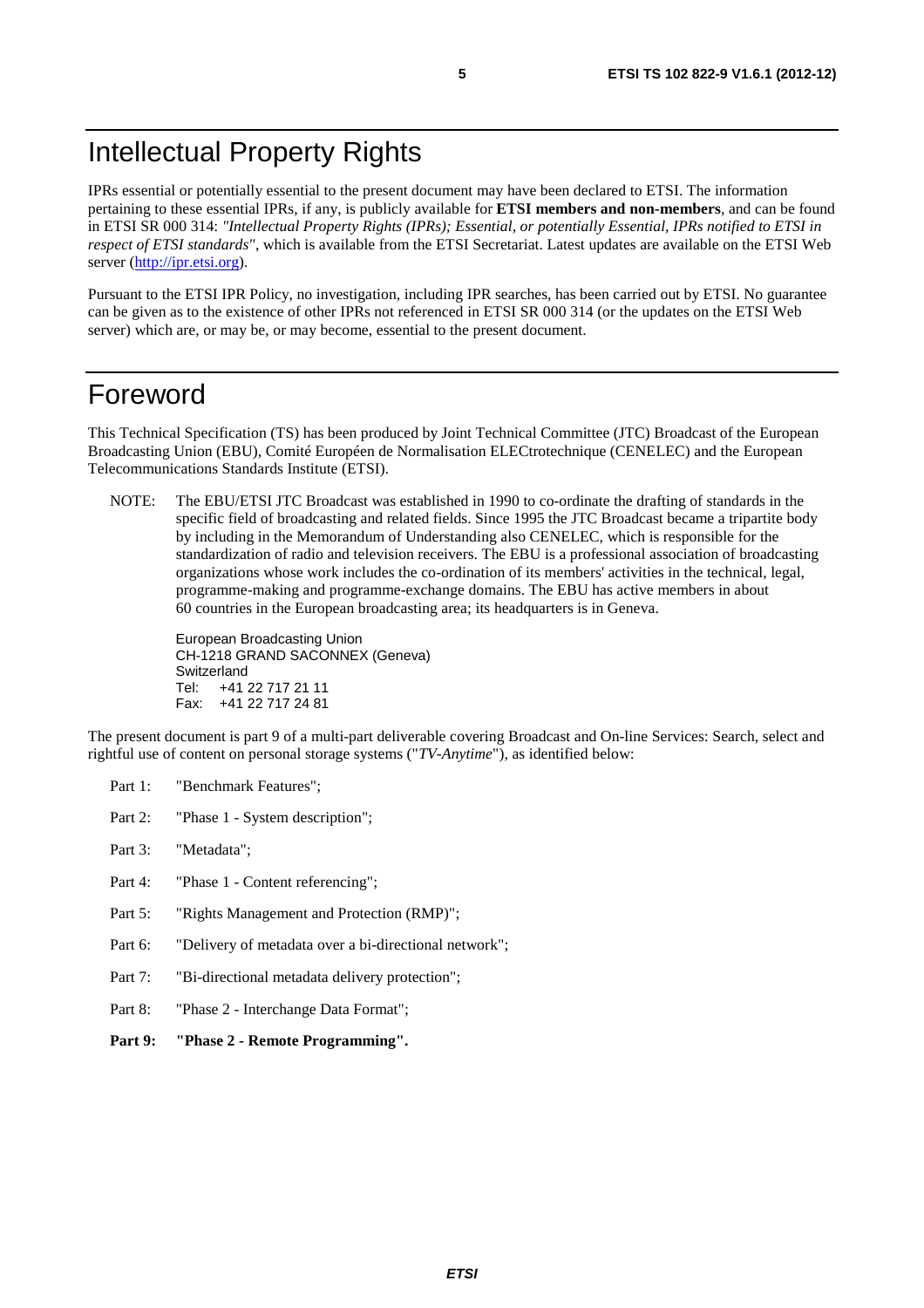### Introduction

The present document is based on a submission by the *TV-Anytime* forum [\(http://tech.ebu.ch/tvanytime\)](http://www.tv-anytime.org/).

*"TV-Anytime"* (TVA) is a synchronized set of specifications established by the *TV-Anytime* Forum. TVA features enable the search, selection, acquisition and rightful use of content on local and/or remote personal storage systems from both broadcast and online services.

TS 102 822-1 [1] and TS 102 822-2 [2] set the context and system architecture in which the standards for Metadata, Content referencing, Bi-directional metadata and Metadata protection are to be implemented in the *TV-Anytime* environment. TS 102 822-1 [1] provides benchmark business models against which the *TV-Anytime* system architecture is evaluated to ensure that the specification enables key business applications. TS 102 822-2 [2] presents the *TV-Anytime* System Architecture. These two documents are placed ahead of the others for their obvious introductory value. Note that these first two documents are largely informative, while the remainder of the series is normative.

The features are supported and enabled by the specifications for Metadata (TS 102 822-3-1 [3], TS 102 822-3-2 [4], TS 102 822-3-3 [5] and TS 102 822-3-4 [6]), Content Referencing (TS 102 822-4 [7]), Rights Management (TS 102 822-5-1 [8] and TS 102 822-5-2 [9]), Bi-directional Metadata Delivery (TS 102 822-6-1 [10], TS 102 822-6-2 [11] and TS 102 822-6-3 [12]) and Protection (TS 102 822-7 [13]), Interchange Data Format (TS 102 822-8 [14]) and Remote Programming (TS 102 822-9, the present document). This list of Features is to be used as guidance to manufacturers, service providers and content providers regarding the implementation of the Phase 1 and Phase 2 *TV-Anytime* specifications.

Although each in the series of documents is intended to stand alone, a complete and coherent sense of the *TV-Anytime* system standard can be gathered by reading all the specification documents in numerical order.

The *TV-Anytime* Phase 1 metadata specification address a data model that allowed a broadcaster to describe the content available within the broadcast system and to therefore "attract" a user to acquire and consume the content.

The present document defines methods for remotely controlling personal and network digital recorders (PDRs and NDRs).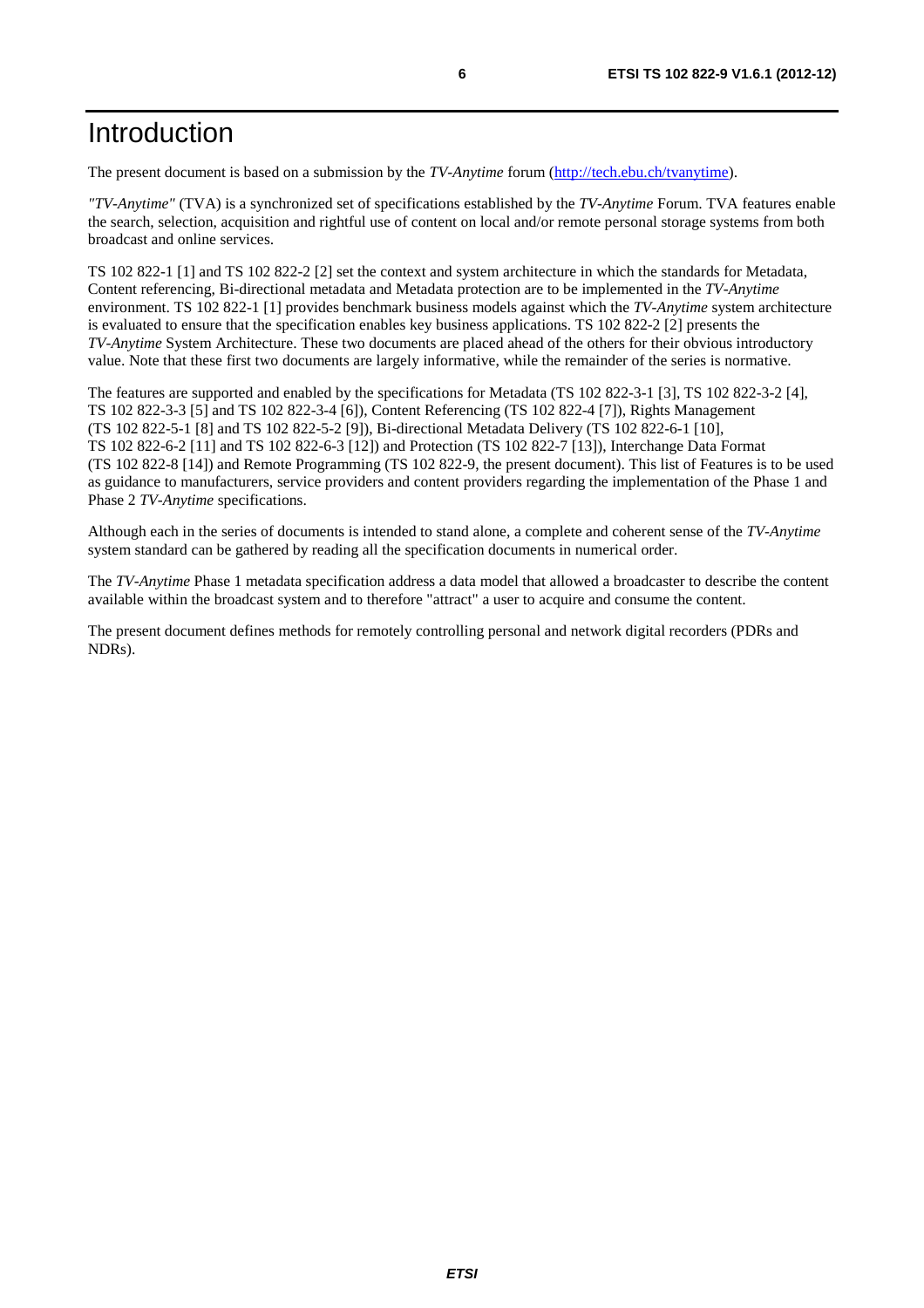### 1 Scope

The present document is one in a series of Technical Specification documents produced by the *TV-Anytime* Forum. These documents establish the fundamental specifications for the services, systems and devices that will conform to the *TV-Anytime* standard, to a level of detail that is implementable for compliant products and services.

TS 102 822-1 [1] and TS 102 822-2 [2] set the context and system architecture in which the standards for Metadata, Content referencing, Bi-directional metadata and Metadata protection are to be implemented in the *TV-Anytime* environment. TS 102 822-1 [1] provides benchmark business models against which the *TV-Anytime* system architecture is evaluated to ensure that the specification enables key business applications. TS 102 822-2 [2] presents the *TV-Anytime* System Architecture and the relationship between Phase 1 and Phase 2 technologies. These first two documents are largely informative, while the remainder of the series is normative.

The present document has been developed during the second phase of *TV-Anytime* and covers the definition of the interchange data format for the delivery of *TV-Anytime* metadata and content referencing information from different data sources.

The *TV-Anytime* Forum has defined a number of data types that can be exchanged between *TV-Anytime* devices. These include program metadata, content referencing information, and user-centric metadata.

There is an interest to remotely control a PDR from other devices and locations such as a personal computer in the office or a PDA on the move. The present document defines how a mailing service may be used to remotely control a home PDR from outside.

There is also an interest to make use of an NDR (Network Digital Recorder) when the home PDR is not in a position to record content the end-user wants to obtain. The present document defines how to declare an NDR service, how to discover it and how to make use of it to record content to be delivered to the end-user.

### 2 References

References are either specific (identified by date of publication and/or edition number or version number) or non-specific. For specific references, only the cited version applies. For non-specific references, the latest version of the reference document (including any amendments) applies.

Referenced documents which are not found to be publicly available in the expected location might be found at [http://docbox.etsi.org/Reference.](http://docbox.etsi.org/Reference)

NOTE: While any hyperlinks included in this clause were valid at the time of publication ETSI cannot guarantee their long term validity.

### 2.1 Normative references

The following referenced documents are necessary for the application of the present document.

- [1] ETSI TS 102 822-1: "Broadcast and On-line Services: Search, select, and rightful use of content on personal storage systems ("TV-Anytime"); Part 1: Benchmark Features".
- [2] ETSI TS 102 822-2: "Broadcast and On-line Services: Search, select, and rightful use of content on personal storage systems ("TV-Anytime"); Part 2: Phase 1 - System description".
- [3] ETSI TS 102 822-3-1: "Broadcast and On-line Services: Search, select, and rightful use of content on personal storage systems ("TV-Anytime"); Part 3: Metadata; Sub-part 1: Phase 1 - Metadata schemas".
- [4] ETSI TS 102 822-3-2: "Broadcast and On-line Services: Search, select, and rightful use of content on personal storage systems ("TV-Anytime"); Part 3: Metadata; Sub-part 2: System aspects in a uni-directional environment".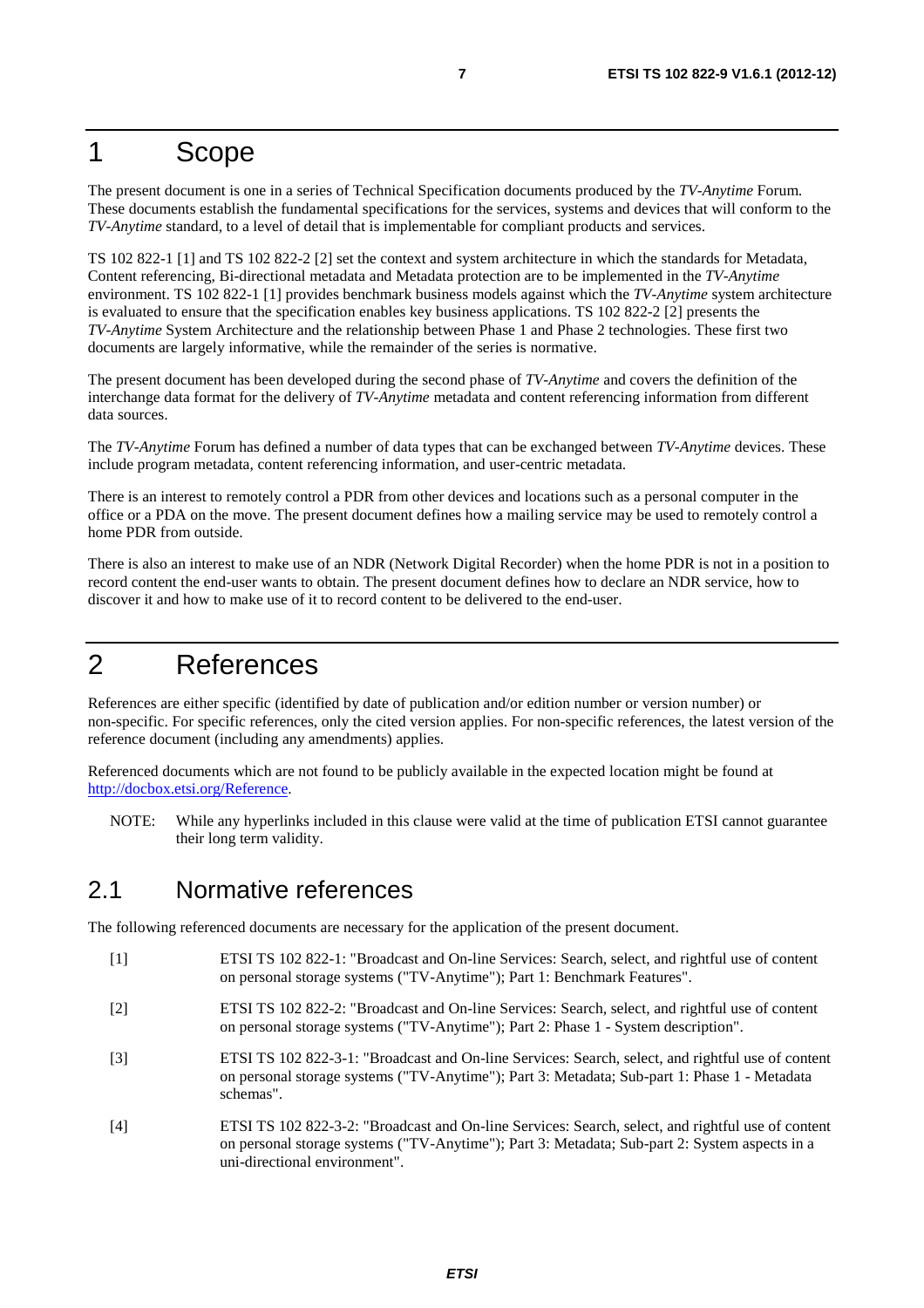- [5] ETSI TS 102 822-3-3: "Broadcast and On-line Services: Search, select, and rightful use of content on personal storage systems ("TV-Anytime"); Part 3: Metadata; Sub-part 3: Phase 2 - Extended
- [6] ETSI TS 102 822-3-4: "Broadcast and On-line Services: Search, select, and rightful use of content on personal storage systems ("TV-Anytime"); Part 3: Metadata; Sub-part 4: Phase 2 - Interstitial metadata".
- [7] ETSI TS 102 822-4: "Broadcast and On-line Services: Search, select, and rightful use of content on personal storage systems ("TV-Anytime"); Part 4: Phase 1 - Content referencing".
- [8] ETSI TS 102 822-5-1: "Broadcast and On-line Services: Search, select, and rightful use of content on personal storage systems ("TV-Anytime"); Part 5: Rights Management and Protection (RMP) Sub-part 1: Information for Broadcast Applications".
- [9] ETSI TS 102 822-5-2: "Broadcast and On-line Services: Search, select, and rightful use of content on personal storage systems ("TV-Anytime"); Part 5: Rights Management and Protection (RMP) Sub-part 2: RMPI binding".
- [10] ETSI TS 102 822-6-1: "Broadcast and On-line Services: Search, select, and rightful use of content on personal storage systems ("TV-Anytime"); Part 6: Delivery of metadata over a bi-directional network; Sub-part 1: Service and transport".
- [11] ETSI TS 102 822-6-2: "Broadcast and On-line Services: Search, select, and rightful use of content on personal storage systems ("TV-Anytime"); Part 6: Delivery of metadata over a bi-directional network; Sub-part 2: Phase 1 - Service discovery".
- [12] ETSI TS 102 822-6-3: "Broadcast and On-line Services: Search, select, and rightful use of content on personal storage systems ("TV-Anytime"); Part 6: Delivery of metadata over a bi-directional network; Sub-part 3: Phase 2 - Exchange of Personal Profile".
- [13] ETSI TS 102 822-7: "Broadcast and On-line Services: Search, select, and rightful use of content on personal storage systems ("TV-Anytime Phase 1"); Part 7: Bi-directional metadata delivery protection".
- [14] ETSI TS 102 822-8: "Broadcast and On-line Services: Search, select, and rightful use of content on personal storage systems ("TV-Anytime"); Part 8: Phase 2 - Interchange data format".
- [15] W3C Recommendations: "XML Schema"; (version 20010502).
- NOTE: Available at: [http://www.w3.org/TR/2001/REC-xmlschema-0-20010502,](http://www.w3.org/TR/2001/REC-xmlschema-0-20010502) [http://www.w3.org/TR/2001/REC-xmlschema-1-20010502,](http://www.w3.org/TR/2001/REC-xmlschema-1-20010502) [http://www.w3.org/TR/2001/REC-xmlschema-2-20010502.](http://www.w3.org/XML/Schema)
- [16] W3C Recommendation, 14 January 1999: "Namespaces in XML"; T. Bray, D. Hollander, A. Layman.
- NOTE: Available at [http://www.w3.org/TR/1999/REC-xml-names-19990114.](http://www.w3.org/TR/1999/REC-xml-names-19990114)
- [17] IETF RFC 1945: "Hypertext Transfer Protocol, HTTP/1.0".
- NOTE: Available at [http://www.ietf.org/rfc/rfc1945.txt.](http://www.ietf.org/rfc/rfc1945.txt)

Metadata Schema".

- [18] W3C Note, 8 May 2000: "Simple Object Access Protocol (SOAP) 1.1".
- NOTE: Available at<http://www.w3.org/TR/2000/NOTE-SOAP-20000508/>.
- [19] Universal Description Discovery & Integration (UDDI), Version 3.0.
- NOTE: Available at [http://uddi.org/pubs/uddi-v3.00-published-20020719.htm.](http://uddi.org/pubs/uddi-v3.00-published-20020719.htm)
- [20] W3C Note, 15 March 2001: "Web Services Description Language (WSDL) 1.1".
- NOTE: Available at<http://www.w3.org/TR/2001/NOTE-wsdl-20010315>.
- [21] Web Services Inspection Language, Version 1.0.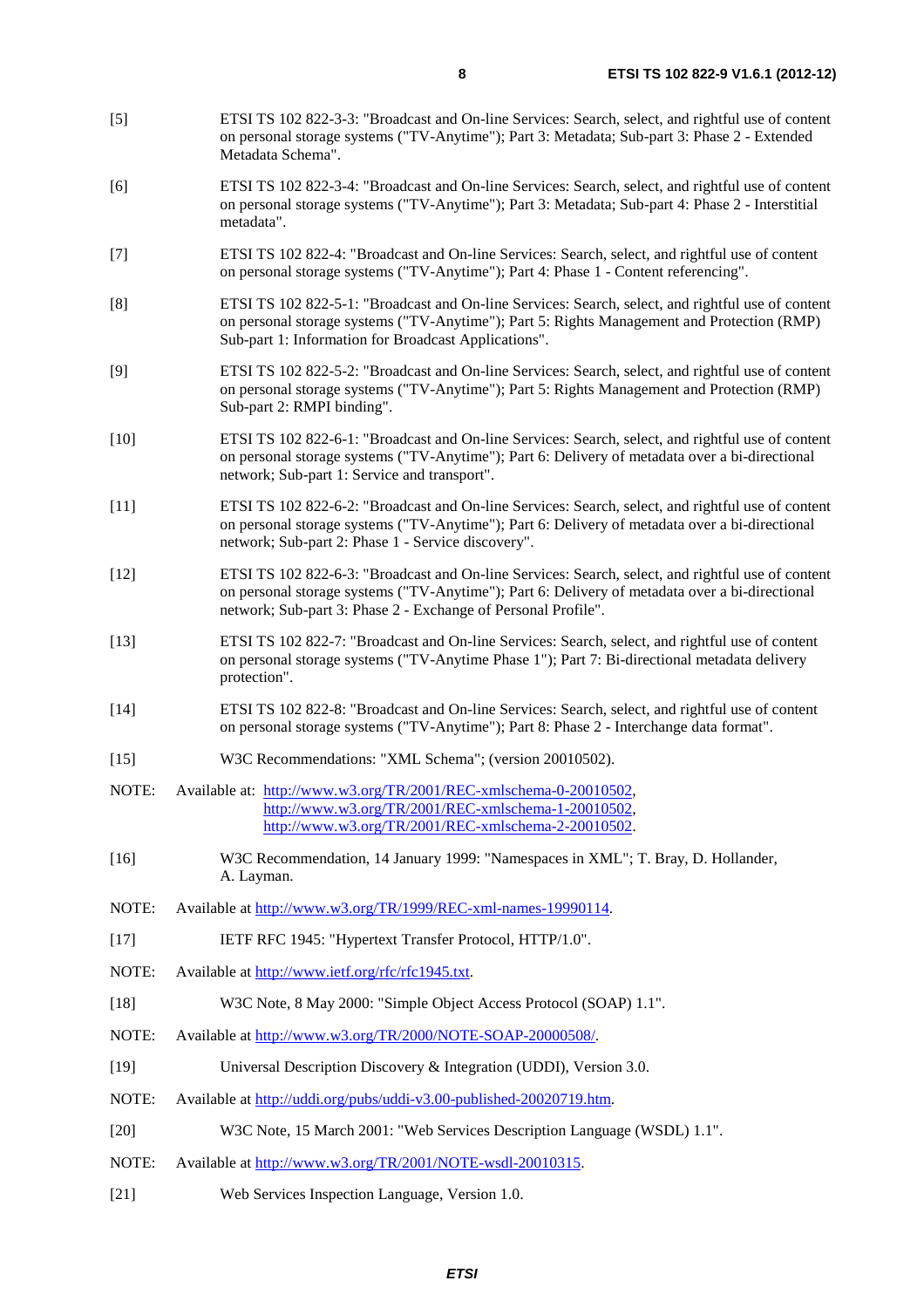NOTE: Available at [http://www.ibm.com/developerworks/webservices/library/ws-wsilspec.htm](http://www.ibm.com/developerworks/webservices/library/ws-wsilspec.html)l. [22] The WS-Inspection and UDDI Relationship. NOTE: Available at<http://www-106.ibm.com/developerworks/webservices/library/ws-wsiluddi.html>. [23] IETF RFC 822: "ARPA Internet Text Messages".

NOTE: Available at [http://www.faqs.org/rfcs/rfc822.html.](http://www.faqs.org/rfcs/rfc822.html)

### 2.2 Informative references

The following referenced documents are not necessary for the application of the present document but they assist the user with regard to a particular subject area.

Not applicable.

## 3 Definitions and abbreviations

### 3.1 Definitions

For the purposes of the present document, the following terms and definitions apply:

**acquisition:** process of retrieving selected content

**application:** specific set of functions running on the PDR

NOTE: Some applications use metadata, either automatically or under consumer control.

**authority:** organization that generates CRIDs

**bi-directional network:** network that supports two way, point-to-point, one-to-many, and many-to-many data delivery

NOTE: Internet is an example of such a network. A PDR may access a bi-directional network using its return path.

**capture:** process of storing the acquired content (e.g. to local storage)

**client:** personal digital recorder or any device connected to the Internet

**content:** audio, video or other types of material the viewer would like to access

NOTE: Movies, games, TV programmes, radio programmes, etc.

**content reference:** pointer to a specific content item

**location resolution:** process of establishing the address (location and time) of a specific content instance from its CRID

**locator:** time and place from where content can be acquired

**metadata:** data about content

EXAMPLE: The title, genre and summary of a television programme.

NOTE: In the context of *TV-Anytime*, metadata also includes consumer profile and history data.

**metadata service:** service that provides *TV-Anytime* data via a server on a bi-directional network using the data and protocols defined in the present document

**programme:** editorially coherent piece of content that is acquired by a PDR as a whole

**return path:** path of the bi-directional distribution system from a consumer to a service provider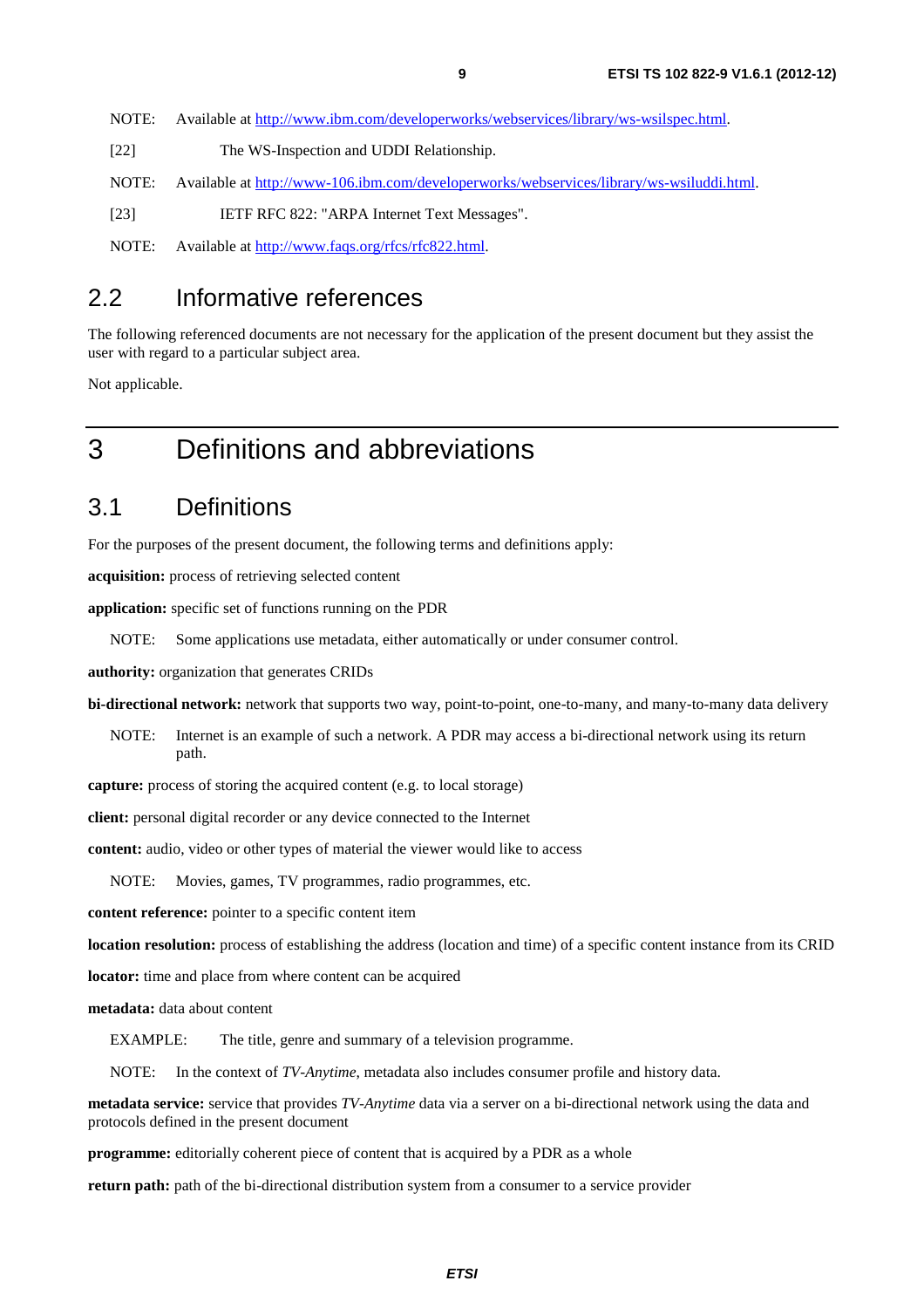**service provider:** aggregator and supplier of content or metadata which may include gateway and management roles

### 3.2 Abbreviations

For the purposes of the present document, the following abbreviations apply:

| <b>API</b>    | <b>Application Programming Interface</b>                                                     |
|---------------|----------------------------------------------------------------------------------------------|
| <b>CRID</b>   | <b>Content Reference IDentifier</b>                                                          |
| NOTE:         | An identifier for content that is independent of its location specified by TS 102 822-4 [7]. |
| <b>FTP</b>    | File Transfer Protocol                                                                       |
| <b>HTTP</b>   | <b>HyperText Transfer Protocol</b>                                                           |
| <b>IMI</b>    | Instance Metadata Identifier                                                                 |
| $_{\rm IP}$   | Internet Protocol                                                                            |
| <b>MIME</b>   | Multipurpose Internet Mail Extension                                                         |
| <b>NDR</b>    | Network Digital Recorder                                                                     |
| PC.           | Personal Computer                                                                            |
| PDA           | Personal Digital Assistant                                                                   |
| <b>PDR</b>    | Personal Digital Recorder                                                                    |
| <b>RMP</b>    | <b>Rights Management and Protection</b>                                                      |
| <b>RTP</b>    | <b>Real-time Transfer Protocol</b>                                                           |
| SOAP          | Simple Object Access Protocol                                                                |
| TVA           | TV-Anytime                                                                                   |
| <b>UDDI</b>   | Universal Description Discovery and Integration                                              |
| <b>UDP</b>    | <b>User Datagram Protocol</b>                                                                |
| URI           | Uniform Resource Identifier                                                                  |
| <b>URL</b>    | <b>Uniform Resource Locator</b>                                                              |
| W3C           | World Wide Web Consortium                                                                    |
| <b>WSDL</b>   | Web Services Description Language                                                            |
| WS-Inspection | Web Services Inspection                                                                      |
| XML           | eXtensible Markup Language                                                                   |

# 4 Remote PDR access

### 4.1 Remote PDR programming (metadata delivery)

There is a desire to be able to remotely control a PDR, primarily to allow remote booking of recordings.

Remote booking will enable a user to program their PDR from their office PC, from their mobile, whilst on holiday etc. In addition it will also provide a mechanism for a metadata provider to recommend programs to be booked. This could be achieved by a PDR user subscribing to a recommendation engine. The recommendation engine would then periodically mail the PDR to book content to be recorded depending on the user's profile.

The namespace for *TV-Anytime* remote PDR programming has been defined as:

```
urn:tva:ndr:2012
```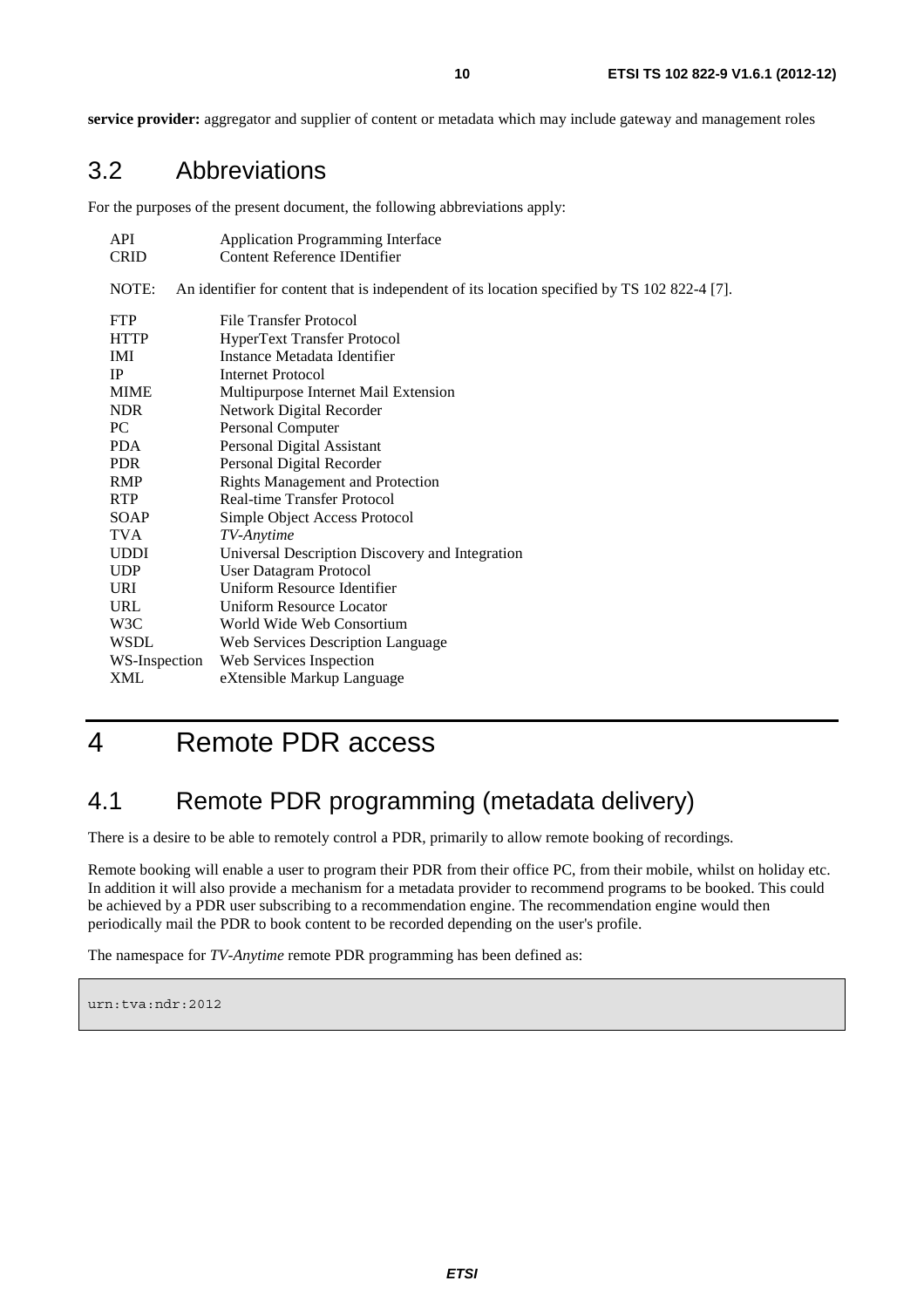

### 4.1.1 Remote PDR programming by e-mail



The e-mail shall conform to RFC 822 [23].

The Subject line shall contain the CRID [7] or CRIDs to be recorded. When multiple CRIDs are provided they shall be separated by one or more space characters e.g. CRID://foo.co.uk/Westenders.

Optionally the e-mail message body may contain an XML instance as specified in TS 102 822-8 [14]. When included the Content-Type parameter within the e-mail header shall be set to "text/xml".

The "core\_data" instance allows you to define the CRIDs to be booked. When these are included they take precedence over those contained within the subject line of the e-mail message header.

The actual RemoteBooking message shall form the "body" of the message.

The following is an example of an e-mail using only the Subject line.

```
From: user@mailserver.com
To: Bookings.user2pdr@pdr.com
Subject: CRID://foo.co.uk/Westenders 
Date: Thu, 3 Feb 2009 13:20:00 
Message-Id: 
The following is an example of an e-mail using the message body:
From: user@mailserver.com
To: Bookings.user2pdr@pdr.com
Subject: Recommended content 
Date: Thu, 3 Feb 2012 13:20:00 
Message-Id: 
Content-Type: text/xml; charset=UTF-8 
<?xml version="1.0" encoding="UTF-8"?> 
<CoreData xmlns="urn:tva:CoreData:2012" xmlns:tva="urn:tva:metadata:2012" 
xmlns:CR="urn:tva:ContentReferencing:2012" 
xmlns:xsi:schemaLocation="urn:tva:CoreData:2012 tva_core_data_8_v11.xsd"> 
   <SelectedContent id="CRID://foo.co.uk/Westenders"> 
     <tva:TVAMain version="03" xml:lang="en" publisher="..." publicationTime="2001-04- 
     05T21:00:00.00+01:00"> 
      <tva:CopyrightNotice>...</tva:CopyrightNotice> 
      <tva:ProgramDescription> 
         <tva:ProgramInformationTable> 
          <tva:ProgramInformation programId="CRID://foo.co.uk/Westenders">
```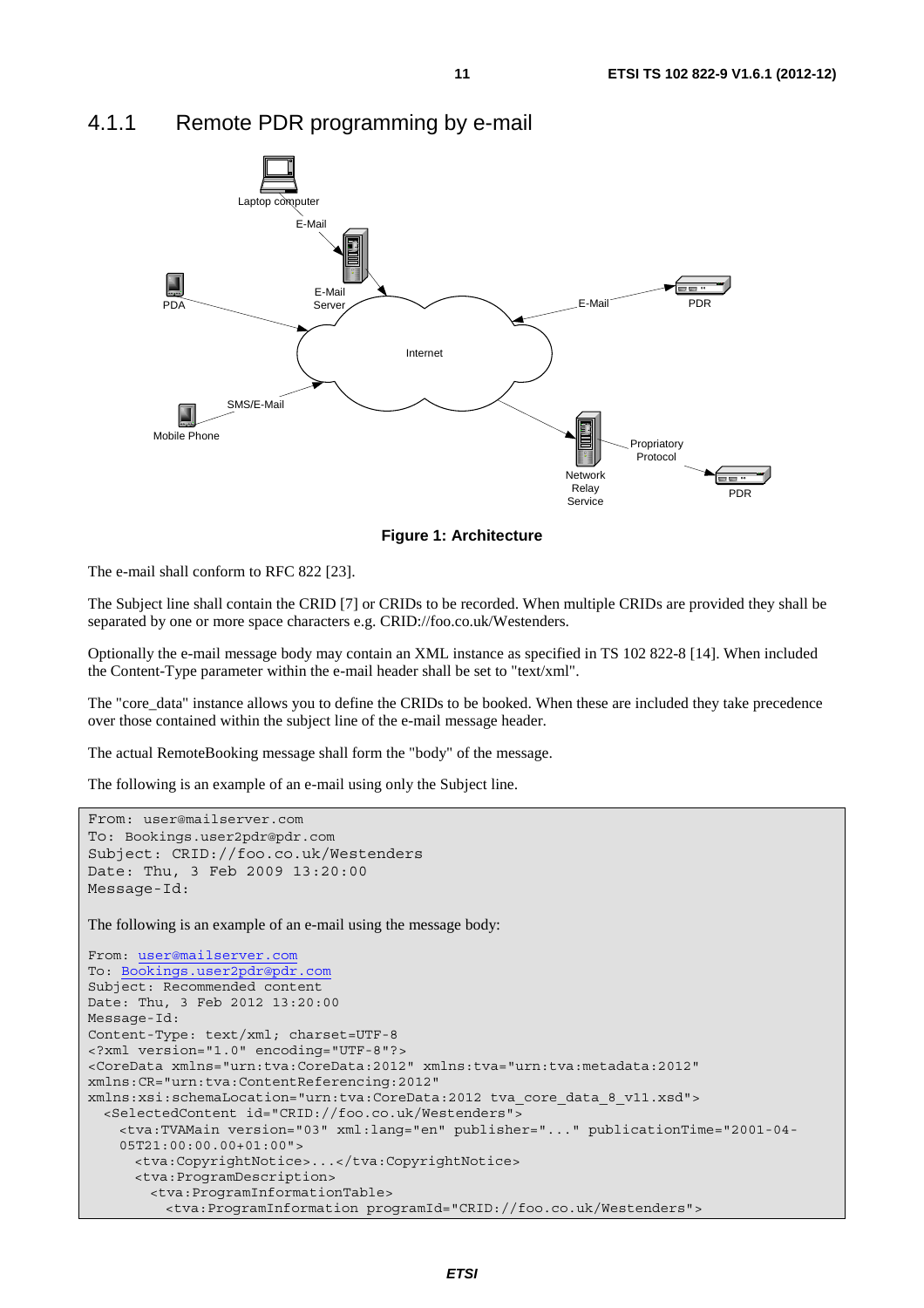```
 <tva:BasicDescription> 
              <tva:Title>Eastenders</tva:Title> 
              <tva:Keyword>Soap</tva:Keyword> 
            </tva:BasicDescription> 
          </tva:ProgramInformation> 
        </tva:ProgramInformationTable> 
      </tva:ProgramDescription> 
    </tva:TVAMain> 
    <WSIFServerAddress>http://www.TV-AllChannels.com</WSIFServerAddress> 
    <Action> 
      <Type href="urn:tva:CoreData:cs:CoreDataActionTypeCS:2005:5"> 
       <tva:Name xml:lang="en">recommend</tva:Name>
        <tva:Definition xml:lang="en">preselection coming from me or suggestion coming 
       from any user</tva:Definition>
      </Type> 
    </Action> 
  </SelectedContent> 
</CoreData>
```
### 4.1.2 Other remote PDR programming solutions

Other mechanisms may be considered to program a PDR from a remote device and location (e.g. a Web site or an SMS service) that are not defined in the present document.

### 4.2 Remote PDR management

Although certain remote PDR management functions such as "list content", "search", "delete", "show recording list", "transfer content to and from another device" are useful, the present document only defines the "recording request" function and the "related status request" function.

# 5 NDR operation

### 5.1 NDR remote programming scenarios

The use of an NDR is of interest in a number of situations where:

- the end-user is outside their home with no possibility to access his home PDR;
- content the end-user is interested in, is out of reach of his PDR (content broadcast on a channel not delivered to the end-user's receiver, conflict between recording requests, conflict between live event viewing and a recording request on a limited reception resource, etc.).

Different NDR usage scenarios illustrated in figure 2:

- recording request from a PDR for a content to be delivered to the PDR;
- recording request from a PDR for a content to be delivered to a PC or PDA;
- recording request from a PC or PDA for a content to be delivered to a PDR;
- recording request from a PC or PDA for a content to be delivered to the same equipment.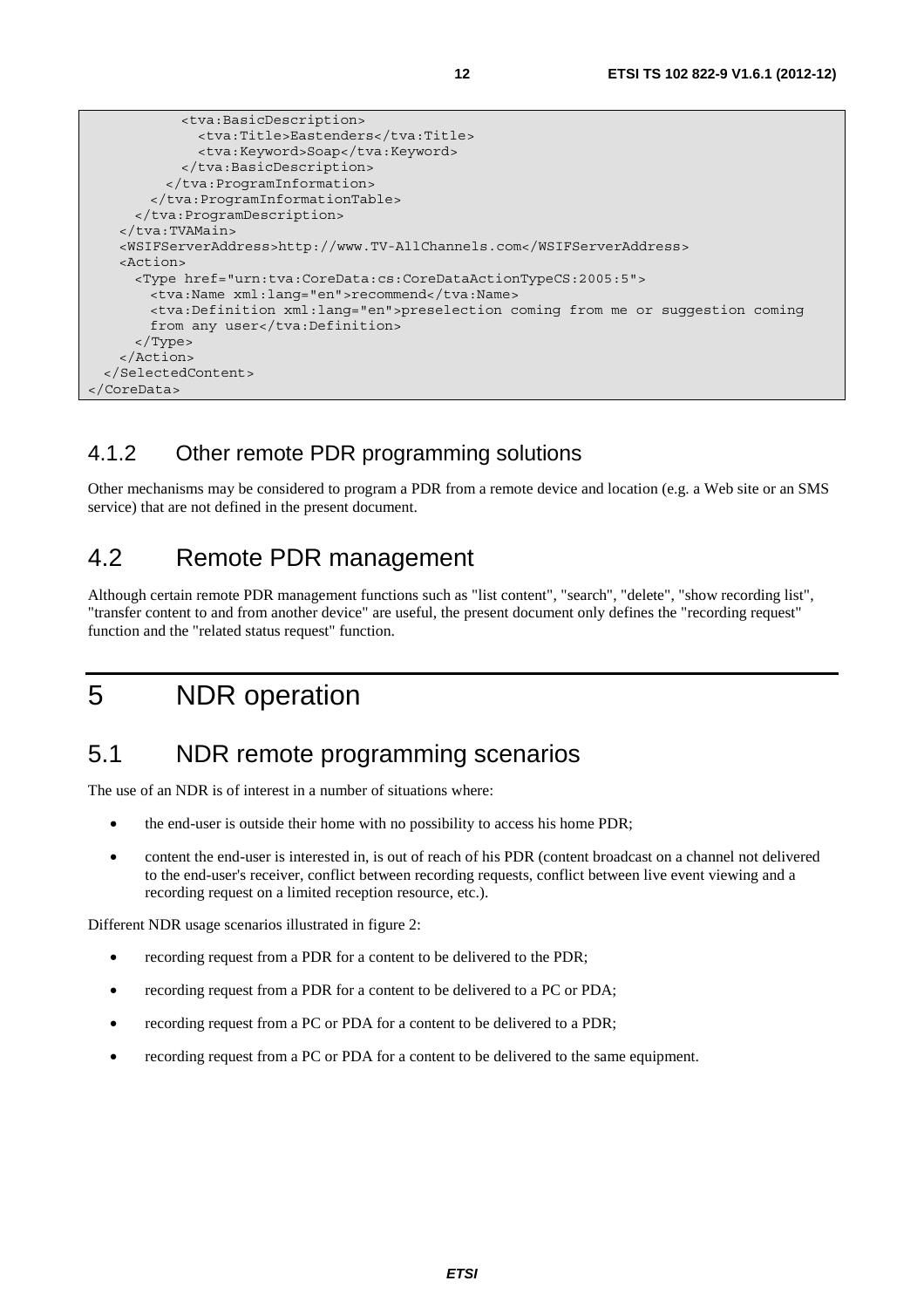

**Figure 2: Remote programming scenarios** 

### 5.2 NDR control service and transport

### 5.2.1 Introduction

The following service description is based on the "NDR Service operation and transport" structure defined in TS 102 822-6-1 [10], and on the "NDR Service discovery" mechanisms defined in TS 102 822-6-2 [11].

#### 5.2.1.1 Types and Functionalities of NDR services

*TV-Anytime* NDR services specified are all request-response based. The network transaction is always point-to-point (client to server), and the transaction is always initiated by the client.

#### **NDR control:**

NDR control occurs when a client wishes to record broadcast content.

For the *TV-Anytime* control NDR operation that is provided, there is a corresponding operation, describe\_control\_NDR. These two operations (an operation, *X*, and its corresponding *describe*\_*X* operation) together form a port (see annex A). Since a port always has a single binding and endpoint, the URL of the operation, *X*, and its corresponding *describe\_X* operation shall be the same. A "describe" operation is responsible for returning a capability description for the corresponding operation of the same port. A "describe" operation has no input parameters.

#### 5.2.1.2 NDR service capability descriptions

In order to exploit usefully the NDR service described in the previous clause, the client needs information about the nature of the NDR service being offered. This is because different NDR services will provide different functionalities and optional features. For example, some NDR services may offer just content recording, whilst others may provide transrating or transcoding.

To address this issue, each NDR service provides, on request from a client, a capability description. This capability description allows a client to know about the features supported by the NDR service.

Furthermore, it allows NDR service providers to introduce new features and to make this known by end users.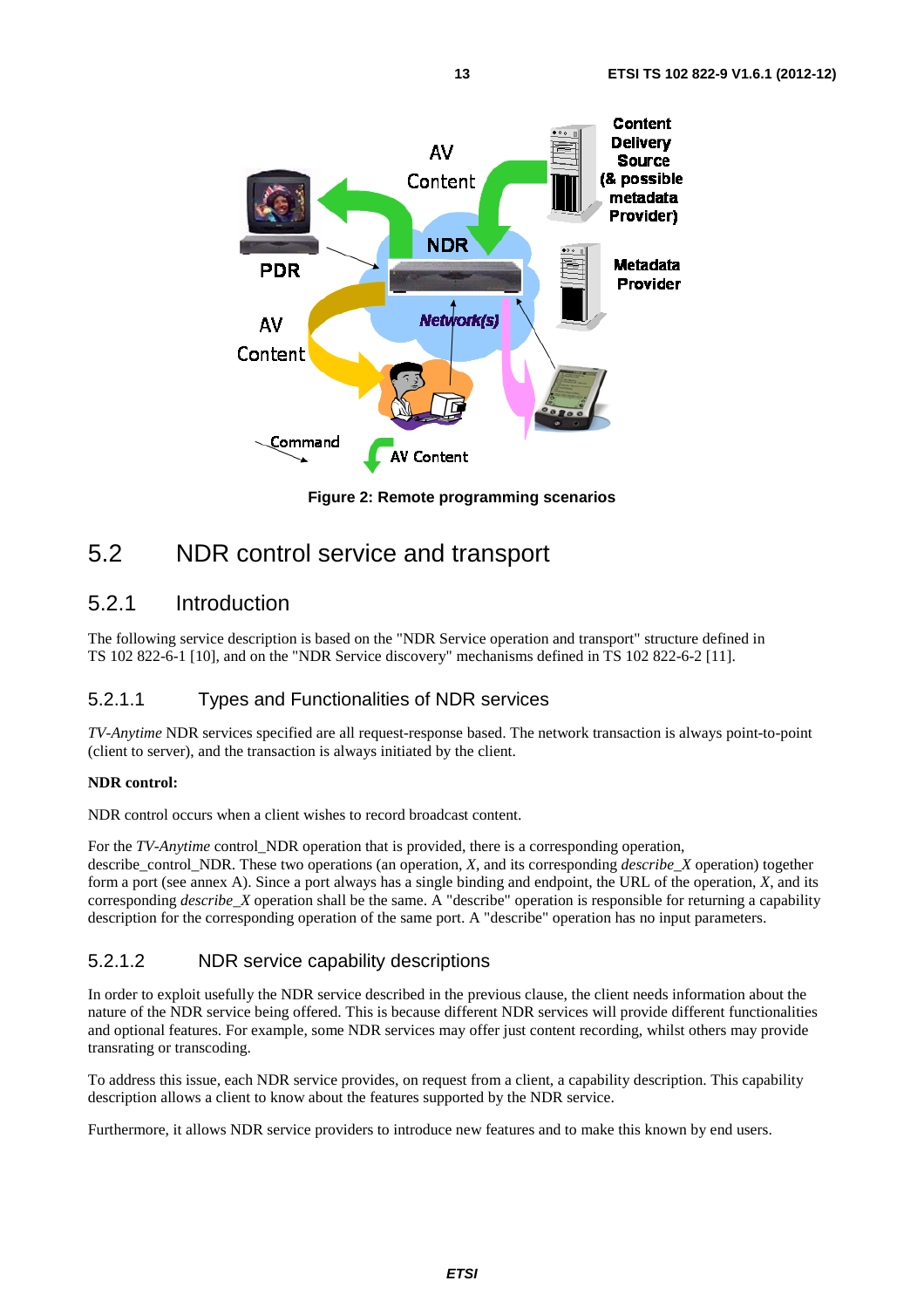### 5.2.2 NDR service types

*TV-Anytime* defines one type of NDR web service, which can be thought of as a remote procedure with a well-defined set of inputs and outputs and a well-defined behaviour. In WSDL [20] terminology, this remote procedure is known as an "operation" (see annex A). The NDR control operation is called the control\_NDR operation.

The types used in the requests and responses to *TV-Anytime* NDR services are defined in the target namespace [16]: "urn:tva:ndr:2005". This allows Schema aware tools to validate the various messages. The types defined in the metadata specification TS 102 822-3-1 [3] and content referencing specification TS 102 822-4 [7] schemas are referenced in the transport namespace (using XML Schema's import mechanism [15]).

The schema fragments in clause 5.2.2 are all defined within this namespace. The corresponding namespace qualifier used in these schema fragments is "ndr". The complete XML schema file (tva\_ndr\_9\_v111.xsd) may be found attached in annex C.

#### 5.2.2.1 "control\_NDR" operation

The control NDR operation allows a client to query a server in order to control the hosted NDR function. The following list gives a few examples of the types of functionality that a *TV-Anytime* NDR provider can offer using a control\_NDR operation:

- operation that takes a certain channel and a command Record to get the content currently broadcast on this channel recorded from now on till the end and returns a positive response;
- operation that takes a certain channel and a command Record to get the content currently broadcast on this channel recorded from now until the end and returns a negative response (unknown channel);
- operation that takes a CRID and an IMI and a command Record to get the corresponding content recorded and returns an availability date and time to ask for content availability;
- operation that takes an accepted requestId and a command Cancel to cancel a previously accepted record request;
- operation that takes an accepted requestId and a command Status and returns the availability of the content or the date and time to ask again for content availability if the content is not yet available.

A control\_NDR operation can support all these types of queries.

#### 5.2.2.2 Request format

The request format allows the client to specify four types of commands. The semantics and structure of these commands are explained in more detail in clause 5.2.2.3.

```
 <complexType name="Control_NDRType"> 
  <choice> 
    <element name="RecordRequest" type="ndr:RecordRequestType"/> 
    <element name="RecordStatus" type="ndr:RecordStatusType"/> 
    <element name="RecordCancel" type="ndr:RecordCancelType"/> 
     <element name="RecordListRequest" type="ndr:RecordListRequestType"/> 
  </choice> 
 </complexType> 
 <element name="Control_NDR" type="ndr:Control_NDRType"/>
```

| <b>Name</b>         | <b>Definition</b>                                                              |
|---------------------|--------------------------------------------------------------------------------|
| Control_NDRType     | A complex type to describe all the requests which can be sent to an NDR.       |
| RecordRequest       | An element used to request the recording of a specific content currently       |
|                     | broadcast or to be broadcast.                                                  |
| RecordStatus        | An element used to ask for the status of a previously accepted Record Request. |
| <b>RecordCancel</b> | An element used to cancel a previously accepted record request.                |
| RecordListRequest   | An element used to ask for the list of previously accepted record requests     |
|                     | arisen by a user.                                                              |
| Control_NDR         | An element used to contain a request to an NDR.                                |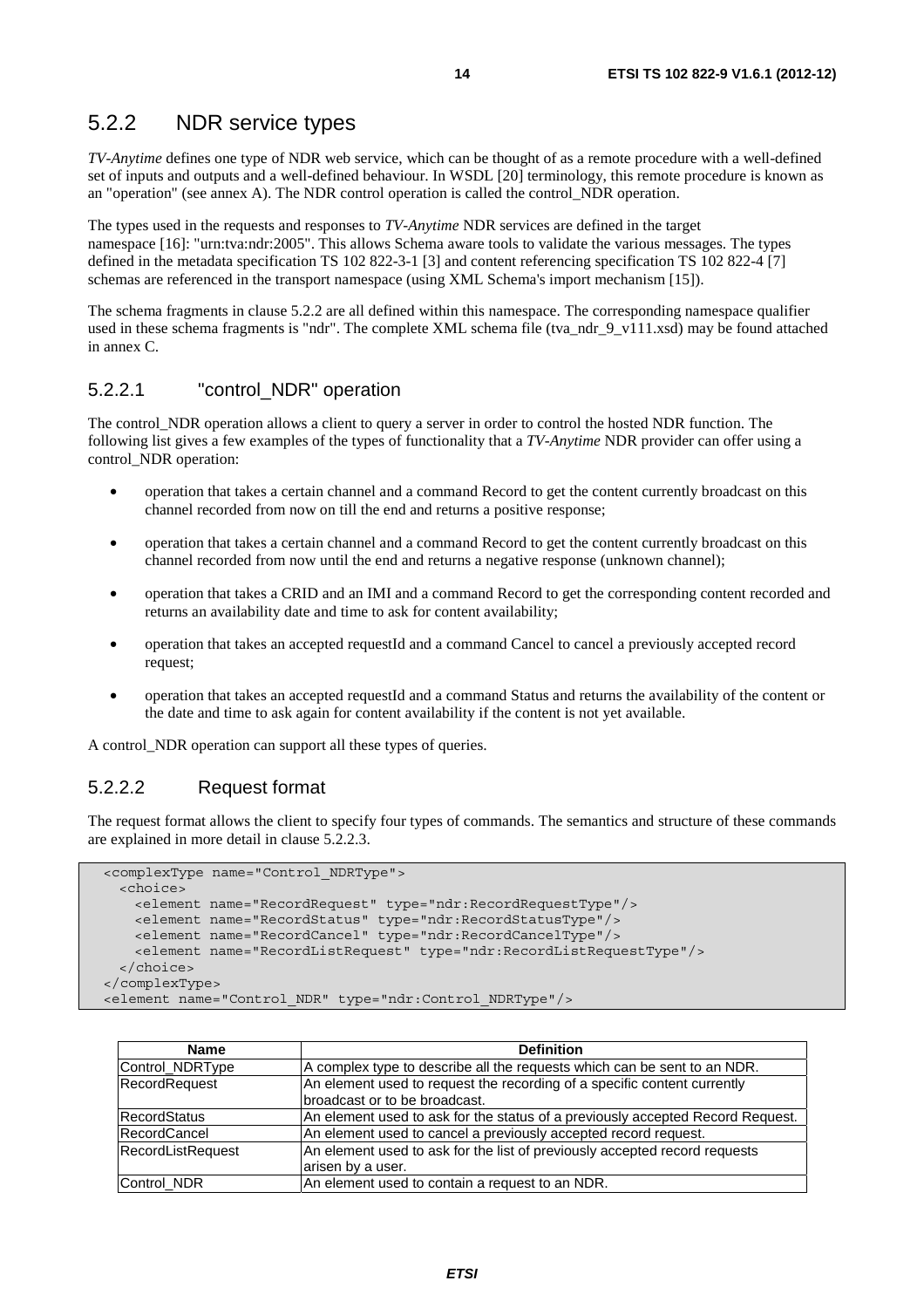#### 5.2.2.3 RecordRequest parameters

#### 5.2.2.3.1 Introduction

The RecordRequest command may contain a number of parameters to allow several types of record request:

- a record request for the content currently broadcast on a channel (no ContentId element);
- a record request for future broadcast content (all elements may be needed);
- any record request may include a request for format conversion, bit rate conversion or use of a specific delivery protocol as allowed by the NDR capability description.

If a CRID is supplied, it is a request for a complete recording and allows the NDR to resolve it.

A partial locator contains only the serviceURL.

A full locator contains a serviceURL, start time and duration.

We do not allow for a mix of partial and full locators in a record request.

- Case A: A partial locator (immediate recording and results in partial recording).
- Case B: CRID plus a list of partial locators (results in complete recording).
- Case C: A full locator (partial or complete recording).
- Case D: A list of full locators (partial or complete recording).
- Case E: A CRID plus a list of full locators (complete recording).
- Case F: A CRID plus a list of IMI(s) (complete recording).

A Record request is defined as follows:

```
 <complexType name="ContentIdType"> 
   <sequence> 
    <element name="InstanceMetadataId" type="tva:InstanceMetadataIdType" 
    minOccurs="0" maxOccurs="unbounded"/> 
  </sequence> 
   <attribute name="CRID" type="tva:CRIDType" use="required"/> 
 </complexType> 
 <complexType name="DeliveryProtocolType"> 
  <complexContent> 
     <extension base="tva:ControlledTermType"> 
       <attribute name="version" type="float" use="optional"/> 
    </extension> 
  </complexContent> 
 </complexType> 
 <complexType name="ControlProtocolType"> 
  <complexContent> 
    <extension base="tva:ControlledTermType"> 
      <attribute name="version" type="float" use="optional"/> 
    </extension> 
  </complexContent> 
 </complexType> 
 <complexType name="ProtocolSetType"> 
  <sequence> 
     <element name="DeliveryProtocol" type="ndr:DeliveryProtocolType" minOccurs="0"/> 
    <element name="ControlProtocol" type="ndr:ControlProtocolType" minOccurs="0"/> 
  </sequence> 
 </complexType> 
 <complexType name="RecordRequestType"> 
  <sequence> 
    <element name="SubscriptionId" type="string"/> 
    <element name="ContentId" type="ndr:ContentIdType" minOccurs="0"/> 
    <element name="Locator" type="cr:LocatorType" minOccurs="0" maxOccurs="unbounded"/> 
     <element name="DeliveryMediaFormat" type="tva:AVAttributesType" minOccurs="0"/>
```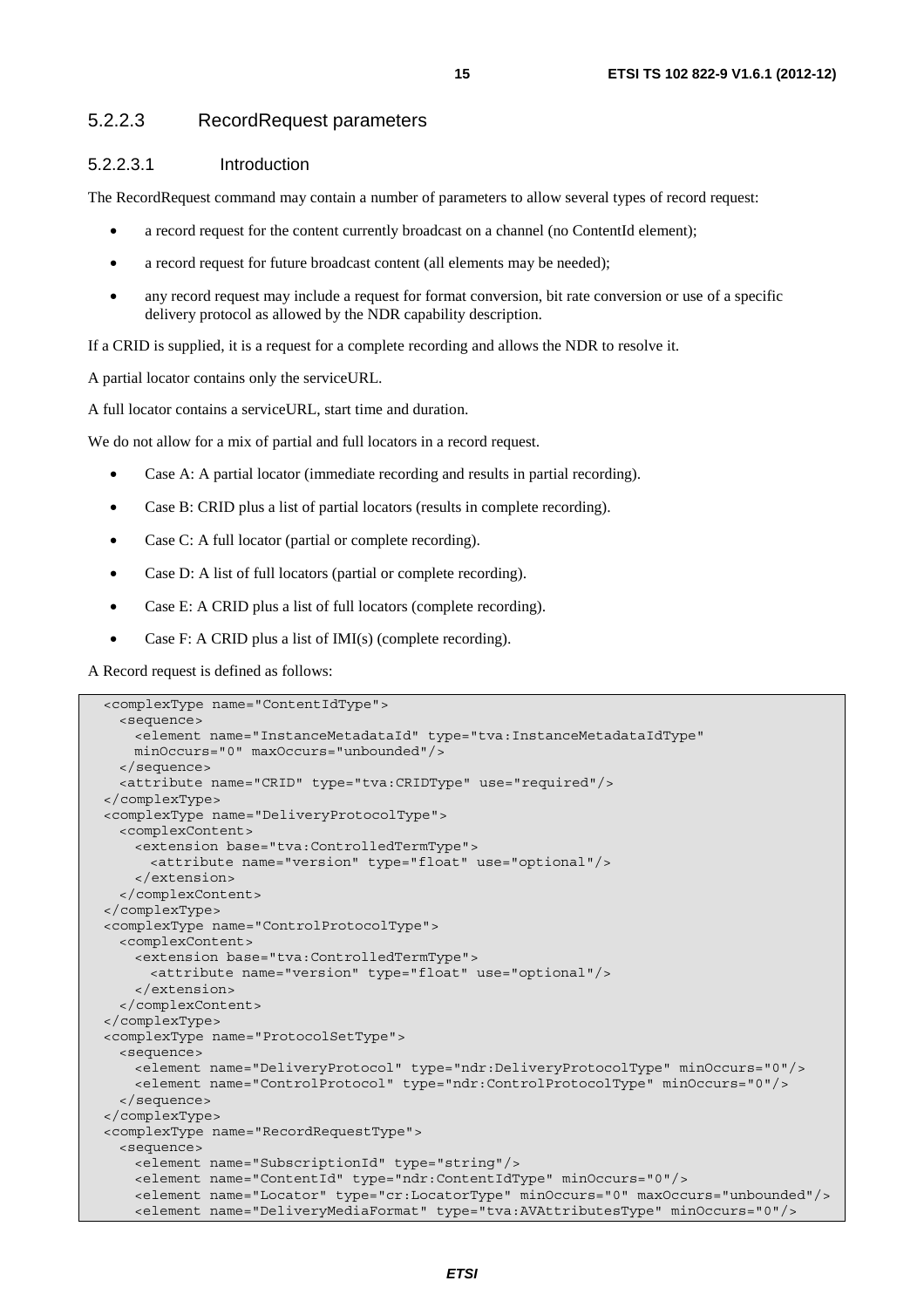```
 <element name="ProtocolSet" type="ndr:ProtocolSetType" minOccurs="0"/> 
 <element name="StartTime" type="dateTime" minOccurs="0"/> 
 <element name="EndTime" type="dateTime" minOccurs="0"/> 
      <element name="FilteringAndSearchPreferences" 
      type="mpeg7:FilteringAndSearchPreferencesType" minOccurs="0"/> 
    </sequence>
```
</complexType>

| Name                          | <b>Definition</b>                                                                                                                                                                                                                                                                                                                                                                                                  |
|-------------------------------|--------------------------------------------------------------------------------------------------------------------------------------------------------------------------------------------------------------------------------------------------------------------------------------------------------------------------------------------------------------------------------------------------------------------|
| ContentIdType                 | A complex type identifying content to be recorded.                                                                                                                                                                                                                                                                                                                                                                 |
| InstanceMetadataId            | This element containing a reference to a specific instance of the<br>content to be recorded.                                                                                                                                                                                                                                                                                                                       |
| CRID                          | An attribute containing the Content Reference IDentifier (CRID [7]) of                                                                                                                                                                                                                                                                                                                                             |
|                               | the selected content to be recorded.                                                                                                                                                                                                                                                                                                                                                                               |
| DeliveryProtocolType          | A complex type to identify a delivery protocol supported by the NDR.                                                                                                                                                                                                                                                                                                                                               |
| version                       | An optional attribute to identify the version of the delivery protocol. The<br>default value is the initial version of the delivery protocol.                                                                                                                                                                                                                                                                      |
| ControlProtocolType           | A complex type to identify a control protocol supported by the NDR.                                                                                                                                                                                                                                                                                                                                                |
| version                       | An optional attribute to identify the version of the supported control<br>protocol. The default value is the initial version of the control protocol.                                                                                                                                                                                                                                                              |
| ProtocolSetType               | A complex type to develop a delivery protocol and the associated<br>control protocol if any.                                                                                                                                                                                                                                                                                                                       |
| DeliveryProtocol              | An element providing the identification of a delivery protocol supported<br>by the NDR.                                                                                                                                                                                                                                                                                                                            |
| ControlProtocol               | An element providing the identification of the control protocol<br>supported by the NDR associated to the delivery protocol if any.<br>E.g. There is no control protocol associated with the FTP delivery<br>protocol. The RTSP control protocol can be associated to RTP, UDP<br>or HTTP.                                                                                                                         |
| RecordRequestType             | A complex type used to define an NDR record request.                                                                                                                                                                                                                                                                                                                                                               |
| SubscriptionId                | This element identifies the subscription made by the end-user. This<br>SubscriptionId is obtained by the end-user as the result of subscription<br>made over the Internet with the subscription server indicated by the<br>"SubscriptionURL" element located in the NDR service capability<br>description.                                                                                                         |
| ContentId                     | This element identifies the content to be recorded. If this element is<br>missing, the content to be recorded is the content currently broadcast<br>on the channel indicated by the element "Locator".                                                                                                                                                                                                             |
| Locator                       | This element defined in TS 102 822-4 [7] identifies the channel from<br>which the selected content should be recorded. It might include in<br>addition date and time and IMI.                                                                                                                                                                                                                                      |
| DeliveryMediaFormat           | An optional element allowing to specify content to be recorded in an<br>encoding format different than the one used by the broadcaster and/or<br>a different bit rate for the encoding of the recorded content before<br>delivery to the end-user. Default value is delivery media format<br>identical to source media format.                                                                                     |
| ProtocolSet                   | An optional element indicating the protocols to be used for the delivery<br>and the control of the content to be recorded, among all values defined<br>in the DeliveryProtocolType classification scheme given in clause C.2.<br>(DeliveryProtocolTypeCS.xml) and in the ControlProtocolType<br>classification scheme given in clause C.3<br>(ControlProtocolTypeCS.xml). The default values are "rtp" and "rtsp". |
| StartTime                     | An optional element indicating the time at which the recording should<br>start.                                                                                                                                                                                                                                                                                                                                    |
| EndTime                       | An optional element indicating the time at which the recording should<br>end.                                                                                                                                                                                                                                                                                                                                      |
| FilteringAndSearchPreferences | An element indicating the presence of FilteringAndSearchPreferences<br>to be used by the NDR Service, in case there is a need to resolve a<br>CRID.                                                                                                                                                                                                                                                                |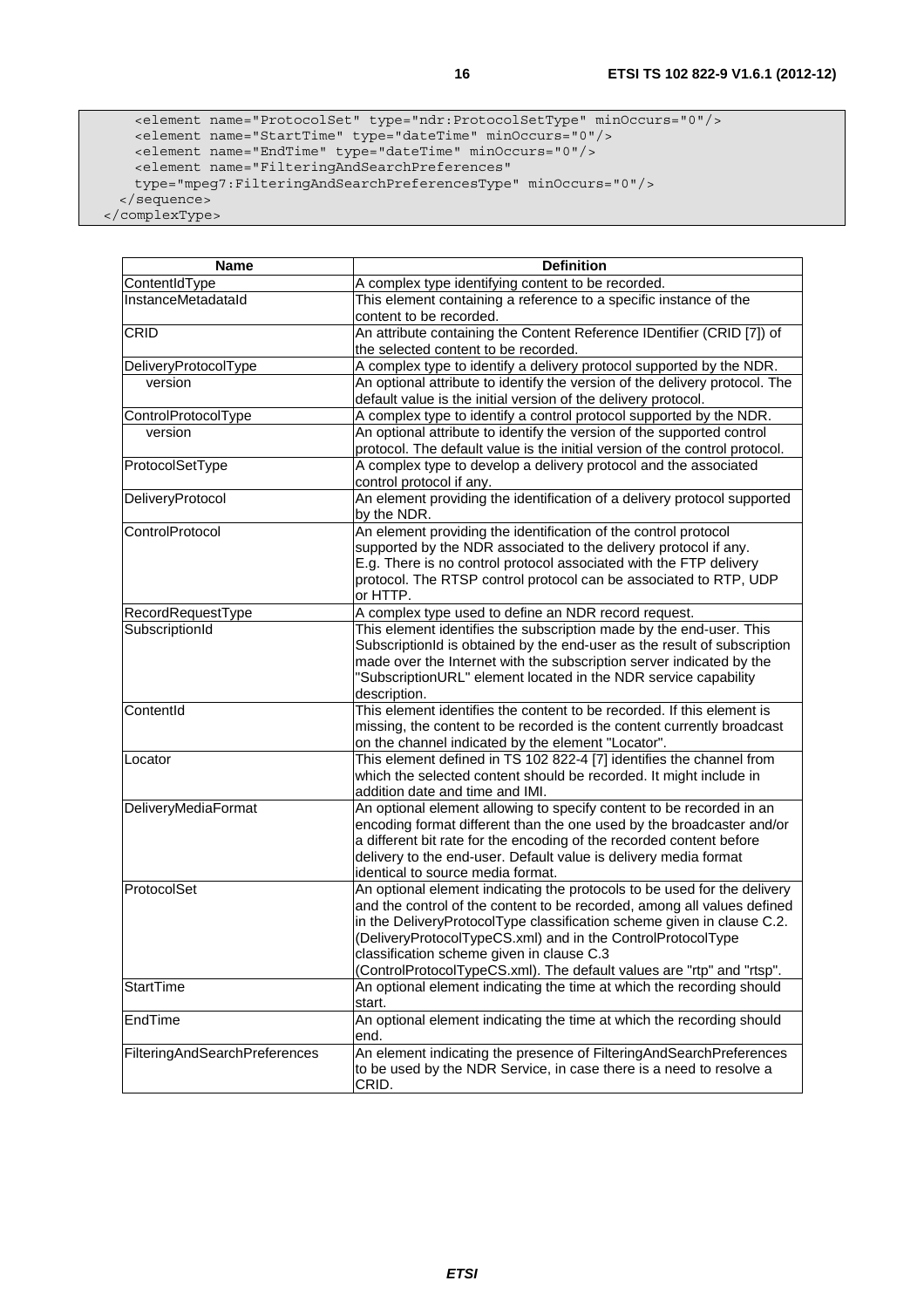#### 5.2.2.3.2 RecordStatus parameters

When a PDR or end-user wants to know if a previously accepted record request is completed or not, it issues a RecordStatus command, as follows.

```
<!-- ########### Schema of the status of a record request ########### --> 
  <complexType name="RecordStatusType"> 
   <attribute name="requestId" type="string" use="required"/> 
  </complexType>
```

| <b>Name</b>        | <b>Definition</b>                                                         |
|--------------------|---------------------------------------------------------------------------|
| RecordStatusType   | A complex describing a record status.                                     |
| <b>I</b> requestId | An attribute containing the record request identifier returned by the NDR |
|                    | service when a record Request is accepted.                                |

#### 5.2.2.3.3 RecordCancel parameters

When a PDR or end-user wants to cancel a previously accepted record request, it issues a RecordCancel command as follows.

```
<!-- ########### Schema of the cancel of a record request ########### --> 
  <complexType name="RecordCancelType"> 
  <attribute name="requestId" type="string" use="required"/> 
  </complexType> 
</schema>
```

| <b>Name</b>      | <b>Definition</b>                                                                                                       |
|------------------|-------------------------------------------------------------------------------------------------------------------------|
| RecordCancelType | A complex type describing a record cancel request.                                                                      |
| requestId        | An attribute containing the record request identifier returned by the NDR<br>service when a record request is accepted. |
|                  |                                                                                                                         |

#### 5.2.2.3.4 RecordListRequest parameters

When a PDR or end-user wants to know the list of previously accepted record requests which he generated, it issues a RecordListRequest command, as follows.

```
<!-- ######## Schema of the list of previously accepted record requests ######## --> 
  <complexType name="RecordListRequestType"> 
    <sequence> 
      <element name="SubscriptionId" type="string"/> 
    </sequence> 
  </complexType>
```

| <b>Name</b>           | <b>Definition</b>                                                                                                                                                                                                                                                                                          |
|-----------------------|------------------------------------------------------------------------------------------------------------------------------------------------------------------------------------------------------------------------------------------------------------------------------------------------------------|
| RecordListRequestType | A complex type used to define an NDR record list request. As a result, it<br>provides the list of previously accepted record requests arisen by the<br>user with ID, SubscriptionId.                                                                                                                       |
| SubscriptionId        | This element identifies the subscription made by the end-user. This<br>SubscriptionId is obtained by the end-user as the result of subscription<br>made over the Internet with the subscription server indicated by the<br>"SubscriptionURL" element located in the NDR service capability<br>description. |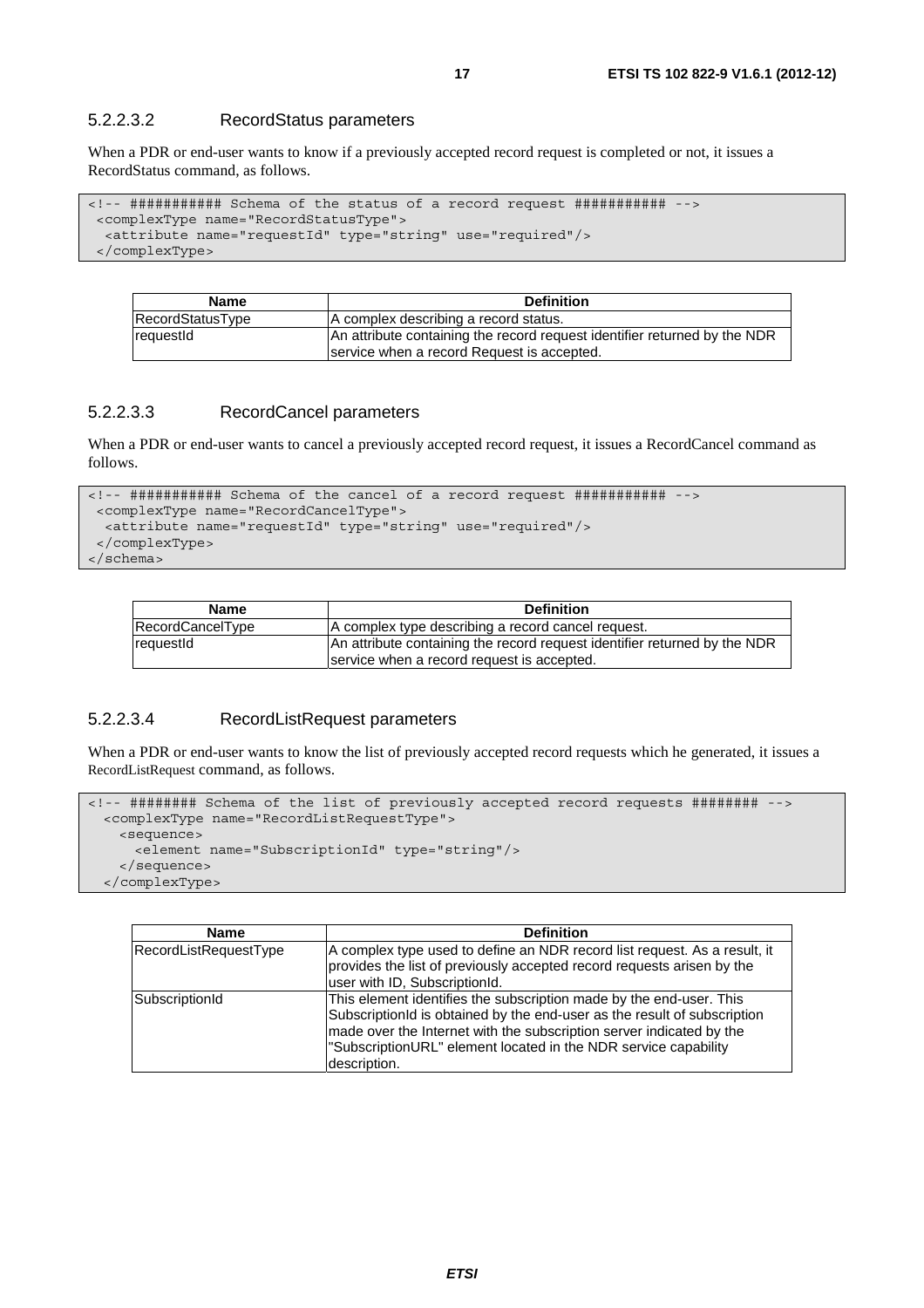#### 5.2.2.4 Response format

A control\_NDR response to a request contains a TVAMain XML instance document specific to each request.

```
 <complexType name="ControlNDRResultType"> 
    <choice> 
      <element name="RecordRequestResult" type="ndr:RecordRequestResultType"/> 
 <element name="RecordStatusResult" type="ndr:RecordStatusResultType"/> 
 <element name="RecordCancelResult" type="ndr:RecordCancelResultType"/> 
      <element name="RecordListRequestResult" type="ndr:RecordListRequestResultType"/> 
    </choice> 
  </complexType> 
  <element name="Control_NDR_Result" type="ndr:ControlNDRResultType"/>
```

| Name                      | <b>Definition</b>                                                            |
|---------------------------|------------------------------------------------------------------------------|
| ControlNDRResultType      | A complex type that defines the responses to the different requests that can |
|                           | be sent to an NDR service provider.                                          |
| RecordRequestResult       | An element provided by the NDR Service that contains the response to a       |
|                           | record request command.                                                      |
| <b>RecordStatusResult</b> | An element provided by the NDR Service that contains the response to a       |
|                           | record status command.                                                       |
| <b>RecordCancelResult</b> | An element provided by the NDR Service that contains the response to a       |
|                           | record cancel command.                                                       |
| RecordListRequestResult   | An element to collect the results of a request to identify a record list.    |
| Control_NDR_Result        | An element describing an NDR response to a request.                          |

#### 5.2.2.4.1 RecordRequestResult parameters

```
 <!-- ########### Description of the response to a record request ########### --> 
 <complexType name="RecordRequestOKType"> 
  <sequence> 
    <element name="RequestId" type="string"/> 
    <element name="Time2Call" type="dateTime"/> 
    <element name="RecordingCharge" type="tva:PriceType" minOccurs="0"/> 
    <element name="ConservationDelay" type="duration" minOccurs="0"/> 
  </sequence> 
 </complexType> 
 <simpleType name="RecordRequestErrorType"> 
   <restriction base="string"> 
    <enumeration value="unknownSubscriptionId"/> 
    <enumeration value="unknownCRID"/> 
    <enumeration value="unavailableServiceURL"/> 
    <enumeration value="unavailableNDRService"/> 
    <enumeration value="unknownDeliveryProtocol"/> 
    <enumeration value="unknownControlProtocol"/> 
    <enumeration value="unsupportedDeliveryProtocol"/> 
    <enumeration value="unsupportedControlProtocol"/> 
    <enumeration value="unknownOriginalMediaFormat"/> 
    <enumeration value="unsupportedOriginalMediaFormat"/> 
    <enumeration value="unknownDeliveryMediaFormat"/> 
    <enumeration value="unsupportedDeliveryMediaFormat"/> 
  </restriction> 
 </simpleType> 
 <complexType name="RecordRequestResultType"> 
  <sequence> 
    <choice> 
      <element name="RecordRequestOK" type="ndr:RecordRequestOKType"/> 
      <element name="RecordRequestError" type="ndr:RecordRequestErrorType"/> 
    </choice> 
  </sequence> 
   <attribute name="serviceVersion" type="unsignedInt" use="required"/> 
 </complexType>
```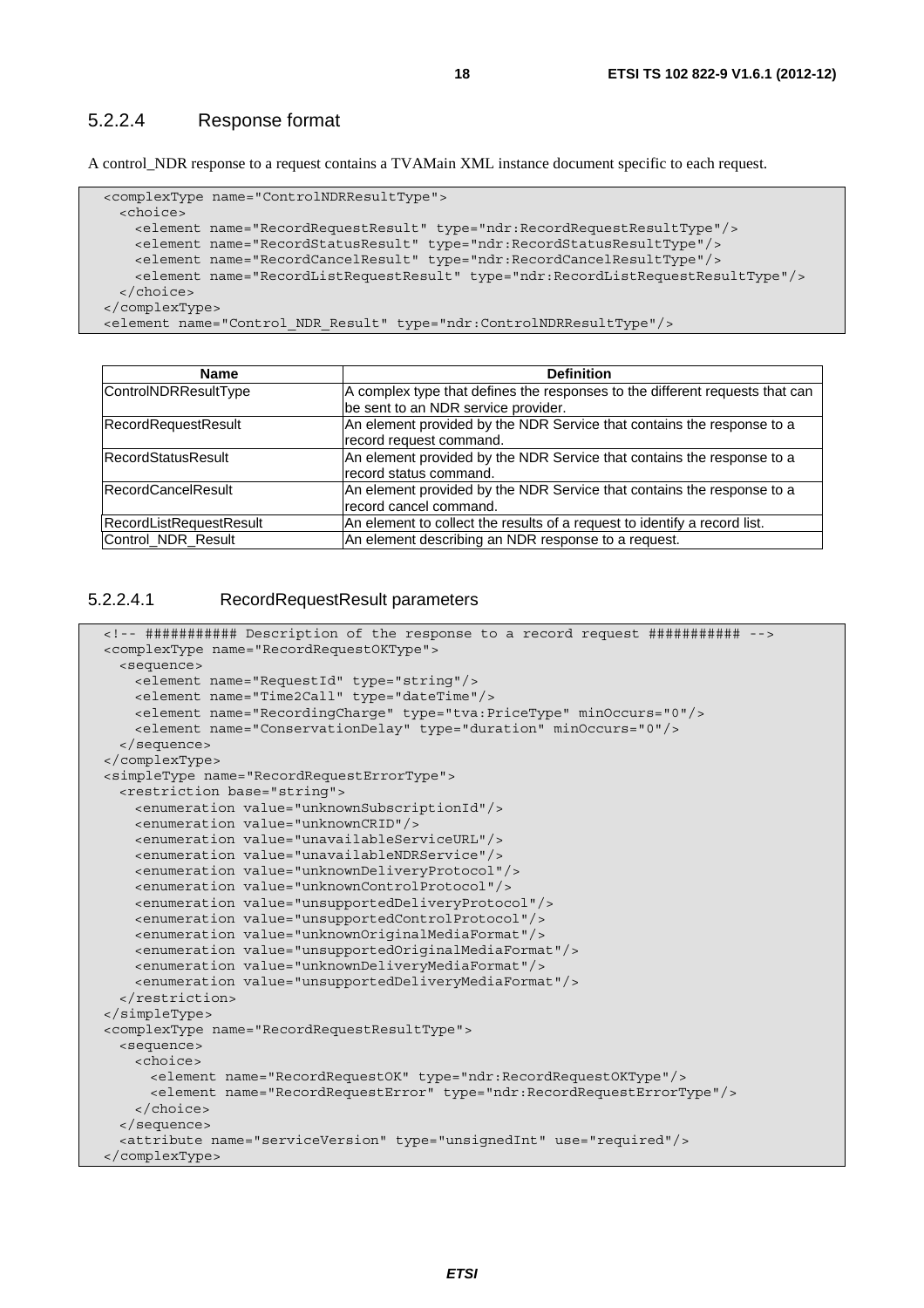| <b>Name</b>             | <b>Definition</b>                                                                                                                                                                                                                                                                                                                                                                                                                                                                                  |
|-------------------------|----------------------------------------------------------------------------------------------------------------------------------------------------------------------------------------------------------------------------------------------------------------------------------------------------------------------------------------------------------------------------------------------------------------------------------------------------------------------------------------------------|
| RecordRequestOKType     | A complex type providing additional information when the request<br>can be fulfilled.                                                                                                                                                                                                                                                                                                                                                                                                              |
| RequestId               | An element containing the record request identifier returned by<br>the NDR service when a record request is accepted.                                                                                                                                                                                                                                                                                                                                                                              |
| Time2Call               | This element provided by the NDR service contains the date and<br>time at which it is likely that the selected content will be available<br>for delivery to the end-user using the selected delivery protocol.                                                                                                                                                                                                                                                                                     |
| RecordingCharge         | This element provided by the NDR service contains the charge to<br>be applied to the requested recording.                                                                                                                                                                                                                                                                                                                                                                                          |
| ConservationDelay       | This element provided by the NDR service contains the life time of<br>the selected content recording.                                                                                                                                                                                                                                                                                                                                                                                              |
| RecordRequestErrorType  | A simple type describing possible error messages to be returned<br>when a record request cannot be fulfilled:<br>unknownCRID: this error appears when the CRID provided in the<br>record request does not exist;<br>unavailableServiceURL: this error appears when the NDR Service<br>has no access to the TV Channel indicated by "ServiceURL";<br>unavailableNDRService: this error appears when the NDR<br>Service is not able to accept the request at this time.                              |
| RecordRequestResultType | A complex type describing the results of a record request.                                                                                                                                                                                                                                                                                                                                                                                                                                         |
| <b>RecordRequestOK</b>  | When the record request is accepted by the NDR service, an<br>element provides the necessary information about the progress of<br>the recording, to the attention of the user.                                                                                                                                                                                                                                                                                                                     |
| RecordRequestError      | An element providing the reason why a record request could not<br>be fulfilled.                                                                                                                                                                                                                                                                                                                                                                                                                    |
| serviceVersion          | An attribute also available in the NDR service capability<br>description. It indicates the version of the NDR service capability<br>description. When the NDR service makes a modification to the<br>NDR service capability description, it increases the<br>service Version. This allows the client to discover that a new<br>version of the NDR service capability description is available. It<br>should make a request to update its own version of the NDR<br>service capability description. |

#### 5.2.2.4.2 RecordStatusResult parameters

```
 <!-- ########### Description of the response to a record status request ######### --> 
 <simpleType name="FailureType"> 
  <restriction base="string"> 
    <enumeration value="unknownRequest"/> 
    <enumeration value="cancelledBroadcast"/> 
    <enumeration value="cancelledByNDR"/> 
  </restriction> 
 </simpleType> 
 <complexType name="RecordStatusResultType"> 
  <choice> 
    <element name="Running"> 
      <complexType> 
        <sequence> 
          <element name="Time2Call" type="dateTime"/> 
        </sequence> 
      </complexType> 
    </element> 
    <element name="ContentAvailable"> 
       <complexType> 
        <sequence> 
          <element name="ContentURL" type="anyURI"/> 
          <element name="ConservationDeadline" type="dateTime" minOccurs="0"/> 
        </sequence> 
       </complexType> 
    </element> 
    <element name="Failure" type="ndr:FailureType"/> 
  </choice> 
   <attribute name="requestId" type="string" use="required"/> 
 </complexType>
```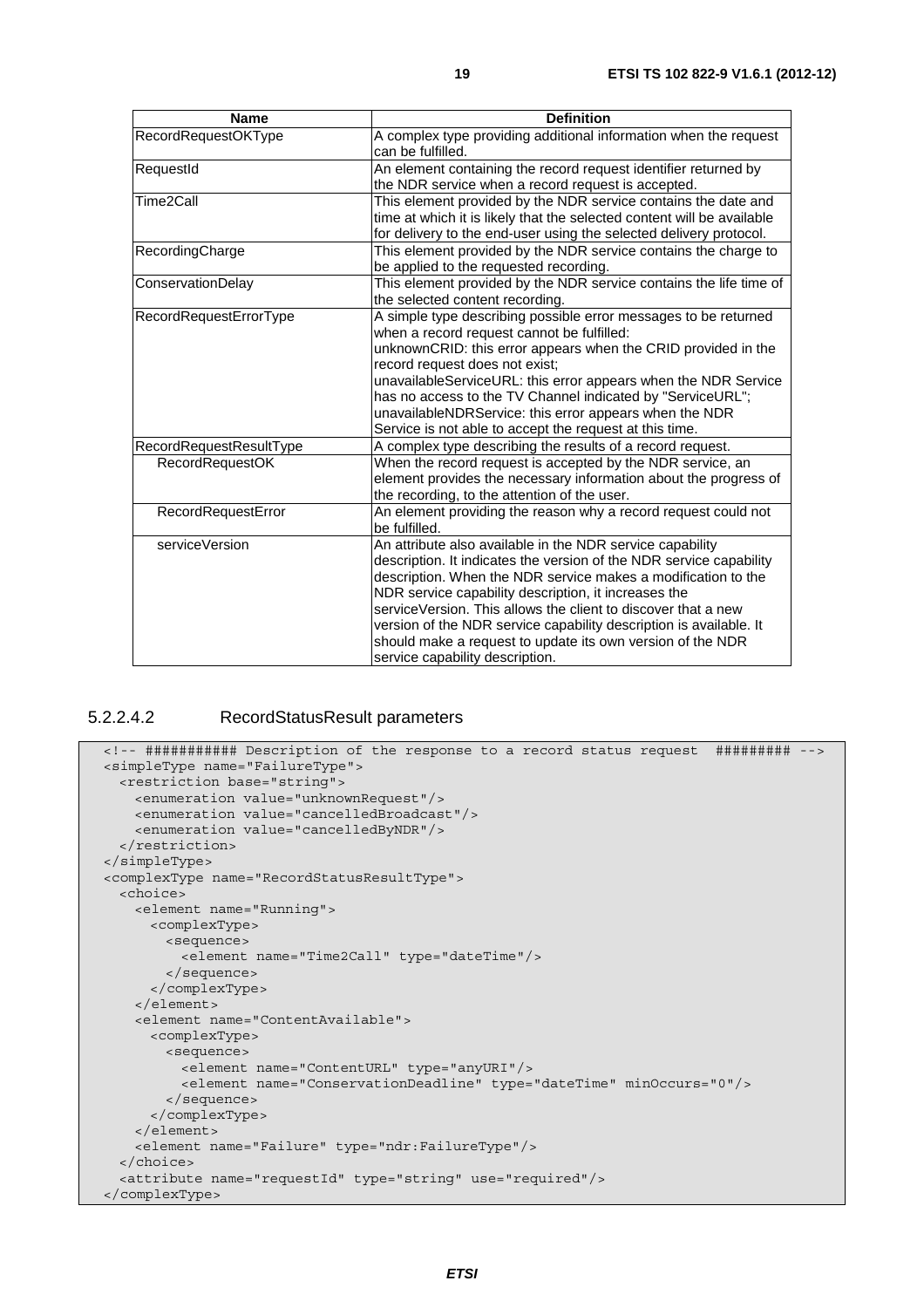| Name                        | <b>Definition</b>                                                     |
|-----------------------------|-----------------------------------------------------------------------|
| FailureType                 | A simple type to express the reason why the record request            |
|                             | referred by the record status request has failed.                     |
| RecordStatusResultType      | A complex type describing the status of a record request.             |
| Running                     | The presence of this element indicates that the content is not yet    |
|                             | recorded.                                                             |
| Time2Call                   | An element indicating at what time the content is likely to be        |
|                             | available for delivery to the end user.                               |
| ContentAvailable            | The presence of this element indicates that the content is available  |
|                             | but maybe not yet completely recorded. This depends on the            |
|                             | protocols to be used for control and delivery to the end-user.        |
| ContentURL                  | This element contains the URI to be used to get the recorded          |
|                             | content from the NDR Service.                                         |
| <b>ConservationDeadline</b> | This element provided by the NDR Service contains the deadline to     |
|                             | get the selected content recording.                                   |
| Failure                     | This optional element contains the reason why the referred record     |
|                             | request has failed.                                                   |
| requestId                   | An attribute containing the record request identifier returned by the |
|                             | NDR service when a record request is accepted.                        |

#### 5.2.2.4.3 RecordCancelResult parameters

```
 <!-- ########### Description of the response to a cancel request ########### --> 
 <simpleType name="RecordCancelResultType"> 
  <restriction base="string"> 
    <enumeration value="unknownRequest"/> 
    <enumeration value="OK"/> 
    <enumeration value="removedAfterRecording"/> 
   </restriction> 
 </simpleType>
```

| <b>Name</b>            | <b>Definition</b>                                                     |
|------------------------|-----------------------------------------------------------------------|
| RecordCancelResultType | A complex type used to describe the result of a cancellation request. |

#### 5.2.2.4.4 RecordListRequestResult parameters

```
<complexType name="RecordListRequestResultType"> 
    <sequence> 
      <element name="RecordRequestStatus" 
      type="ndr:RecordStatusResultType" minOccurs="0" maxOccurs="unbounded"/> 
    </sequence> 
    <attribute name="serviceVersion" type="unsignedInt" use="required"/> 
</complexType>
```

| <b>Name</b>                        | <b>Definition</b>                                                                                                                                                                                                                                                                                                                                                                                                                                                                              |
|------------------------------------|------------------------------------------------------------------------------------------------------------------------------------------------------------------------------------------------------------------------------------------------------------------------------------------------------------------------------------------------------------------------------------------------------------------------------------------------------------------------------------------------|
| <b>RecordListRequestResultType</b> | A complex type describing the results of a record list request.                                                                                                                                                                                                                                                                                                                                                                                                                                |
| <b>RecordRequestStatus</b>         | An element containing information on the status of a request.                                                                                                                                                                                                                                                                                                                                                                                                                                  |
| serviceVersion                     | An attribute also available in the NDR service capability description. It<br>indicates the version of the NDR service capability description. When<br>the NDR service makes a modification to the NDR service capability<br>description, it increases the serviceVersion. This allows the client to<br>discover that a new version of the NDR service capability description is<br>available. It should make a request to update its own version of the<br>NDR service capability description. |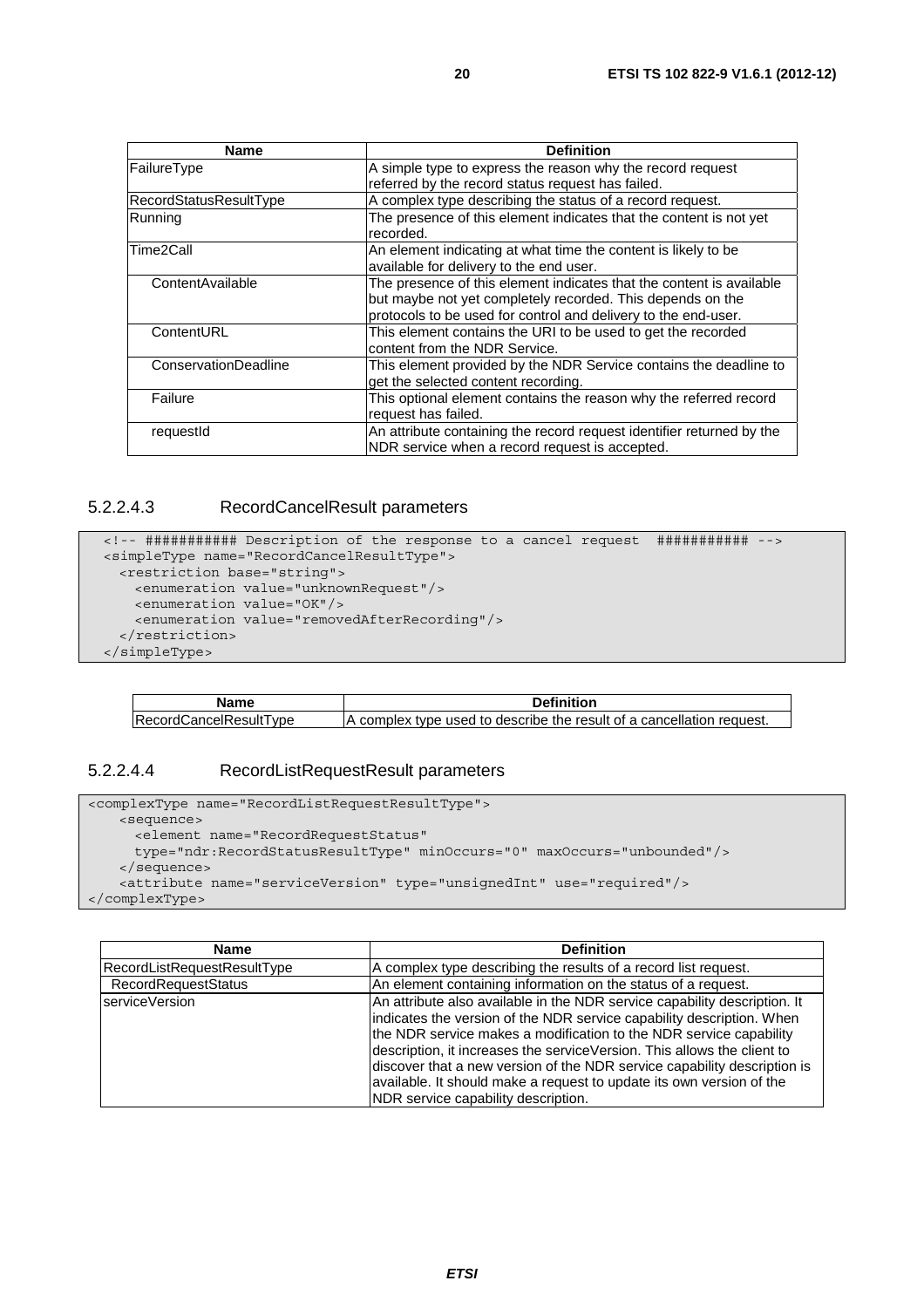### 5.2.3 Transport protocol

#### 5.2.3.1 Introduction

SOAP [18] and HTTP [17] are used for delivering *TV-Anytime* XML data over the IP networks, since this combination is very well suited to the point-to-point, request-response nature of the *TV-Anytime* operations. The exact usage of SOAP and HTTP is given in the next two clauses. Figure 3 provides a semantic representation of the network stack.



#### **Figure 3: The bi-directional network transport stack**

The architecture depicted in figure 3 results in HTTP requests of the following form.

```
POST /tva/md-service HTTP/1.0 
Host: www.example.com 
Content-Type: text/xml; charset="utf-8" 
Content-Length: nnnn 
Accept-Encoding: deflate 
SOAPAction: "control_NDR" 
<?xml version="1.0" encoding="UTF-8"?> 
<Envelope xmlns="http://schemas.xmlsoap.org/soap/envelope/"> 
   <Body> 
    <ndr:Control_NDR xmlns:NDR="urn:tva:ndr:2012" xmlns:tva="urn:tva:metadata:2012" 
xmlns:mpeg7="urn:tva:mpeg7:2008" xmlns:xsi="http://www.w3.org/2001/XMLSchema-instance" 
xsi:schemaLocation="urn:tva:ndr:2012 tva_ndr_9_v161.xsd"> 
     <RecordRequest> 
      <SubscriptionId>3456-4567-5677-4321</SubscriptionId> 
      <ContentId CRID="crid://www.broadcaster.com/ajcnd"/> 
      <Locator>dvb://1.4ee2.3fa;4f5</Locator> 
      <ProtocolSet> 
       <DeliveryProtocol href="urn:tva:ndr:cs:DeliveryProtocolTypeCS:2005:ftp"/> 
      </ProtocolSet> 
     </RecordRequest> 
    </ndr:Control_NDR> 
   </Body> 
</Envelope>
```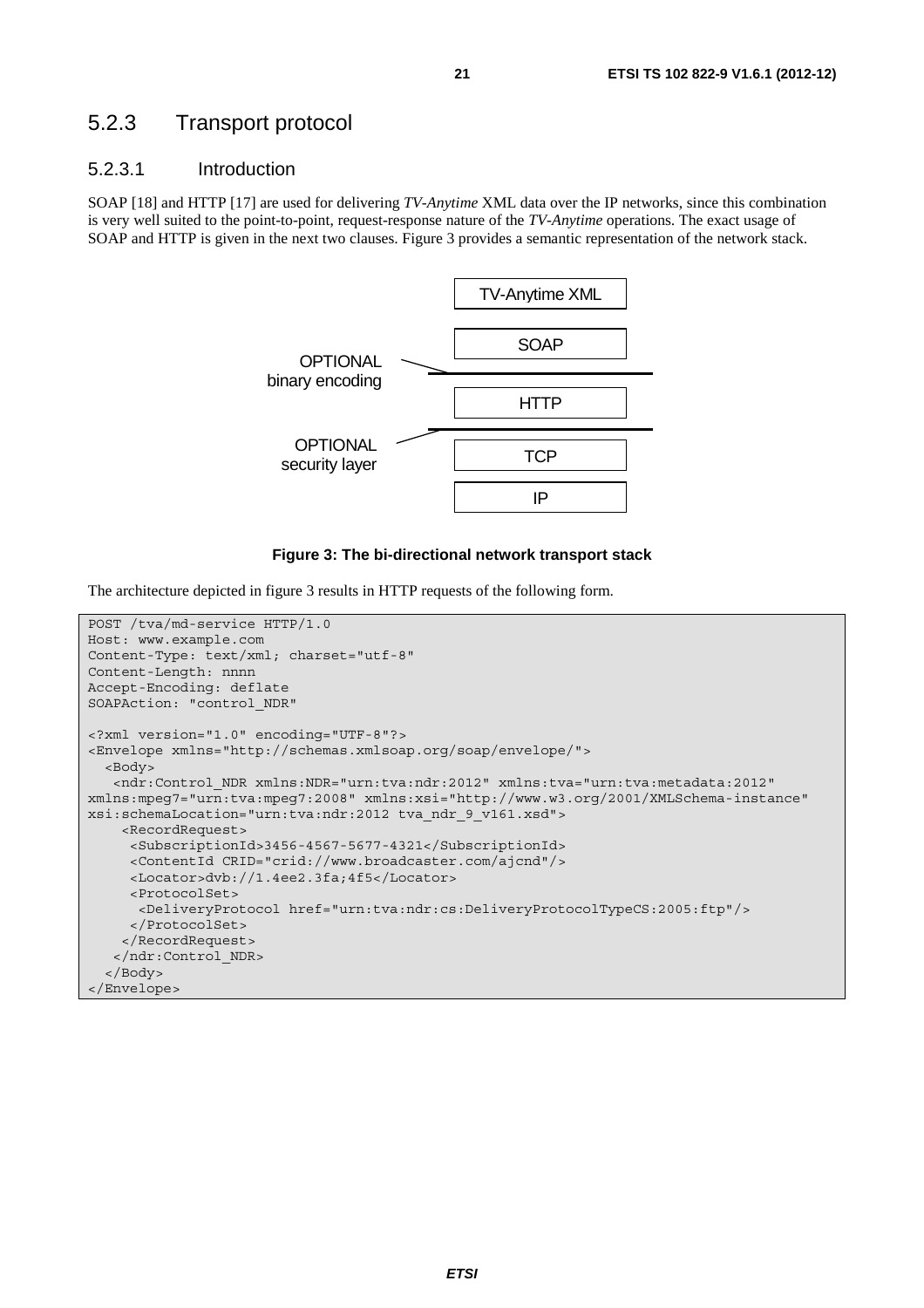The architecture depicted in figure 3 results in HTTP responses of the following form.

```
HTTP/1.1 200 OK 
Content-Type: text/xml; charset="utf-8" 
Content-Length: nnnn 
Content-Encoding: deflate 
<?xml version="1.0" encoding="UTF-8"?> 
<Envelope xmlns="http://www.w3.org/2002/06/soap-envelope"> 
   <Body> 
<ndr:Control_NDR_Result xmlns:NDR="urn:tva:ndr:2012" xmlns:tva="urn:tva:metadata:2012" 
xmlns:mpeg7="urn:tva:mpeg7:2008" xmlns:xsi="http://www.w3.org/2001/XMLSchema-instance" 
xsi:schemaLocation="urn:tva:ndr:2012 tva_ndr_9_v161.xsd"> 
   <RecordRequestResult serviceVersion="12"> 
    <RecordRequestOK> 
       <RequestId>45U753-452</RequestId> 
       <Time2Call>2009-07-15T20:35:00.00</Time2Call> 
      <RecordingCharge currency="EUR">2</RecordingCharge> 
      <ConservationDelay>PT12H</ConservationDelay> 
    </RecordRequestOK> 
   </RecordRequestResult> 
</ndr:Control_NDR_Result> 
  </Body> 
</Envelope>
```
#### 5.2.3.2 SOAP

The following usage of SOAP [18] is mandated:

- *TV-Anytime* metadata services will provide an HTTP binding, and may support other transport bindings where appropriate.
- SOAP supports different messaging styles, but is most commonly used for remote procedure calls. *TV-Anytime* does not use remote procedure call messaging style, since this implies that every parameter shall be included in a procedure call, which is not appropriate for *TV-Anytime* operations that have several optional parameter types. However, the remote procedure call convention of naming the root element in the SOAP body according to the name of the operation is followed.
- SOAP encoding is not used in the request or the response (i.e. the element in the root of the SOAP body will belong to the *TV-Anytime* transport types namespace (urn:tva:transport:2005). Servers will reject any request that arrives with a SOAP encoding attribute with the appropriate SOAP Fault.
- The SOAP Actor feature is not supported and servers will reject any request that arrives with a SOAP Actor attribute in the SOAP Header with the appropriate SOAP Fault.
- The following clause defines application specific fault conditions to be used in the SOAP Fault element.

This usage of SOAP is more formally defined using the WSDL [20] interface definition that can be found in annex A.

#### 5.2.3.3 Error codes

The first line of error reporting is governed by the SOAP specification [18]. SOAP fault reporting and fault codes will be returned for most invalid requests or any request where the intent of the caller cannot be determined.

In a manner consistent with the SOAP processing rules, HTTP [17] status codes will be used for communicating status information in HTTP. As is the case for SOAP, success reporting will use a 200-status code to indicate that the client's request including the SOAP component was successfully processed.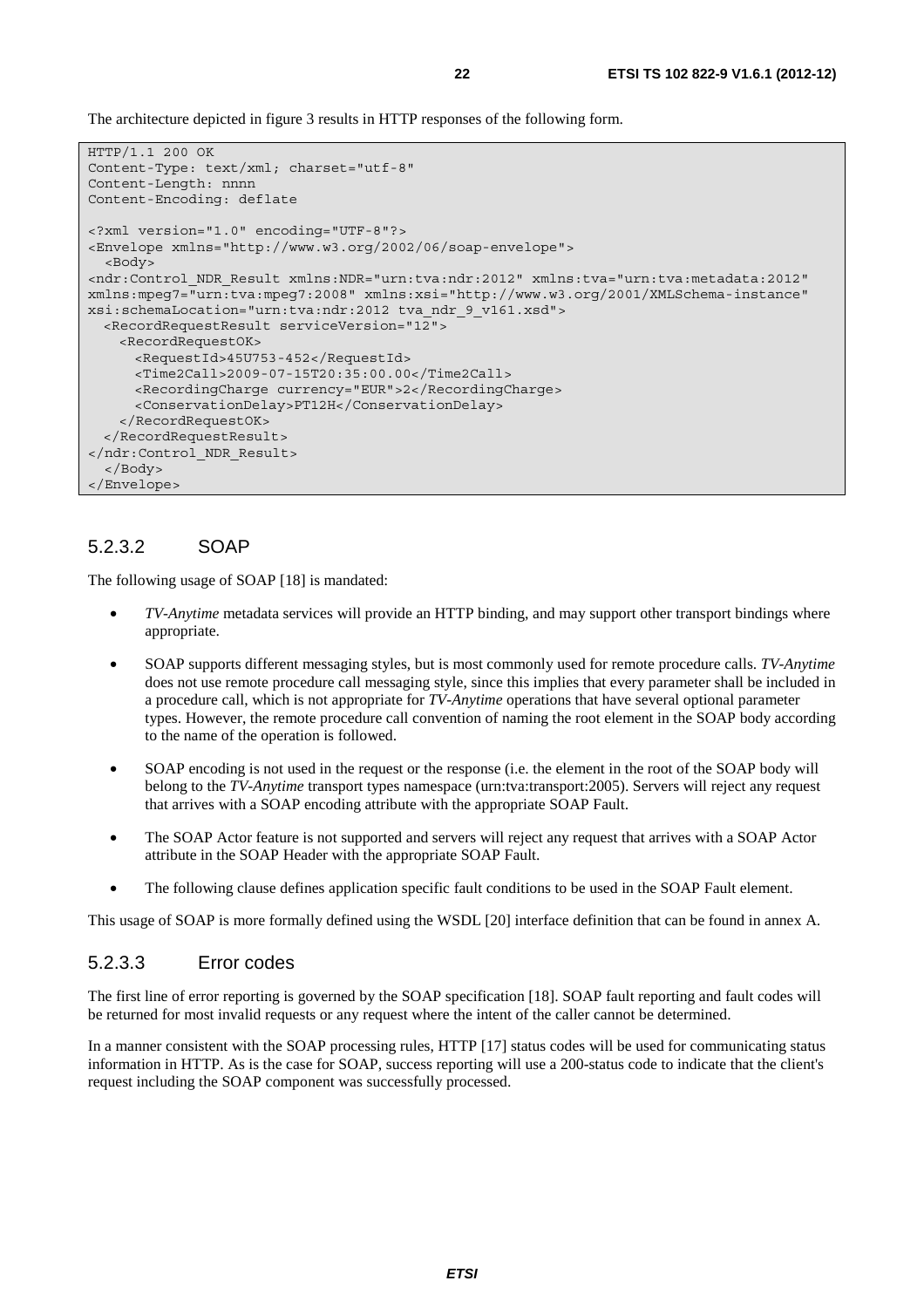The ErrorReport element is defined to allow servers to report application-level errors that are specific to *TV-Anytime* metadata services. In accordance with the SOAP specification, if the content of the SOAP message's body cannot be processed successfully, the SOAP fault shall contain a detail element (which in turn contains an ErrorReport). The inability to process a well-formed Body element is also termed an "application-level error", since the error cannot be detected by the SOAP processor and instead relies on application-level knowledge. The error report contains error information that includes descriptions and a code that can be used to determine the cause of the error. Errors that arise due to problems with in the HTTP layer or SOAP layer (e.g. the SOAP message does not conform to the SOAP specification) should be reported using the error mechanisms provided by those layers and SHALL NOT be reported inside a SOAP fault's detail element.

*TV-Anytime* application-level errors should be conveyed using standard HTTP status codes, where a 500-level code indicates a server-induced error. In such cases, the metadata service shall issue an HTTP 500 "Internal Server Error" response and return an ErrorReport inside a SOAP fault report.

Any errors detected in the request will invalidate the entire request, and cause an ErrorReport to be generated within a SOAP fault as described below. A server may report multiple errors, although there is no requirement for the metadata service to continue processing the request after detecting the first error. In accordance with the SOAP specification, additional application response elements should not be included in the Body of the SOAP request. In other words, it is not possible for the server to indicate an error condition and also make a best-effort at providing a response.

The ErrorReport element takes the following form.

```
 <!-- ########### Description of the error reports ########### --> 
 <simpleType name="errorCodeType"> 
  <restriction base="string"> 
    <enumeration value="FatalError"/> 
    <enumeration value="InvalidRequest"/> 
    <enumeration value="Unsupported"/> 
    <enumeration value="UnrecognizedVersion"/> 
     <enumeration value="UnspecifiedError"/> 
  </restriction> 
 </simpleType> 
 <complexType name="ErrorReportType"> 
   <sequence> 
     <element name="Error" type="ndr:ErrorType" maxOccurs="unbounded"/> 
  </sequence> 
 </complexType> 
 <complexType name="ErrorType"> 
  <sequence> 
    <element name="Reason" type="mpeg7:TextualType" minOccurs="0" 
    maxOccurs="unbounded"/> 
  </sequence> 
   <attribute name="errorCode" type="ndr:errorCodeType" use="required"/> 
 </complexType> 
 <element name="ErrorReport" type="ndr:ErrorReportType"/>
```

| <b>Name</b>      | <b>Definition</b>                                                                                                      |
|------------------|------------------------------------------------------------------------------------------------------------------------|
| errorCodeType    | A simple type defining a required string that precisely defines<br>the nature of the error.                            |
| ErrorReportType  | A complex type to enumerate the application level errors that<br>have occurred as a result of invoking an NDR service. |
| Error            | This element describes a single NDR-level error.                                                                       |
| ErrorType        | A complex type defining the type of the error reported in the<br>error report.                                         |
| Reason           | An optional human meaningful description of the error.                                                                 |
| <b>errorCode</b> | An attribute describing the error.                                                                                     |
| ErrorReport      | An element describing errors when sending requests to an<br>NDR service.                                               |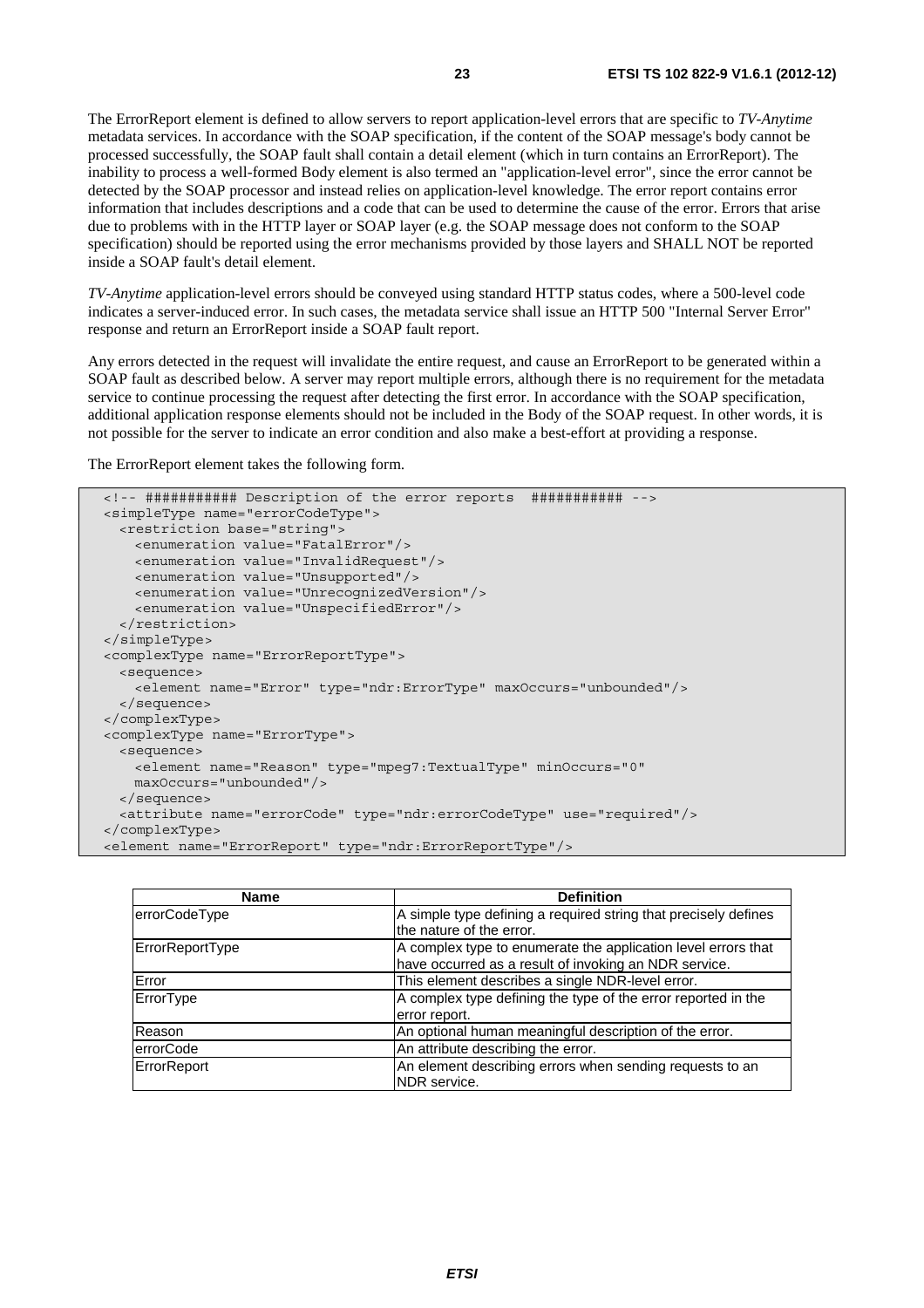The following general error conditions are defined as error codes that may be returned by invoking any of the operations defined in the present document:

- **FatalError:** Signifies that a serious technical error has occurred whilst processing the request.
- **InvalidRequest:** The query is well-formed but not valid according to the schema defined by the present document.
- **Unsupported:** Signifies that the NDR service does not support an optional feature that is required in order to correctly process the request. A possible reason for this error is that the client has assumed a functionality that is at odds with the functionality described in the capability description.
- **UnrecognizedVersion:** Signifies that the namespace of the child element inside the Body element of the request (e.g. urn:tva:ndr:2004 instead of urn:tva:ndr:2005) is not supported by this NDR service.
- **UnspecifiedError:** Signifies any other error.

### 5.2.4 NDR service capability description control

For each *TV-Anytime* Control\_NDR operation that is provided, there is a corresponding operation, describe control NDR. This operation (an operation, *X*, and its corresponding *describe* X operation) together form a port (see annex A). Since a port always has a single binding and endpoint, the URL of the operation, *X*, and its corresponding *describe\_X* operation shall be the same. A "describe" operation is responsible for returning a service capability description for the corresponding operation of the same port. A "describe" operation has no input parameters.

The describe control NDR service capability description provides the following type of information about the operation:

- Human-readable descriptive information about the operation.
- If media bit rate conversion capability is available.
- If media format conversion capability is available.
- If several delivery and control protocols are available.

The definition of the NDR service capability description is as follows.

```
 <complexType name="ServiceURLListType"> 
   <sequence> 
    <element name="ServiceURL" type="anyURI" maxOccurs="unbounded"/> 
   </sequence> 
 </complexType> 
 <complexType name="ConversionOfferType"> 
  <sequence> 
    <element name="OriginalMediaFormat" type="tva:AVAttributesType" minOccurs="0"/> 
     <element name="DeliveryMediaFormat" type="tva:AVAttributesType" minOccurs="0"/> 
   </sequence> 
 </complexType> 
 <complexType name="ConversionListType"> 
  <sequence> 
    <element name="ConversionOffer" type="ndr:ConversionOfferType" 
    maxOccurs="unbounded"/> 
  </sequence> 
 </complexType> 
 <complexType name="ProtocolSetListType"> 
  <sequence> 
    <element name="ProtocolSet" type="ndr:ProtocolSetType" maxOccurs="unbounded"/> 
  </sequence> 
 </complexType> 
 <complexType name="describe_control_NDR_ResultType"> 
   <sequence> 
    <element name="Name" type="mpeg7:TextualType" minOccurs="0" maxOccurs="unbounded"/>
```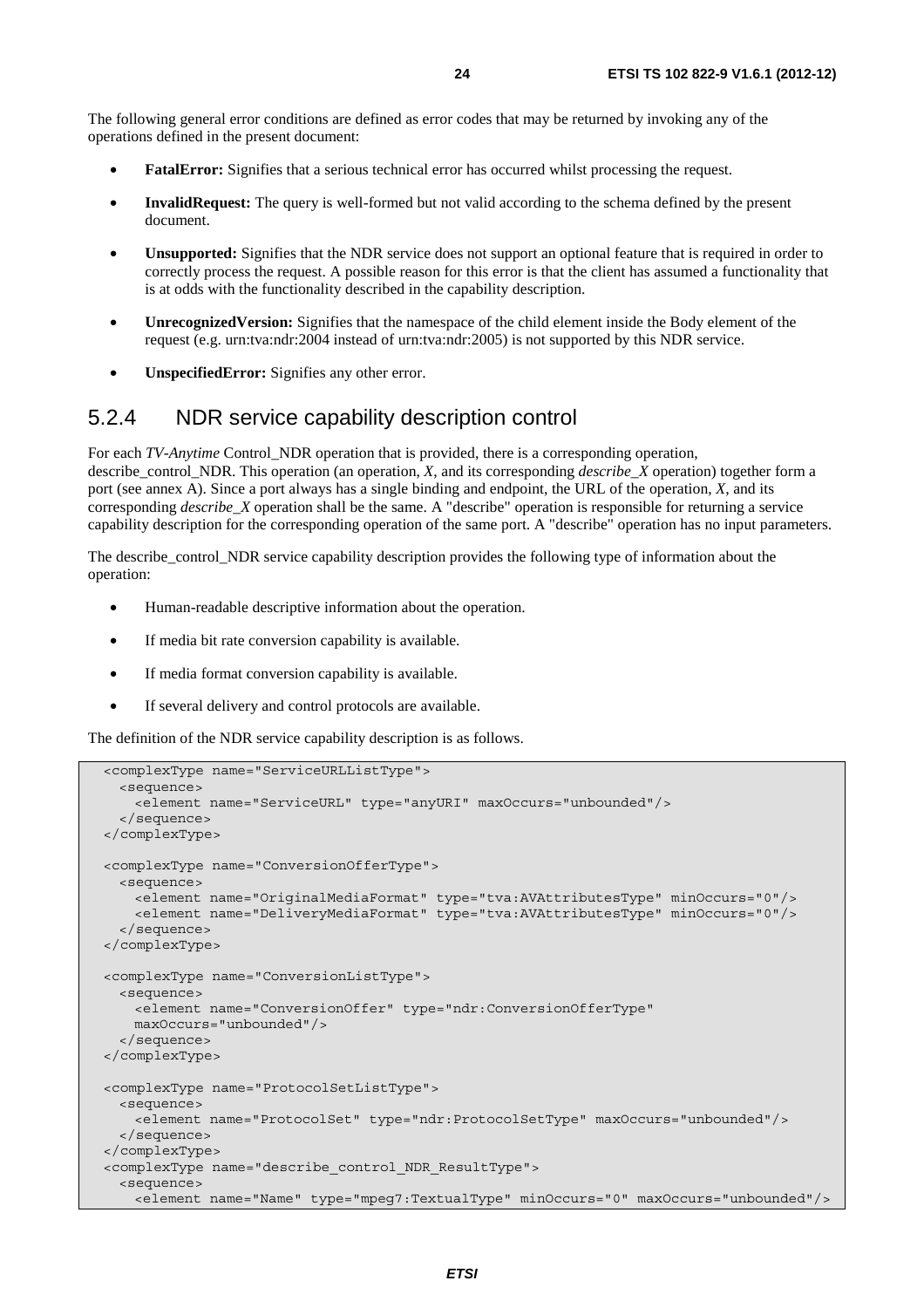```
 <element name="Description" type="mpeg7:TextualType" minOccurs="0" 
      maxOccurs="unbounded"/> 
      <element name="SubscriptionURL" type="anyURI" minOccurs="0"/> 
      <element name="ServiceURLList" type="ndr:ServiceURLListType"/> 
 <element name="ConversionList" type="ndr:ConversionListType" minOccurs="0"/> 
 <element name="ProtocolSetList" type="ndr:ProtocolSetListType" 
      minOccurs="0"/> 
      <element name="PlayWhileRecording" type="boolean" minOccurs="0"/> 
      <element name="SupportForFilteringAndSearchPreferences" type="boolean" 
      minOccurs="0"/> 
    </sequence> 
    <attribute name="serviceVersion" type="unsignedInt" use="required"/> 
  </complexType> 
  <element name="describe_control_NDR_Result"
```

```
 type="ndr:describe_control_NDR_ResultType"/>
```

| <b>Name</b>                     | <b>Definition</b>                                                                                                                                                                                                                                                                                                                                                                                                             |
|---------------------------------|-------------------------------------------------------------------------------------------------------------------------------------------------------------------------------------------------------------------------------------------------------------------------------------------------------------------------------------------------------------------------------------------------------------------------------|
| ServiceURLListType              | A complex type to develop a list of service URLs.                                                                                                                                                                                                                                                                                                                                                                             |
| ServiceURL                      | This element contains an URL which allows the receiver to<br>identify the associated physical service. This element should be<br>consistent with the possible BroadcastURL in events that<br>reference this ServiceInformation element.                                                                                                                                                                                       |
| ConversionOfferType             | A complex type describing a conversion mode that can be<br>performed by an NDR.                                                                                                                                                                                                                                                                                                                                               |
| OriginalMediaFormat             | An optional element describing the original media format in which<br>content is broadcast by the source.                                                                                                                                                                                                                                                                                                                      |
| DeliveryMediaFormat             | An optional element describing the media format for delivery if the<br>NDR is able to convert the source broadcast media format in this<br>other format.                                                                                                                                                                                                                                                                      |
| ConversionListType              | A complex type to develop a list of conversions that an NDR can<br>perform.                                                                                                                                                                                                                                                                                                                                                   |
| ConversionOffer                 | Description of a media conversion the NDR is able to do.                                                                                                                                                                                                                                                                                                                                                                      |
| ProtocolSetListType             | A complex type to develop a list of possible delivery and control<br>protocols from the NDR.                                                                                                                                                                                                                                                                                                                                  |
| ProtocolSet                     | An element providing the identification of an association of a<br>control protocol and a delivery protocol that can be used by the<br>NDR for later delivery of the recorded content, e.g. rtsp with http,<br>ftp, rtsp with rtp, etc. All the possible values are identified in the<br>protocol type classification schemes<br>(DeliveryProtocolTypeCS.xml and ControlProtocolTypeCS.xml)<br>located in clauses C.2 and C.3. |
| describe_control_NDR_ResultType | A complex type defining the relevant parameters describing NDR<br>service capability.                                                                                                                                                                                                                                                                                                                                         |
| Name                            | An optional element giving the name of the NDR service, in a<br>human readable form.                                                                                                                                                                                                                                                                                                                                          |
| Description                     | An optional element giving a textual description of the NDR<br>service, in a human readable form. This allows an application<br>exploiting the NDR service to indicate to the user information<br>about the NDR service that he is using (e.g. "Record all French<br>channels").                                                                                                                                              |
| SubscriptionURL                 | An optional element with a URL from where the user can obtain<br>information on subscription conditions to a NDR service.                                                                                                                                                                                                                                                                                                     |
| ServiceURLList                  | A required element with a list of serviceURL the NDR is able to<br>record for the user.                                                                                                                                                                                                                                                                                                                                       |
| ConversionList                  | An optional element providing a list of conversion capabilities.<br>This element can be omitted if no conversion is provided.                                                                                                                                                                                                                                                                                                 |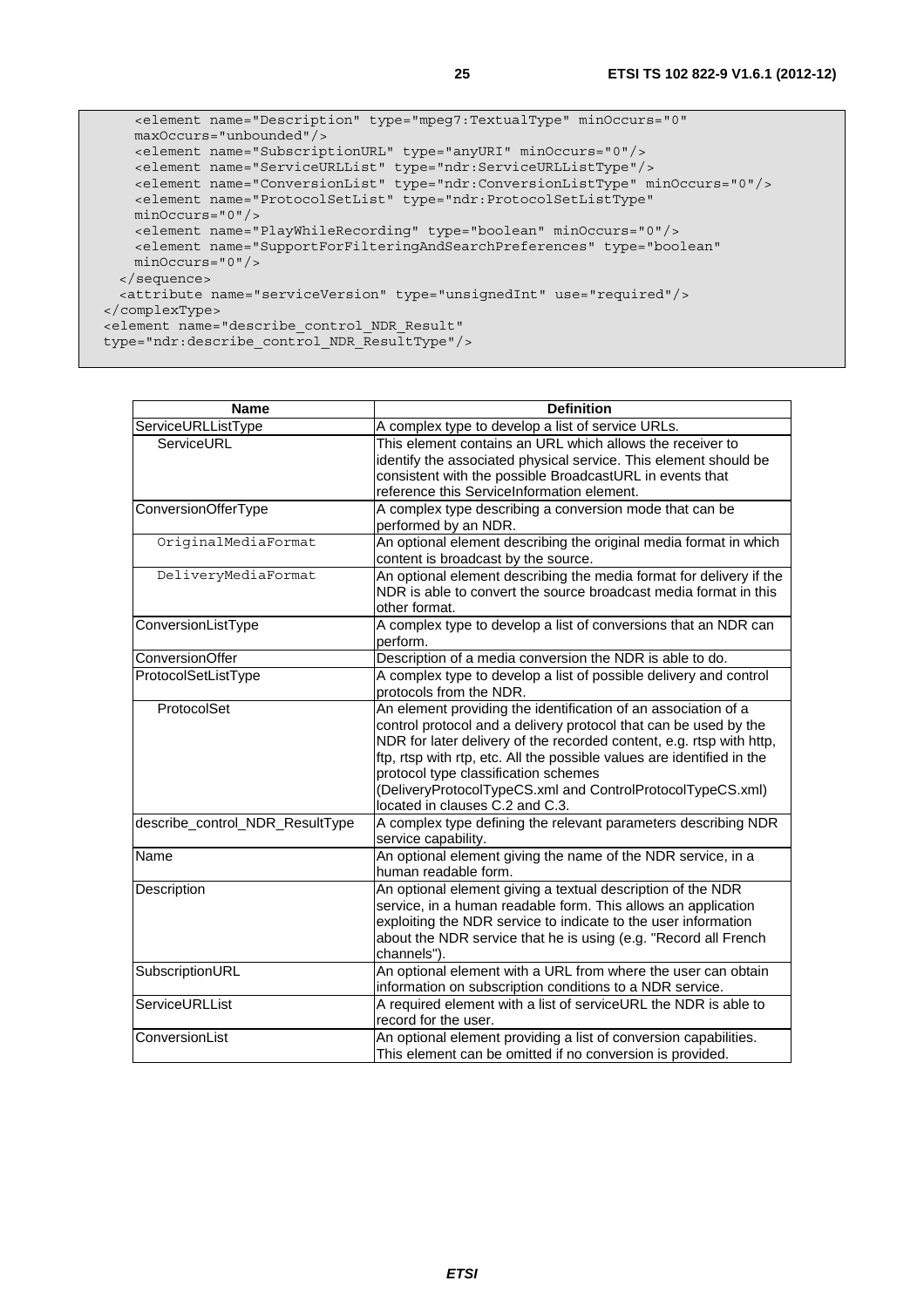| <b>Name</b>                                 | <b>Definition</b>                                                                                                                                                                                                                                                                                                                                                                    |
|---------------------------------------------|--------------------------------------------------------------------------------------------------------------------------------------------------------------------------------------------------------------------------------------------------------------------------------------------------------------------------------------------------------------------------------------|
| ProtocolSetList                             | An optional element providing a list of protocols that can be used<br>for later delivery of the recorded content. The default value is "rtp<br>with rtsp".                                                                                                                                                                                                                           |
| PlayWhileRecording                          | An optional element allowing the NDR to declare that it is able to<br>deliver the content while the content is still broadcast. Default<br>value is "false".                                                                                                                                                                                                                         |
| SupportForFilteringAndSearchPrefer<br>ences | An optional element This allows the NDR to declare that it is able<br>to support FilteringAndSearchpreferences to select a specific<br>linstance of the content to be recorded. Default value is "false".                                                                                                                                                                            |
| serviceVersion                              | A required attribute containing a number that shall equal the<br>version number returned as part of the corresponding operation's<br>result. The intention of this number is to make the client aware<br>when an operation has been upgraded (e.g. can be searched on<br>new channels or for new features) and to refresh the cached<br>capability description information (if any). |
| describe_control_NDR_Result                 | An element providing information on the NDR service capability.                                                                                                                                                                                                                                                                                                                      |

### 5.3 NDR service discovery methods

NDR service discovery is the process by which a client establishes a URL where a *TV-Anytime* NDR service can be found. There are a number of ways this process can occur, but only the last method (clause 5.4) is addressed by the present document.

### 5.3.1 Non-standardized discovery

A number of methods exist for discovering the URLs of NDR services that are not standardized by *TV-Anytime*. The following list gives some examples:

- the client might be pre-programmed with a set of URLs that refer to one or more NDR services. This will typically be useful in a vertical market, or tightly controlled horizontal market;
- a user might manually enter a URL of a new NDR service he is interested in, using some means of text input;
- a client software may be updated using software updates delivered via a unidirectional broadcast, or over the return channel.

### 5.3.2 Client-initiated discovery using a bi-directional network

This mode of NDR service discovery involves using the bi-directional network to access a "Yellow Pages" of *TV-Anytime* NDR services. The mechanism is based upon W3C standards for web service discovery (UDDI [19] and WS-Inspection [21]), the use of which is standardized by *TV-Anytime*, according to the rules given in clause 5.4. Support for these discovery techniques by clients and servers is optional.

### 5.4 NDR service discovery using web service discovery

The present document describes how standard web service discovery techniques can be used to allow PDRs and other *TV-Anytime* clients to discover *TV-Anytime* NDR services. The relevant standards are UDDI [19] and WS*-*Inspection [21] that enable different but complementary modes of discovery. A provider can choose to enable neither, both, or only one of these mechanisms.

For a useful overview of these two standards please refer to: "The WS-Inspection and UDDI Relationship" [22].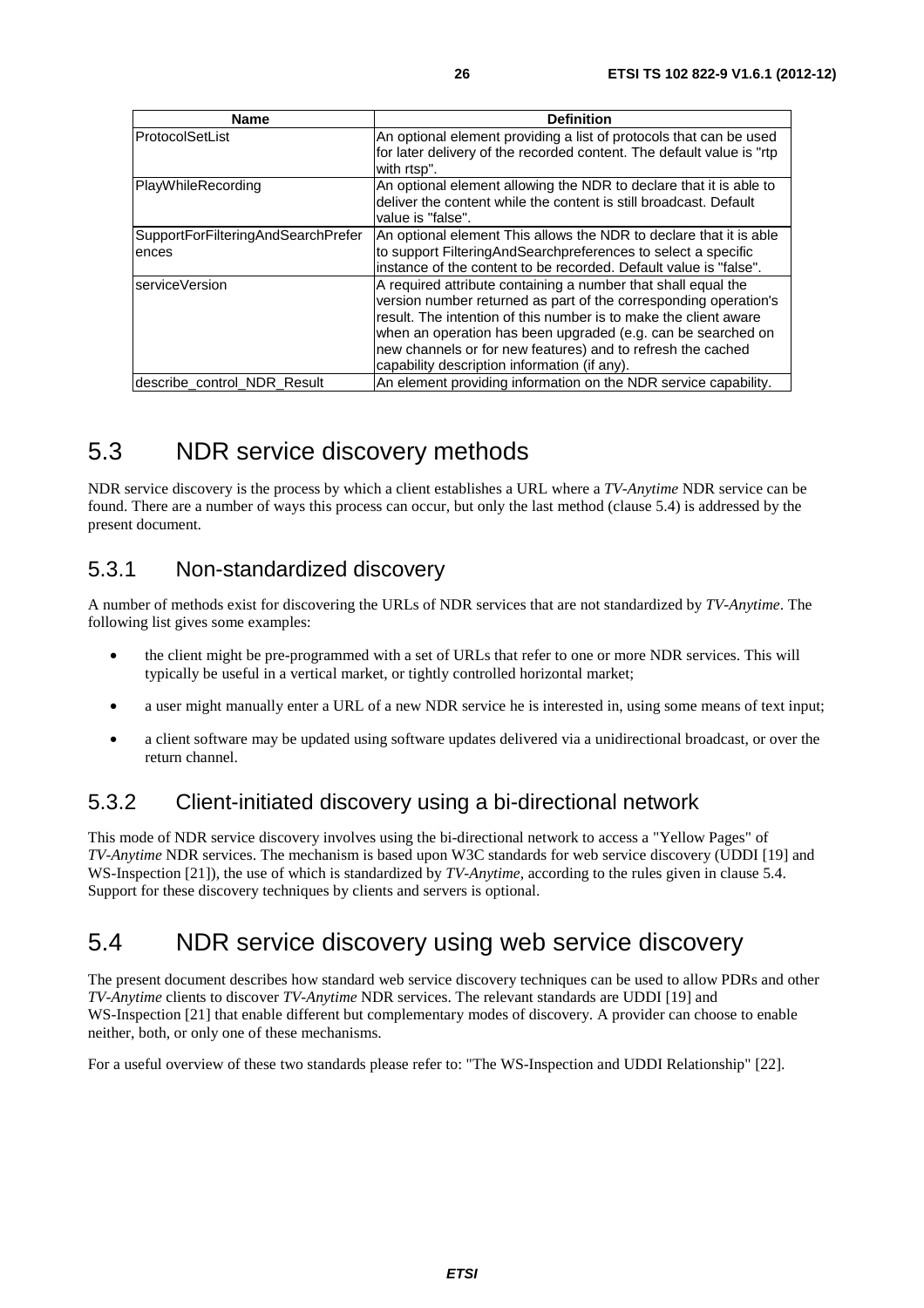### 5.4.1 Universal Description, Discovery and Integration (UDDI)

UDDI [19] allows PDRs, and other clients with Internet connectivity, to discover *TV-Anytime* NDR services without the client requiring any prior knowledge of the NDR service, nor any information from a unidirectional metadata service. NDR service providers may publish details of their *TV-Anytime* NDR service(s) to the UDDI Business Registry. Any client can then use a node in the UDDI Business Registry (which have well-known addresses) to browse and locate *TV-Anytime* NDR services.

The present document relies on the use of version 3 of the UDDI specification. Clients wishing to discover *TV-Anytime* web services using UDDI shall conform to the behaviour described in the UDDI specification [19]. To assist NDR service providers in describing and categorizing their services, *TV-Anytime* has selected the UDDI tModel described in clauses 5.4.1.1 and 5.4.1.2 (see clause 1.6.4 of the UDDI specification [19] for a definition of "tModel").

#### 5.4.1.1 *TV-Anytime* web service tModel for NDR services

This tModel is used when a business publishes details of their bindingTemplate structures to indicate an NDR web service compliant with the present document. Clients issuing UDDI inquiry requests can use this tModel key to find only web services that are *TV-Anytime* NDR services.

This following technical model represents a "*TV-Anytime* control\_NDR tModel port" as described in clause 4.1.

| Name:                                                                                                                                                                                                                                         | TV-Anytime-org:control_NDR_v15.                        |  |
|-----------------------------------------------------------------------------------------------------------------------------------------------------------------------------------------------------------------------------------------------|--------------------------------------------------------|--|
| <b>Description:</b>                                                                                                                                                                                                                           | <i>TV-Anytime</i> WSDL interface for control NDR port. |  |
| <b>UDDI</b> Key $(V3)$ :                                                                                                                                                                                                                      | uddi:TV-Anytime.org:control_NDR_v15.                   |  |
| Categorization:                                                                                                                                                                                                                               | Specification, xmlSpec, soapSpec, wsdlSpec.            |  |
| <tmodel tmodelkey="uddi:TV-Anytime.org:control NDR v15"><br/><name>TV-Anytime-org:control NDR v15</name><br/><description xml:lang="en">TV-Anytime WSDL interface for control NDR<br/><math>n^+</math> / degenerations</description></tmodel> |                                                        |  |

```
prt</descrip
   <overviewDoc> 
     <overviewURL useType="text"> 
        http://Location_At_ETSI_Website/Filename_for_TS102822-9 
     </overviewURL> 
   </overviewDoc> 
   <categoryBag> 
     <keyedReference keyName="uddi-org:types:wsdl" keyValue="wsdlSpec" 
        tModelKey="uddi:uddi.org:categorization:types"/> 
     <keyedReference keyName="uddi-org:types:soap" keyValue="soapSpec" 
        tModelKey="uddi:uddi.org:categorization:types"/> 
     <keyedReference keyName="uddi-org:types:xml" keyValue="xmlSpec" 
        tModelKey="uddi:uddi.org:categorization:types"/> 
     <keyedReference keyName="uddi-org:types:specification" 
 keyValue="specification" tModelKey="uddi:uddi.org:categorization:types"/> 
   </categoryBag> 
 </tModel>
```
#### 5.4.1.2 *TV-Anytime* categorization tModel for NDR services

These tModels allow an NDR service provider to categorize their services. The NDR service provider assigns the categories at the point of publication (see clause 5.4.1.3). This enables clients to issue more refined UDDI searches for NDR services. By categorizing an NDR service as richly and accurately as possible, an NDR service provider maximizes the possibility of the NDR service being discovered using UDDI.

The use of this taxonomy is mandatory.

This taxonomy does not make strong guarantees about the behaviour of any services that use them. Therefore, having discovered an NDR service, a client should always retrieve a service capability description of that service. In some cases, this involves no extra steps as the capability description will be included inside the bindingTemplate for that operation.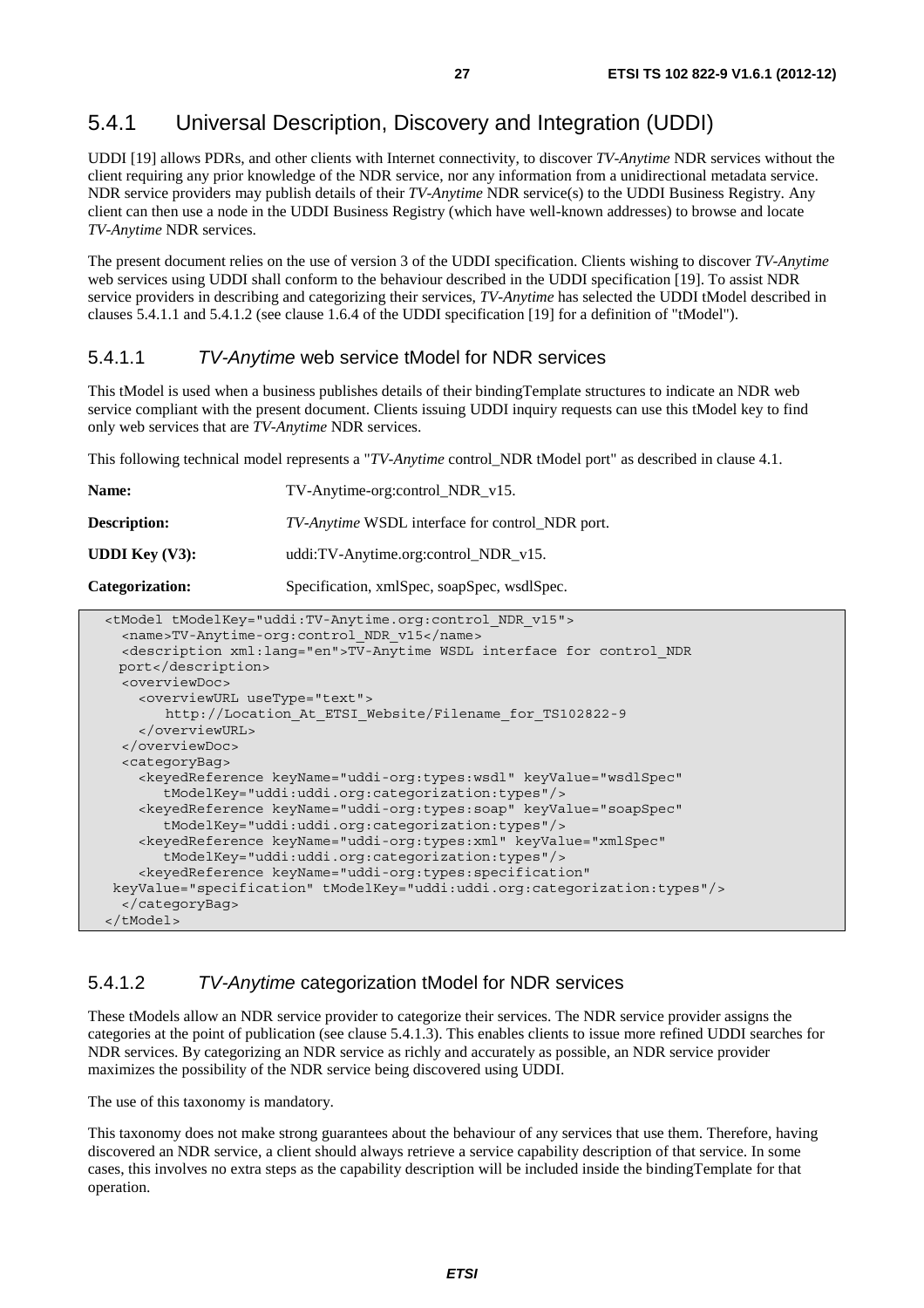#### 5.4.1.2.1 *TV-Anytime* serviceURL categorization system

The serviceURL tModel is used to represent the content delivery services (e.g. channels) for which this NDR service provides content recording.

This serviceURL tModel is already defined in TS 102 822-2 [2].

| Name:                    | TV-Anytime-org:serviceURL.                                                                                                                         |  |
|--------------------------|----------------------------------------------------------------------------------------------------------------------------------------------------|--|
| <b>Description:</b>      | Category system for the content services handled by an NDR service.                                                                                |  |
| <b>UDDI</b> Key $(V3)$ : | uddi:TV-Anytime.org:serviceURL.                                                                                                                    |  |
| Valid values:            | A valid value shall comply with the rules defined in the Metadata Specification [12] for the<br>serviceURL element in the ServiceInformationTable. |  |
| <b>Example usage:</b>    | A client searches for <i>TV-Anytime</i> recording capability on a particular content service.                                                      |  |

| <tmodel tmodelkey="uddi:TV-Anytime.org:serviceURL"></tmodel>                                       |
|----------------------------------------------------------------------------------------------------|
| <name>TV-Anytime-org:serviceURL</name>                                                             |
| <description xml:lang="en">Category system for the content services handled by a NDR</description> |
| service                                                                                            |
| <overviewdoc></overviewdoc>                                                                        |
| <overviewurl usetype="text"></overviewurl>                                                         |
| http://Location At ETSI Website/Filename for TS102822-9                                            |
|                                                                                                    |
|                                                                                                    |
| <categorybag></categorybag>                                                                        |
| <keyedreference <="" keyname="uddi-org:types:categorization" td=""></keyedreference>               |
| keyValue="categorization" tModelKey="uddi:uddi.org:categorization:types"/>                         |
| <keyedreference <="" keyname="uddi-org:types:unchecked" td=""></keyedreference>                    |
| keyValue="unchecked" tModelKey="uddi:uddi.org:categorization:types"/>                              |
|                                                                                                    |
| $\langle$ /tModel>                                                                                 |

#### 5.4.1.2.2 Other categorizations

The other categorizations provided by Universal Business Registry are not used for NDR Service discovery.

#### 5.4.1.3 Publishing a *TV-Anytime* NDR service

A *TV-Anytime* NDR service provider can publish details of their service to any node in the UDDI Business Registry. The manner in which this is done will depend upon the operator of that node (see the UDDI specification [19]).

An example of the publication process can be found in annex A.

A businessService is created for each NDR service that needs to be registered by that business. The businessService element contains a bindingTemplate for the binding offered by that NDR service (control\_NDR).

When publishing a control\_NDR operation, it is recommended that the instanceParms element (inside the tModelInstanceInfo) contains a service capability description. This allows the client to acquire the service capability description of the NDR service (and so determine its usefulness), without having to issue a describe\_*X* request. Since the size of the instanceParms element is restricted, the service capability description will sometimes need truncating, in which case the capability description shall remain schema valid.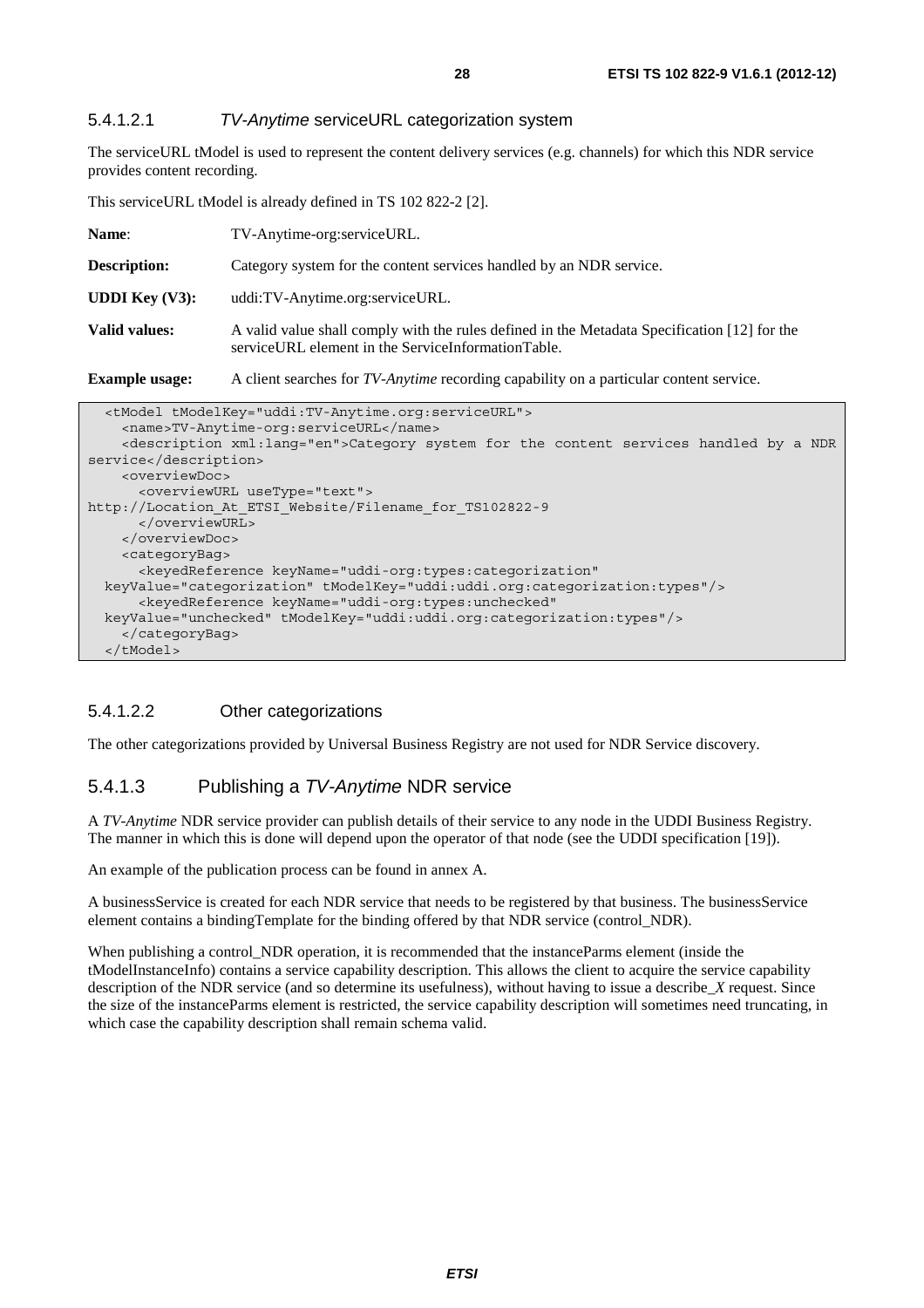### 5.4.2 Web Services Inspection language (WS-Inspection)

A *TV-Anytime* web server may declare the presence of its NDR service using WS-Inspection [21]. This allows clients to discover service descriptions (i.e. WSDL implementation definitions) for the web services available on that website. The WS-Inspection file may also lead to the discovery of other types of web services, as well as *TV-Anytime* NDR services available on other web sites.

It is recommended that each description element use a WSDL extensibility reference as follows:

- the endpointPresent attribute should be set to "true" (since a client is looking for existing services, and not abstract service definitions);
- an implementedBinding element should be included for each portType offered by the *TV-Anytime* service. In this way, the client can establish whether the corresponding service actually offers *TV-Anytime* ports and, if so, which portTypes are present, without having to download and parse the WSDL implementation description.

An example WS-Inspection file, along with its corresponding WSDL implementation definition, can be found in annex B.

To assist a client in finding a WS-Inspection file, clause 6.1 of the WS-Inspection specification [21] states that the document may have a well-known name (inspection.wsil) and be placed at a "common entry point" of the web-site. Because the term "common entry point" is vague, *TV-Anytime* has defined the following rule to make it easier for embedded clients to retrieve a WS-Inspection document.

An NDR service provided by a web server with machine name <hostname>, which wishes to provide a WS*-*Inspection file, should place the document at the root of its web server. As a consequence, an HTTP GET request to http://<hostname>/inspection.wsil will retrieve the file if it exists.

### 5.5 NDR subscription

The "SubscriptionURL" in the control\_NDR service capability description provides a way to access a server where the client can get information about the NDR service conditions such as storage capacity, recording allowance, storage duration and so on.

In addition to this, the subscription server allows the client to subscribe to the NDR service.

After NDR service description the client is invited to click on a link to get a file containing subscription information and in particular the "SubscriptionId" which is to be used later in the "RecordRequest" commands.

The "Content-Type" in the HTTP header of the response shall contain the following MIME type to launch the TVA recorder program: "application/x-tva-NDR-subscription".

The file extension "nst" is allocated to the NDR Subscription table.

The structure of the NDR Subscription table is as follows.

```
 <xs:element name="NDR_Subscription_data" type="ndr:NDR_Subscription_dataType"> 
 </xs:element> 
 <xs:complexType name="NDR_Subscription_dataType"> 
  <xs:sequence> 
    <xs:choice> 
      <xs:element name="Name" type="mpeg7:TextualType" maxOccurs="unbounded"/> 
      <xs:element name="SubscriptionURL" type="anyURI"/> 
    </xs:choice> 
     <xs:element name="SubscriptionId" type="string"/> 
  </xs:sequence> 
 </xs:complexType>
```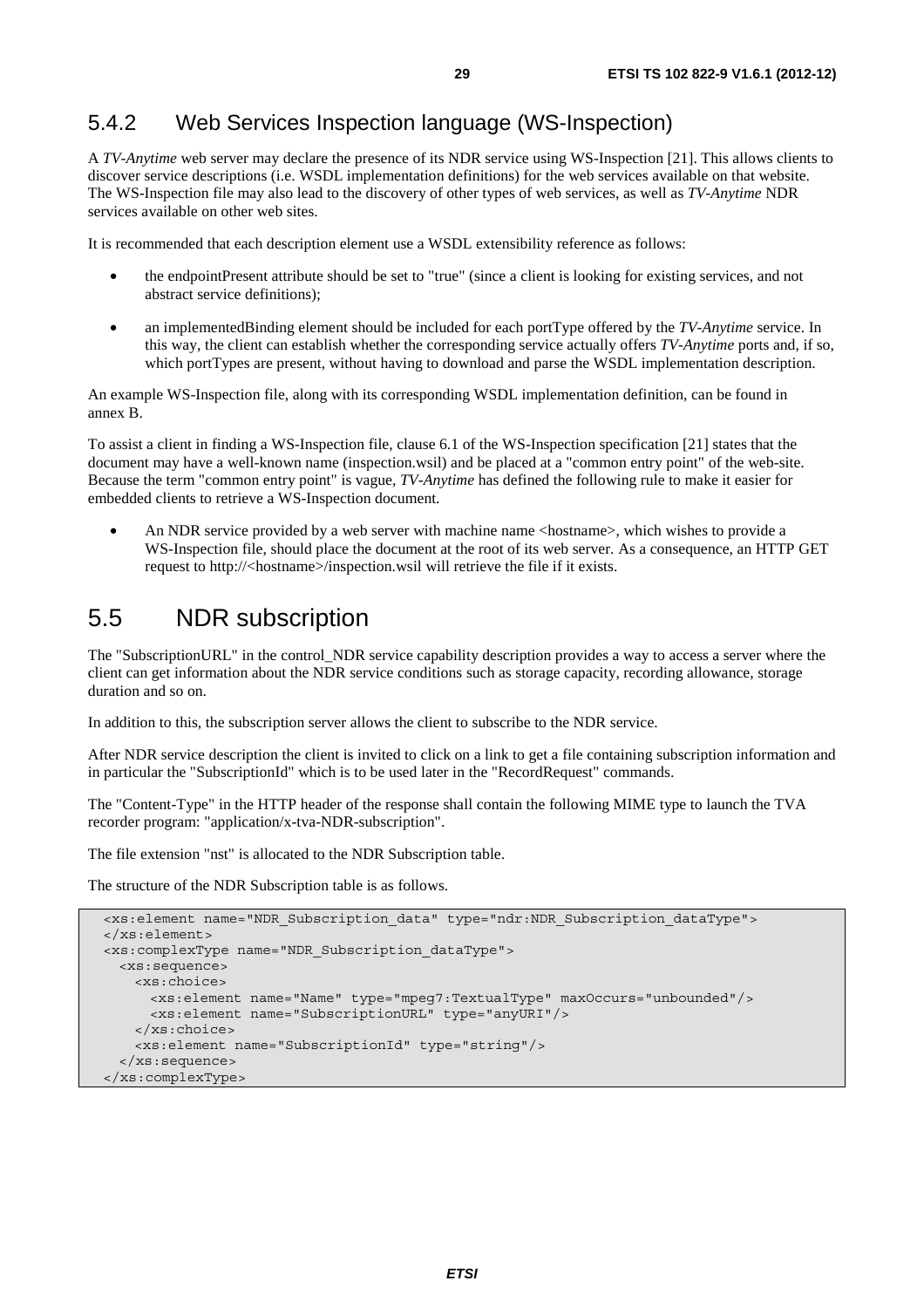| Name                      | <b>Definition</b>                                                                                                                                                                                    |
|---------------------------|------------------------------------------------------------------------------------------------------------------------------------------------------------------------------------------------------|
| NDR_Subscription_data     | An element describing the subscription.                                                                                                                                                              |
| NDR Subscription dataType | A complex type describing the subscription.                                                                                                                                                          |
| <b>Name</b>               | Same element as in the NDR service capability<br>description.                                                                                                                                        |
| SubscriptionURL           | Same element as in the NDR service capability<br>description.                                                                                                                                        |
| SubscriptionId            | This mandatory element contains the identification of the<br>subscription made by the client to the referred NDR<br>Service. This "SubscriptionId" is to be used in the<br>"RecordRequest" commands. |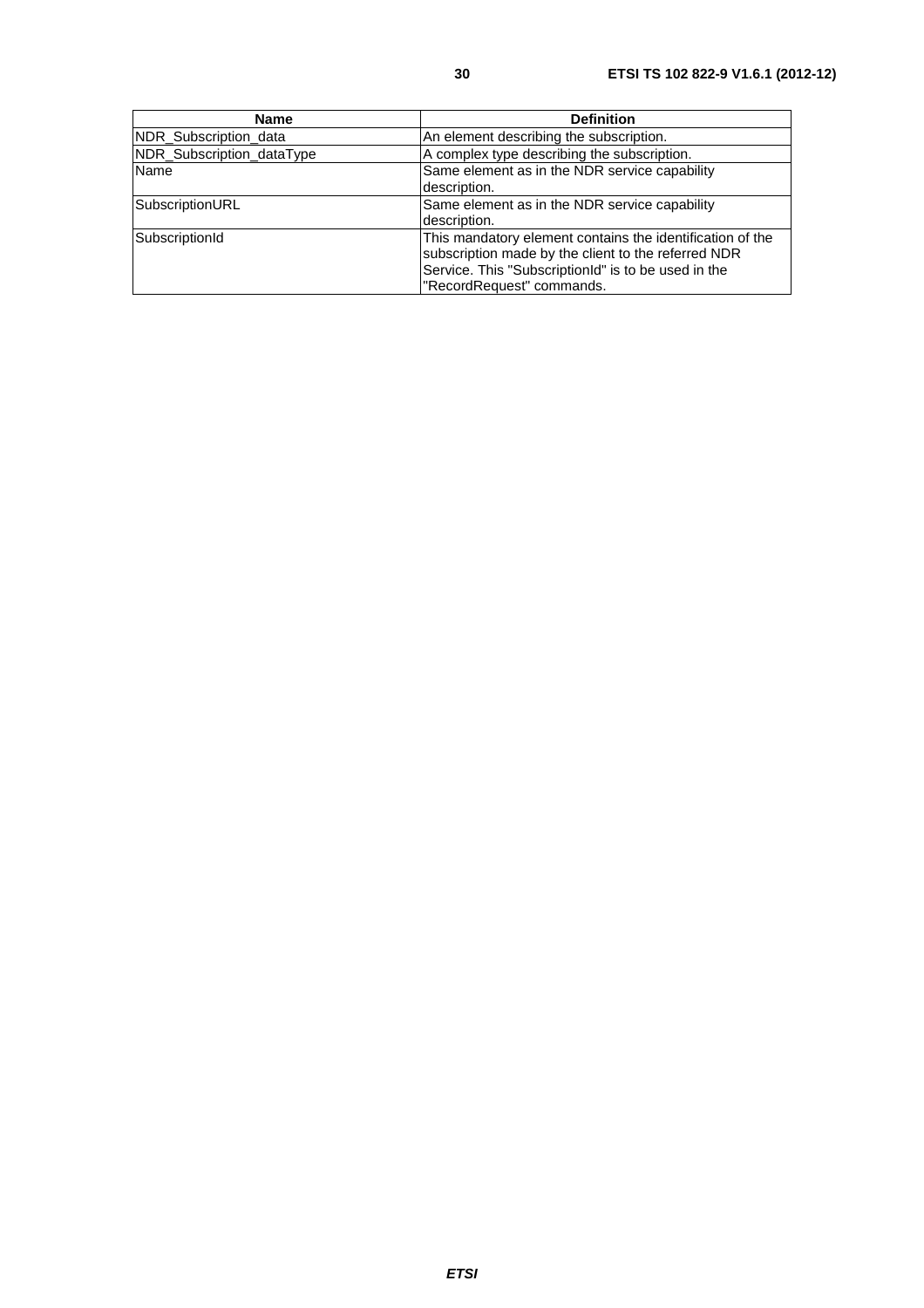# Annex A (normative): Formal definition of NDR services

This annex provides a WSDL [20] interface definition for all *TV-Anytime* NDR services. WSDL defines a number of terms used to describe web services. The way in which these relate to *TV-Anytime* NDR services is given below:

- **Operation.** All *TV-Anytime operations* are request-response based, so can be thought of as a type of remote procedure call. An example of a *TV-Anytime operation* is control\_NDR or describe\_control\_NDR.
- **PortType.** A collection of *operations*. When given a *binding* and a concrete endpoint the *portType* is known as a *port*. All *operations* in a given *port* shall be present (i.e. it is not possible to offer only some of the *operations* in a *port*) and shall have the same *binding*. The *TV-Anytime* Forum defines a *portType* for the NDR control (control\_NDR), which has two *operations*, the basic functionality (control\_NDR) and the corresponding describe *operation* (describe\_control\_NDR).
- **Binding.** A particular protocol binding (e.g. SOAP or HTTP GET) for a *portType*. There may be more than one *binding* for each *portType*. Each one is a different *port* and offers an alternative means for accessing the same *portType*. A *TV-Anytime* server could choose to provide other *bindings*, such as an HTTP POST implementation. By mandating a SOAP *binding*, a minimum level of interoperability is guaranteed.
- **Service.** A family of WSDL *ports* that are related in some way. A *TV-Anytime* NDR service contains a control\_NDR port. In practice, most *TV-Anytime* servers will have just one WSDL *service*.

The following document is a WSDL interface definition that defines the behaviour of all *TV-Anytime* defined NDR web services. It plays two roles:

- The WSDL interface formally specifies the inputs, outputs, encodings and transport bindings used by all *TV-Anytime* NDR web services. The definitions given correspond to the specification of *TV-Anytime* NDR services in the present document.
- NDR service providers wishing to provide WSDL implementation definitions for their NDR services can import this WSDL interface definition. Annex F gives an example of how such a WSDL implementation can be referenced from a WS-Inspection [21] description.

```
<definitions targetNamespace="urn:tva:transport_wsdl:2012" 
xmlns="http://schemas.xmlsoap.org/wsdl/" 
xmlns:soap="http://schemas.xmlsoap.org/wsdl/soap/" 
xmlns:tns="urn:tva:transport_wsdl:2012" xmlns:xsd="http://www.w3.org/2001/XMLSchema" 
xmlns:ndr="urn:tva:ndr:2012" elementFormDefault="qualified" 
attributeFormDefault="unqualified"> 
   <documentation>WSDL for TV-Anytime Recording Service</documentation> 
   <import namespace="urn:tva:ndr:2012" location="tva_ndr_9_v161.xsd"/> 
   <message name="control_NDR_Result"> 
     <part element="ndr:Control_NDR_Result" name="body"/> 
   </message> 
   <message name="control_NDR"> 
    <part element="ndr:Control_NDR" name="body"/> 
   </message> 
   <message name="describe_control_NDR_Result"> 
    <part element="ndr:describe_control_NDR_Result" name="body"/> 
   </message> 
   <message name="ErrorReportMessage"> 
     <part element="ndr:ErrorReport" name="body"/> 
   </message> 
   <message name="describe_control_NDR"> 
    <part element="ndr:describe_control_NDR" name="body"/> 
   </message> 
   <portType name="control_NDR_Port"> 
    <operation name="control_NDR"> 
      <input message="tns:control_NDR"/> 
      <output message="tns:control_NDR_Result"/> 
       <fault message="tns:ErrorReportMessage" name="error"/> 
    </operation>
```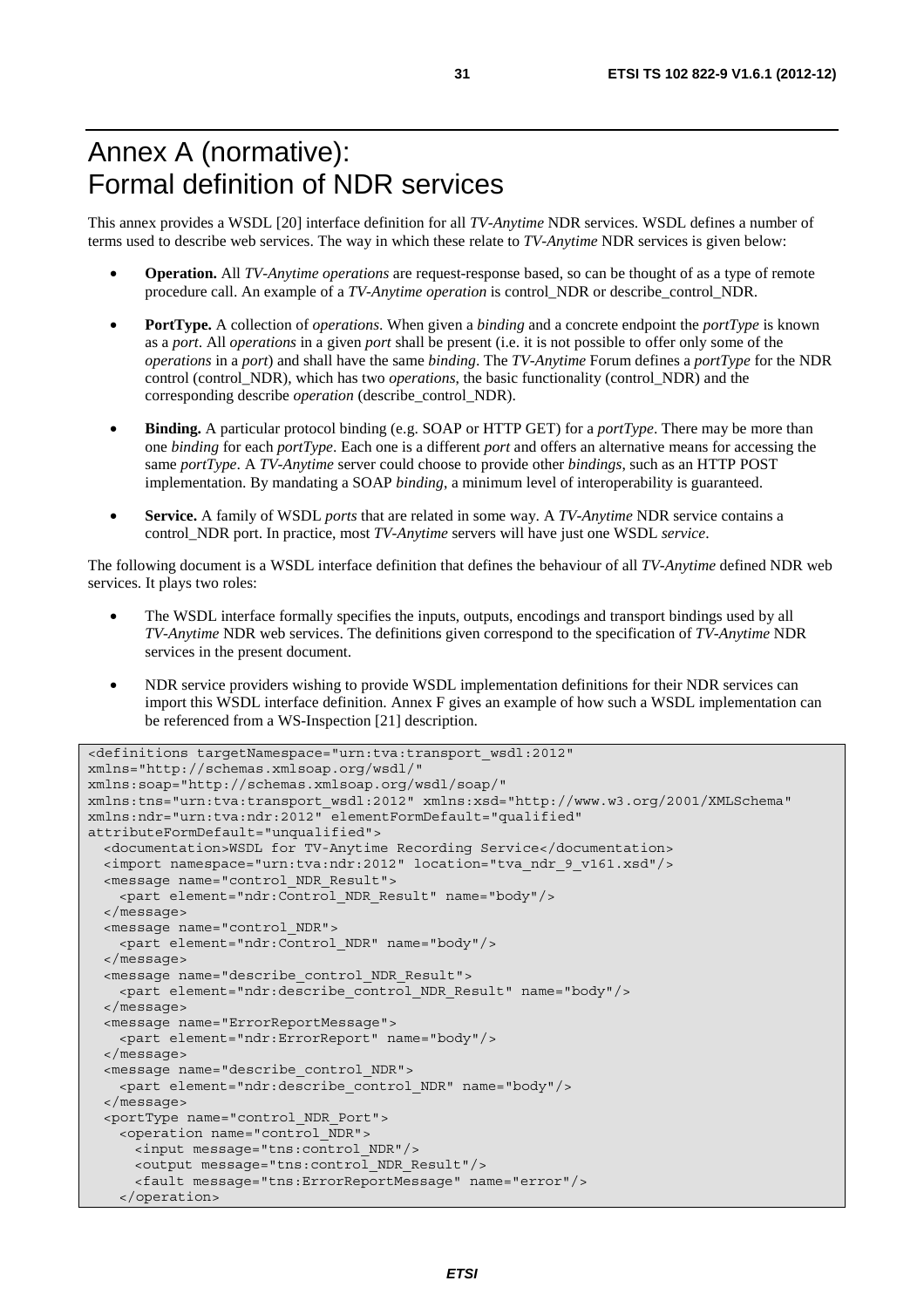```
 <operation name="describe_control_NDR"> 
      <input message="tns:describe_control_NDR"/> 
      <output message="tns:describe_control_NDR_Result"/> 
      <fault message="tns:ErrorReportMessage" name="error"/> 
    </operation> 
   </portType> 
  <binding name="control_NDR_SOAP" type="tns:control_NDR_Port"> 
    <documentation>TV Anytime control_NDR binding</documentation> 
    <soap:binding style="document" transport="http://schemas.xmlsoap.org/soap/http"/> 
    <operation name="control_NDR"> 
      <soap:operation soapAction="control_NDR"/> 
      <input> 
        <soap:body parts="body" use="literal"/> 
      </input> 
      <output> 
        <soap:body parts="body" use="literal"/> 
      </output> 
      <fault name="error"> 
        <soap:fault use="literal"/> 
      </fault> 
    </operation> 
    <operation name="describe_control_NDR"> 
     -<br><soap:operation soapAction="describe control NDR"/>
      <input> 
       <soap:body parts="body" use="literal"/>
      </input> 
      <output> 
        <soap:body parts="body" use="literal"/> 
      </output> 
      <fault name="error"> 
        <soap:fault use="literal"/> 
      </fault> 
     </operation> 
   </binding> 
</definitions>
```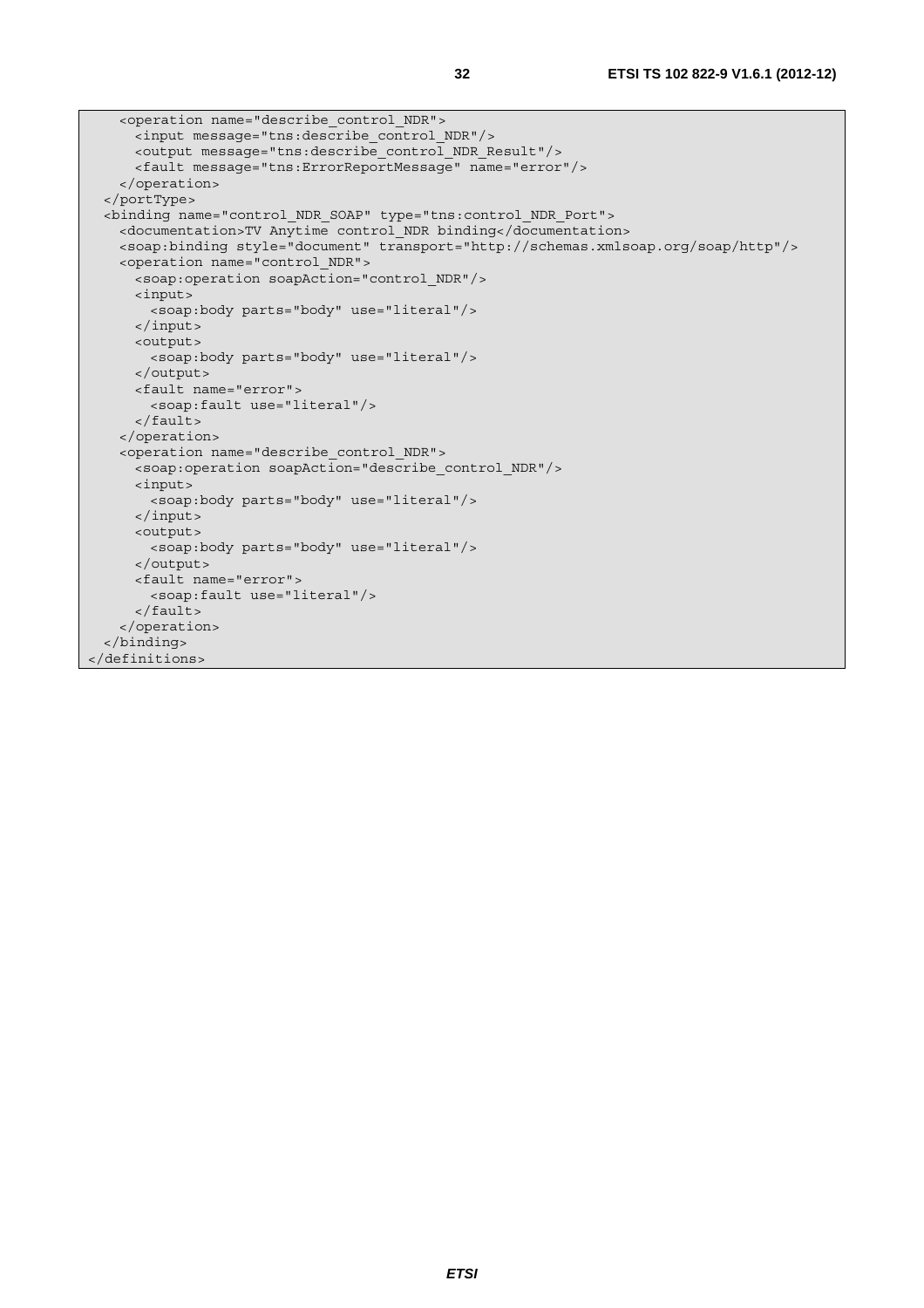# Annex B (informative): Examples of control\_NDR operation's service capability descriptions

This annex gives some examples of the different types of functionality a control\_NDR operation might offer in real*-*life *TV-Anytime* NDR service deployments.

# B.1 Simple NDR service

This clause contains the service capability description of an NDR Service provider which provides a simple store*-*and*-*forward content recording service.

```
<?xml version="1.0" encoding="UTF-8"?> 
<ndr:describe_control_NDR_Result xmlns:NDR="urn:tva:ndr:2012" 
xmlns:tva="urn:tva:metadata:2012" xmlns:mpeg7="urn:mpeg:mpeg7:2008" 
xmlns:xsi="http://www.w3.org/2001/XMLSchema-instance" 
xsi:schemaLocation="urn:tva:ndr:2012 tva_ndr_9_v161.xsd" serviceVersion="148"> 
   <Name xml:lang="en">Voila Recording Service</Name> 
   <Description xml:lang="fr">Le magnetoscope réseau de Voila.fr</Description> 
   <SubscriptionURL>http://www.voila.fr/subscription.php</SubscriptionURL> 
   <ServiceURLList> 
     <ServiceURL>dvb://1.2.a</ServiceURL> 
     <ServiceURL>dvb://1.2.f</ServiceURL> 
   </ServiceURLList> 
</ndr:describe_control_NDR_Result>
```
# B.2 NDR service with different conversion and delivery capabilities

This clause contains the service capability description of an NDR Service provider which provides content recording service with media format conversion features and different delivery protocols to be used to deliver the recorded contents.

```
<?xml version="1.0" encoding="UTF-8"?> 
<ndr:describe_control_NDR_Result xmlns:ndr="urn:tva:ndr:2012" 
xmlns:tva="urn:tva:metadata:2012" xmlns:mpeg7="urn:tva:mpeg7:2008" 
xmlns:xsi="http://www.w3.org/2001/XMLSchema-instance" 
xsi:schemaLocation="urn:tva:ndr:2012 tva_ndr_9_v161.xsd" serviceVersion="148"> 
   <Name xml:lang="en">Voila Recording Service</Name> 
   <Description xml:lang="fr">Le magnetoscope réseau de Voila.fr</Description> 
   <SubscriptionURL>http://www.voila.fr/subscription.php</SubscriptionURL> 
   <ServiceURLList> 
     <ServiceURL>dvb://1.2.a</ServiceURL> 
     <ServiceURL>dvb://1.2.f</ServiceURL> 
   </ServiceURLList> 
   <ConversionList> 
    <ConversionOffer> 
       <DeliveryMediaFormat> 
        <tva:BitRate variable="false">3500000</tva:BitRate> 
        <tva:AudioAttributes> 
          <tva:Coding href="urn:mpeg:mpeg7:cs:AudioCodingFormatCS:2001:6"> 
            <tva:Name xml:lang="en">AMR</tva:Name> 
           </tva:Coding> 
         </tva:AudioAttributes> 
         <tva:VideoAttributes> 
          <tva:Coding href="urn:mpeg:mpeg7:cs:VisualCodingFormatCS:2001:3.1"> 
            <tva:Name xml:lang="en">MPEG-4 Visual Simple Profile</tva:Name>
```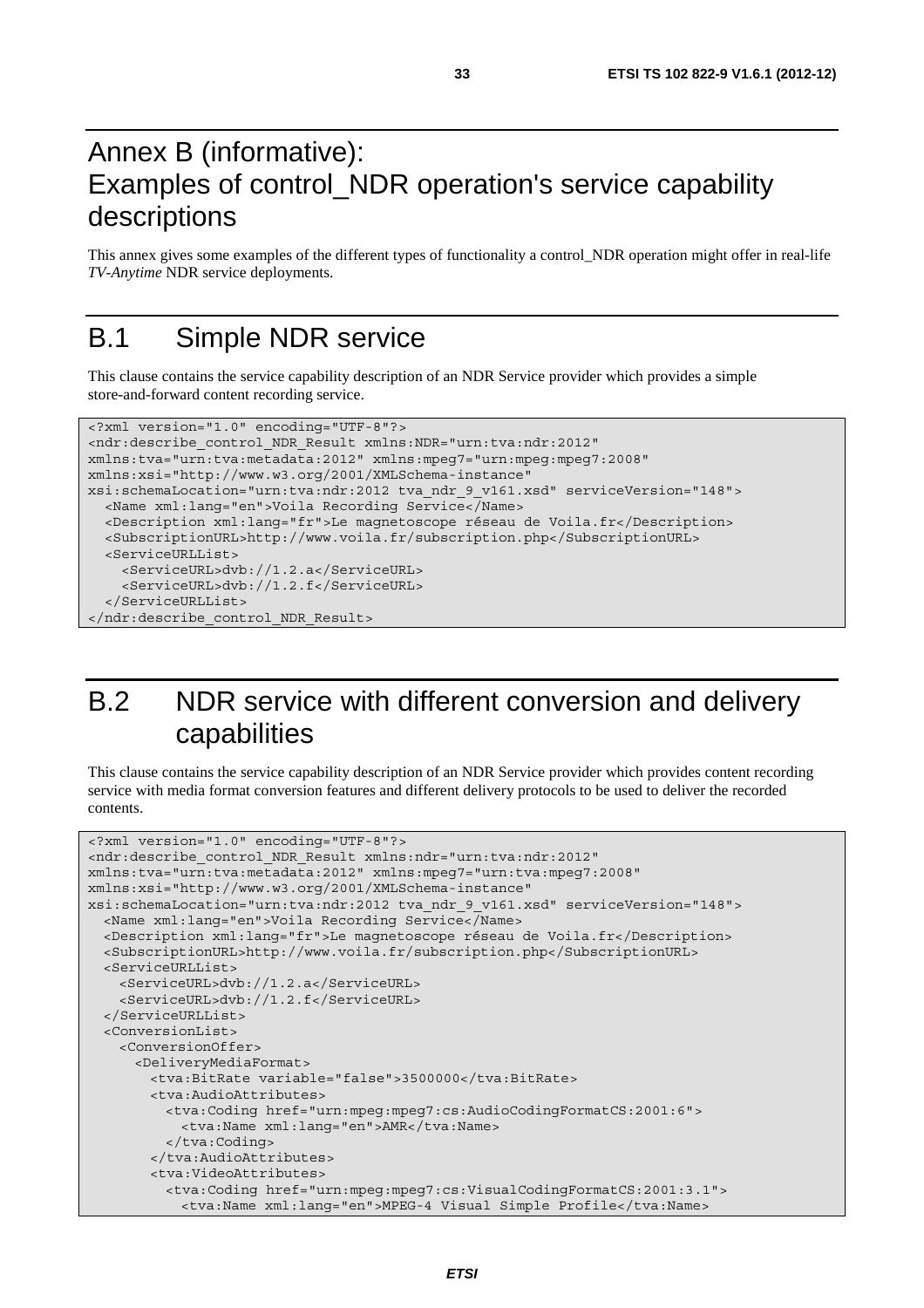</tva:Coding> </tva:VideoAttributes> </DeliveryMediaFormat> </ConversionOffer> </ConversionList> <ProtocolSetList> <ProtocolSet> <DeliveryProtocol href="urn:tva:ndr:cs:DeliveryProtocolTypeCS:2005:udp"/> <ControlProtocol href="urn:tva:ndr:cs:ControlProtocolTypeCS:2005:rtsp"/> </ProtocolSet> <ProtocolSet> <DeliveryProtocol version="1.1" href="urn:tva:ndr:cs:DeliveryProtocolTypeCS:2005:http"/> </ProtocolSet> </ProtocolSetList> <PlayWhileRecording>true</PlayWhileRecording> <SupportForFilteringAndSearchPreferences>true</SupportForFilteringAndSearchPreferences> </ndr:describe\_control\_NDR\_Result>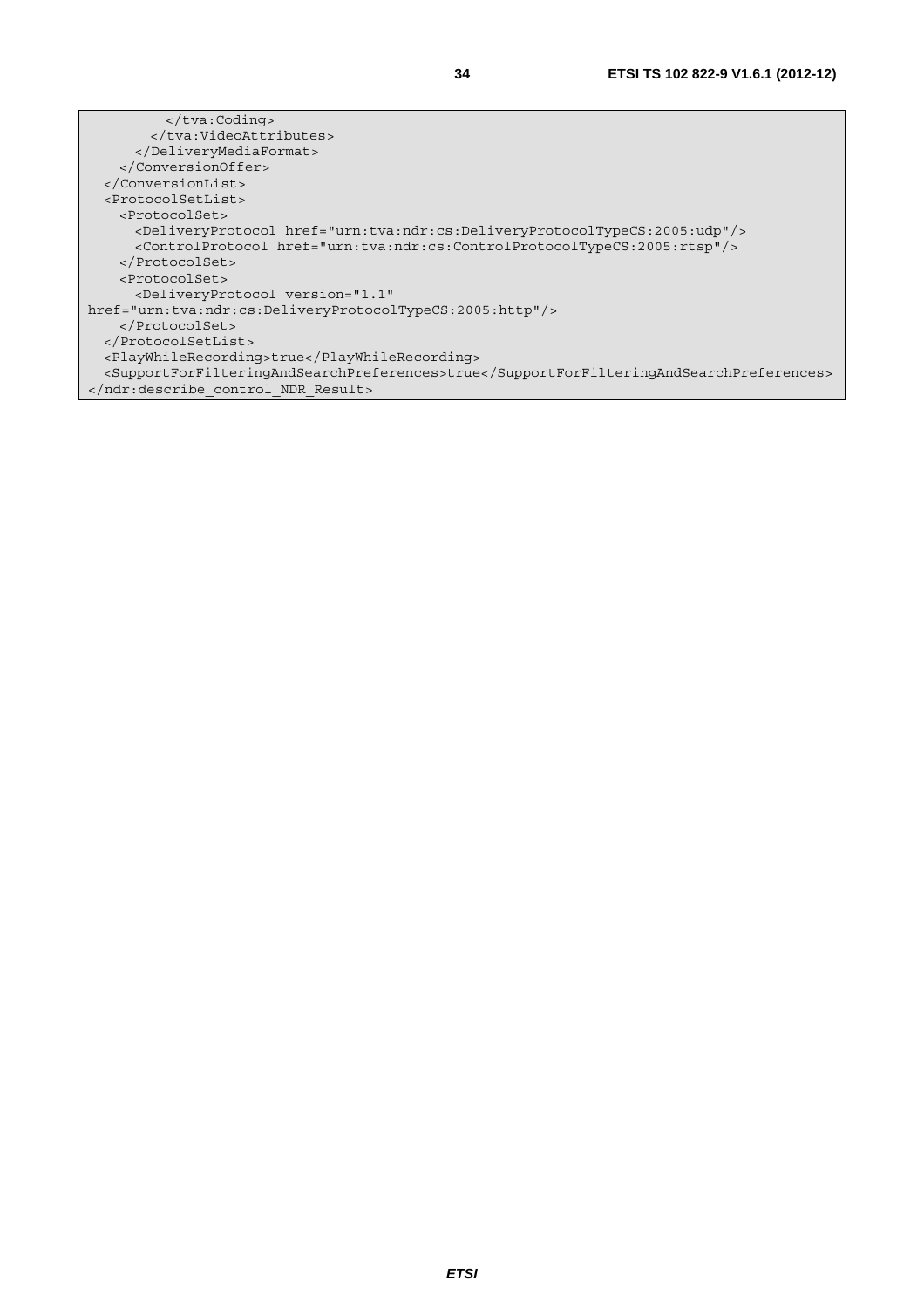# Annex C (normative): XML Schema for NDR operation

In this annex, we define the normative "Control\_NDR", "Control\_NDR\_Result" and "NDR\_Subscription" schemas. Instances of this schema are used to subscribe to NDR services and to control them.

# C.1 NDR subscription and operation schema

This clause contains the NDR subscription and operation schema (file "tva\_ndr\_9\_v121.xsd").

```
<?xml version="1.0" encoding="UTF-8"?> 
<schema targetNamespace="urn:tva:ndr:2012" xmlns:ndr="urn:tva:ndr:2012" 
xmlns:mpeg7="urn:tva:mpeg7:2008" xmlns="http://www.w3.org/2001/XMLSchema" 
xmlns:tva="urn:tva:metadata:2012" xmlns:cr="urn:tva:ContentReferencing:2012" 
elementFormDefault="qualified" attributeFormDefault="unqualified"> 
  <import namespace="urn:tva:metadata:2012" schemaLocation="tva_metadata_3-1_v181.xsd"/> 
  <import namespace="urn:tva:mpeg7:2008" schemaLocation="tva_mpeg7_2008.xsd"/> 
   <import namespace="urn:tva:ContentReferencing:2012" 
schemaLocation="tva_content_referencing_4_v171.xsd"/> 
   <annotation> 
    <documentation xml:lang="en">NDR schema</documentation> 
   </annotation> 
   <!-- ########### 
  Description of the requests from client to NDR and responses from NDR to client 
   ########### --> 
   <!-- ########### Description of the record request ########### --> 
   <complexType name="ContentIdType"> 
    <sequence> 
      <element name="InstanceMetadataId" type="tva:InstanceMetadataIdType" 
      minOccurs="0" maxOccurs="unbounded"/> 
    </sequence> 
    <attribute name="CRID" type="tva:CRIDType" use="required"/> 
   </complexType> 
   <complexType name="DeliveryProtocolType"> 
    <complexContent> 
      <extension base="tva:ControlledTermType"> 
        <attribute name="version" type="float" use="optional"/> 
       </extension> 
    </complexContent> 
   </complexType> 
   <complexType name="ControlProtocolType"> 
    <complexContent> 
      <extension base="tva:ControlledTermType"> 
         <attribute name="version" type="float" use="optional"/> 
       </extension> 
     </complexContent> 
   </complexType> 
    <complexType name="ProtocolSetType"> 
    <sequence> 
      <element name="DeliveryProtocol" type="ndr:DeliveryProtocolType" minOccurs="0"/> 
       <element name="ControlProtocol" type="ndr:ControlProtocolType" minOccurs="0"/> 
     </sequence> 
   </complexType> 
   <complexType name="RecordRequestType"> 
     <sequence> 
      <element name="SubscriptionId" type="string"/> 
       <element name="ContentId" type="ndrR:ContentIdType" minOccurs="0"/> 
      <element name="Locator" type="cr:LocatorType" minOccurs="0" maxOccurs="unbounded"/> 
      <element name="DeliveryMediaFormat" type="tva:AVAttributesType" minOccurs="0"/> 
      <element name="ProtocolSet" type="ndr:ProtocolSetType" minOccurs="0"/> 
      <element name="StartTime" type="dateTime" minOccurs="0"/> 
       <element name="EndTime" type="dateTime" minOccurs="0"/>
```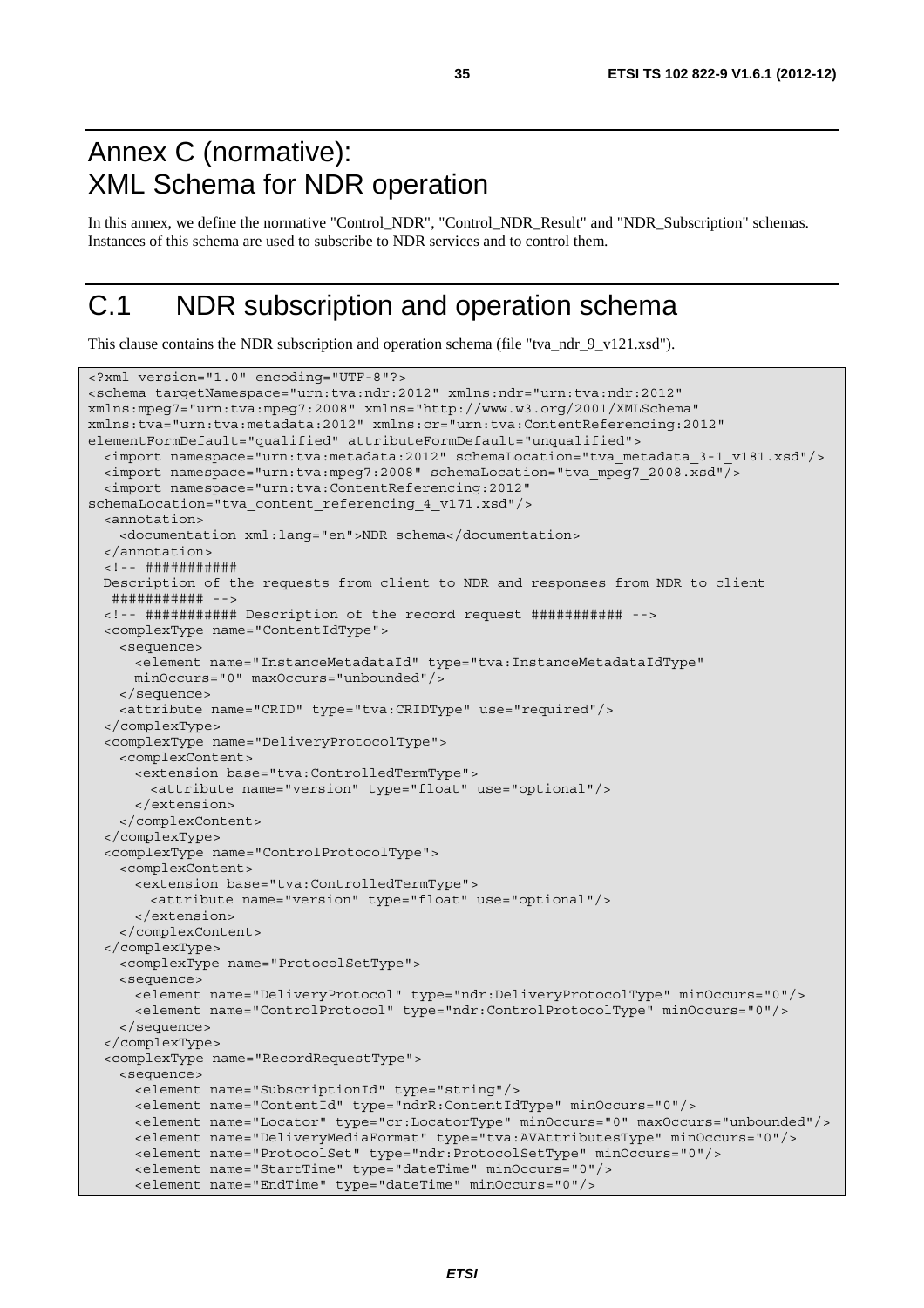```
 <element name="FilteringAndSearchPreferences" 
type="mpeg7:FilteringAndSearchPreferencesType" minOccurs="0"/> 
    </sequence> 
  </complexType> 
  <!-- ########### Description of the status request for a previously accepted record 
request ########### --> 
  <complexType name="RecordStatusType"> 
    <attribute name="requestId" type="string" use="required"/> 
  </complexType> 
  <!-- ########### Description of the cancel request for a previously accepted record 
request ########### --> 
  <complexType name="RecordCancelType"> 
    <attribute name="requestId" type="string" use="required"/> 
  </complexType> 
  <element name="Control_NDR_Result" type="ndr:ControlNDRResultType"/> 
  <complexType name="ControlNDRResultType"> 
    <choice> 
      <element name="RecordRequestResult" type="ndr:RecordRequestResultType"/> 
      <element name="RecordStatusResult" type="ndr:RecordStatusResultType"/> 
      <element name="RecordCancelResult" type="ndr:RecordCancelResultType"/> 
      <element name="RecordListRequestResult" type="ndr:RecordListRequestResultType"/> 
    </choice> 
   </complexType> 
  <complexType name="Control_NDRType"> 
    <choice> 
      <element name="RecordRequest" type="ndr:RecordRequestType"/> 
      <element name="RecordStatus" type="ndr:RecordStatusType"/> 
      <element name="RecordCancel" type="ndr:RecordCancelType"/> 
      <element name="RecordListRequest" type="ndr:RecordListRequestType"/> 
    </choice> 
   </complexType> 
  <element name="Control_NDR" type="ndr:Control_NDRType"/> 
  <complexType name="describe_control_NDRType"/> 
  <element name="describe_control_NDR" type="ndr:describe_control_NDRType"/> 
  <annotation> 
    <documentation xml:lang="en"> Control_NDR_Result schema </documentation> 
   </annotation> 
   <!-- ######## Description of the list of previously accepted record requests ######## -
->
     <complexType name="RecordListRequestType"> 
         <sequence> 
             <element name="SubscriptionId" type="string"/> 
         </sequence> 
     </complexType> 
     <complexType name="RecordListRequestResultType"> 
         <sequence> 
             <element name="RecordRequestStatus" 
                 type="ndr:RecordStatusResultType" minOccurs="0" maxOccurs="unbounded"/> 
         </sequence> 
         <attribute name="serviceVersion" type="unsignedInt" use="required"/> 
     </complexType> 
  <!-- ########### Description of the response to a record request ########### --> 
  <complexType name="RecordRequestOKType"> 
    <sequence> 
      <element name="RequestId" type="string"/> 
      <element name="Time2Call" type="dateTime"/> 
      <element name="RecordingCharge" type="tva:PriceType" minOccurs="0"/> 
      <element name="ConservationDelay" type="duration" minOccurs="0"/> 
    </sequence> 
   </complexType> 
  <simpleType name="RecordRequestErrorType"> 
    <restriction base="string"> 
      <enumeration value="unknownSubscriptionId"/> 
      <enumeration value="unknownCRID"/> 
      <enumeration value="unavailableServiceURL"/> 
      <enumeration value="unavailableNDRService"/> 
      <enumeration value="unknownDeliveryProtocol"/> 
      <enumeration value="unknownControlProtocol"/>
```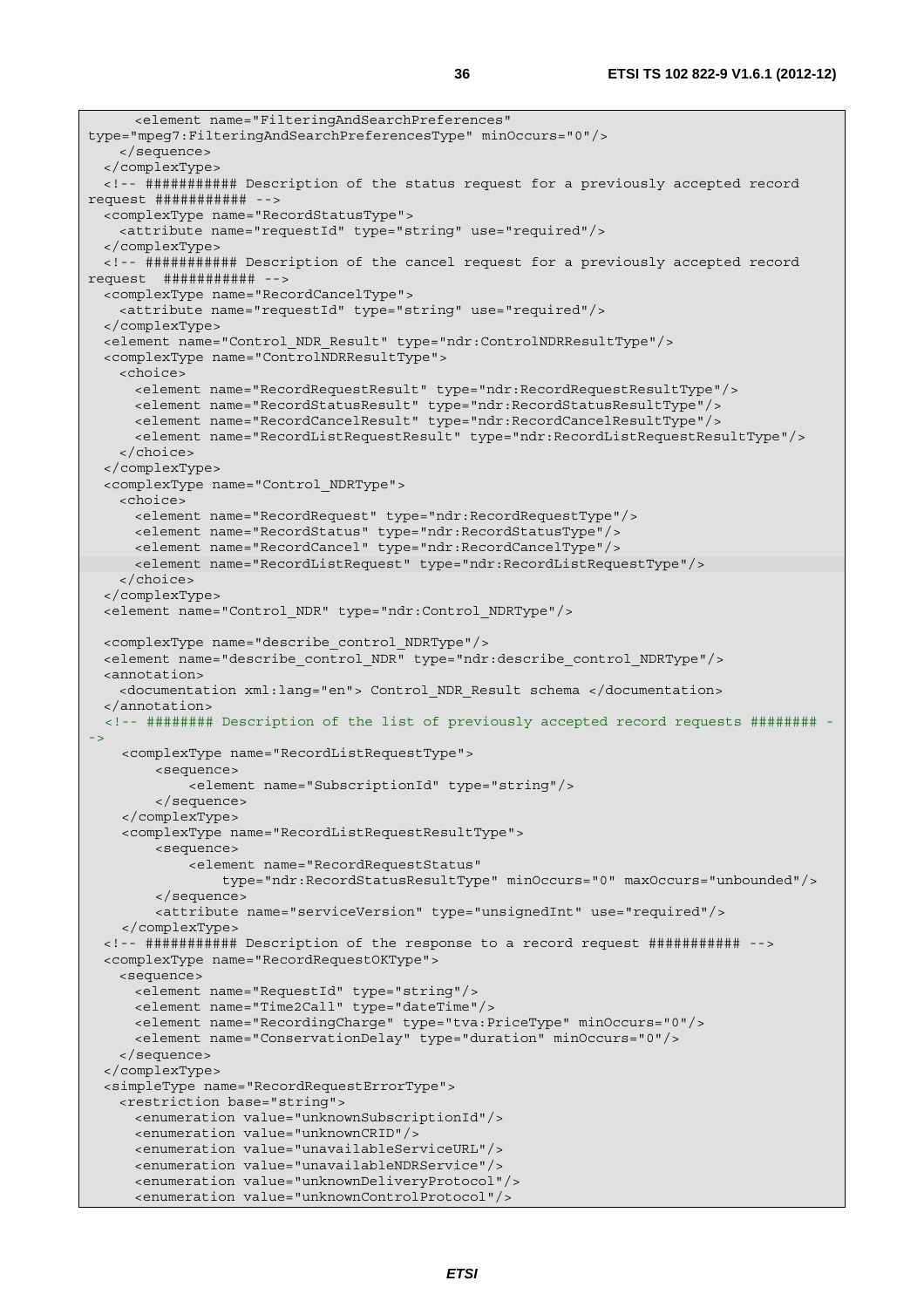```
 <enumeration value="unsupportedDeliveryProtocol"/> 
      <enumeration value="unsupportedControlProtocol"/> 
      <enumeration value="unknownOriginalMediaFormat"/> 
      <enumeration value="unsupportedOriginalMediaFormat"/> 
      <enumeration value="unknownDeliveryMediaFormat"/> 
       <enumeration value="unsupportedDeliveryMediaFormat"/> 
    </restriction> 
  </simpleType> 
  <complexType name="RecordRequestResultType"> 
    <sequence> 
      <choice> 
         <element name="RecordRequestOK" type="ndr:RecordRequestOKType"/> 
         <element name="RecordRequestError" type="ndr:RecordRequestErrorType"/> 
      </choice> 
    </sequence> 
     <attribute name="serviceVersion" type="unsignedInt" use="required"/> 
   </complexType> 
   <!-- ########### Description of the response to a record status request ########### --
\overline{\phantom{a}} <simpleType name="FailureType"> 
    <restriction base="string"> 
      <enumeration value="unknownRequest"/> 
      <enumeration value="cancelledBroadcast"/> 
      <enumeration value="cancelledByNDR"/> 
    </restriction> 
   </simpleType> 
   <complexType name="RecordStatusResultType"> 
     <choice> 
      <element name="Running"> 
        <complexType> 
          <sequence> 
            <element name="Time2Call" type="dateTime"/> 
           </sequence> 
        </complexType> 
      </element> 
       <element name="ContentAvailable"> 
         <complexType> 
          <sequence> 
             <element name="ContentURL" type="anyURI"/> 
             <element name="ConservationDeadline" type="dateTime" minOccurs="0"/> 
          </sequence> 
         </complexType> 
       </element> 
       <element name="Failure" type="ndr:FailureType"/> 
    </choice> 
    <attribute name="requestId" type="string" use="required"/> 
   </complexType> 
  <!-- ########### Description of the response to a cancel request ########### --> 
  <simpleType name="RecordCancelResultType"> 
    <restriction base="string"> 
      <enumeration value="unknownRequest"/> 
      <enumeration value="OK"/> 
      <enumeration value="removedAfterRecording"/> 
     </restriction> 
   </simpleType> 
   <!-- ########### Description of the general error reports ########### --> 
  <simpleType name="errorCodeType"> 
    <restriction base="string"> 
      <enumeration value="FatalError"/> 
      <enumeration value="InvalidRequest"/> 
      <enumeration value="Unsupported"/> 
      <enumeration value="UnrecognizedVersion"/> 
      <enumeration value="UnspecifiedError"/> 
    </restriction> 
   </simpleType> 
   <complexType name="ErrorType"> 
     <sequence> 
      <element name="Reason" type="mpeg7:TextualType" minOccurs="0" 
maxOccurs="unbounded"/>
```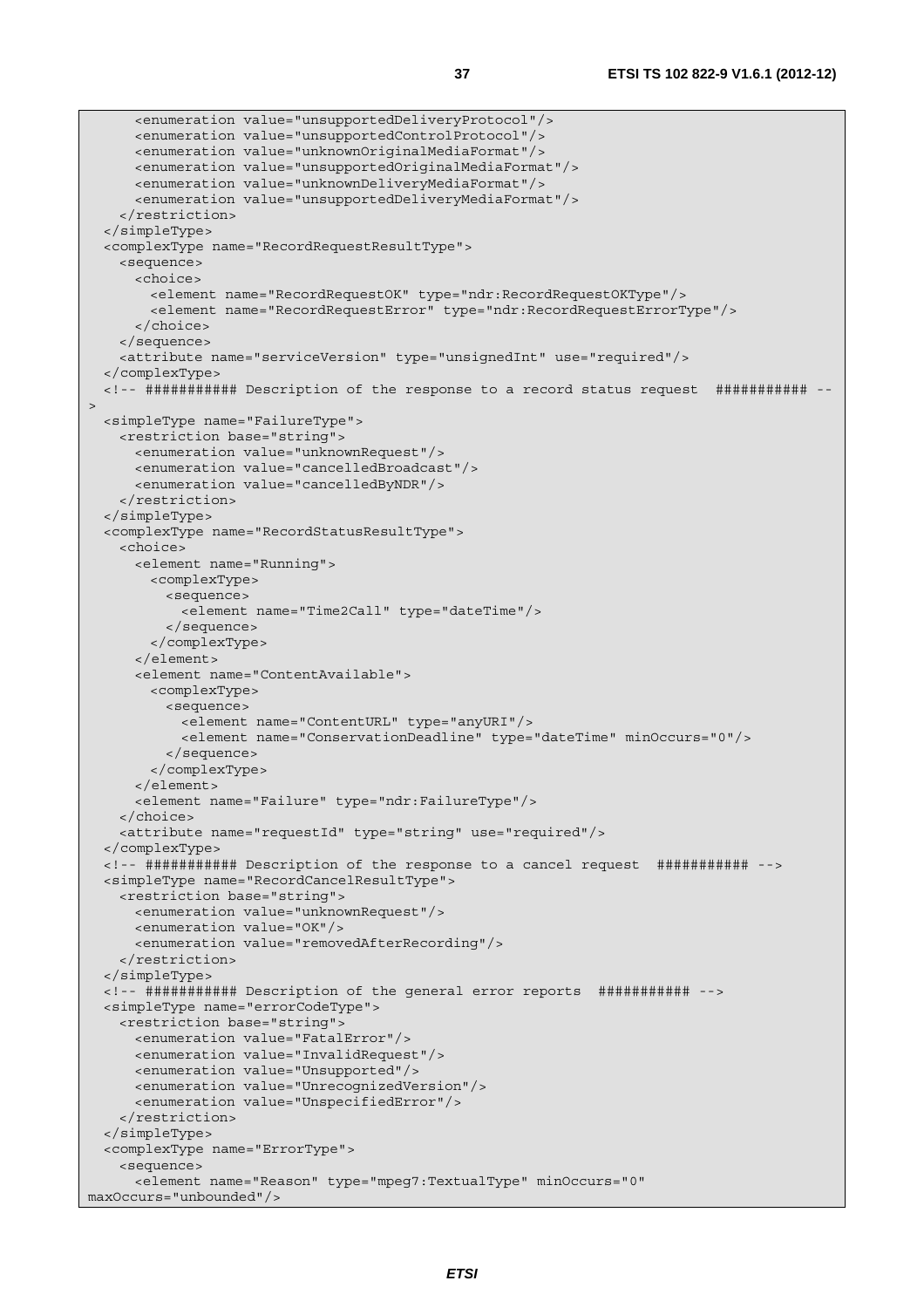```
 </sequence> 
     <attribute name="errorCode" type="ndr:errorCodeType" use="required"/> 
   </complexType> 
   <element name="ErrorReport" type="ndr:ErrorReportType"/> 
   <complexType name="ErrorReportType"> 
     <sequence> 
      <element name="Error" type="ndr:ErrorType" maxOccurs="unbounded"/> 
     </sequence> 
   </complexType> 
   <!-- ########### 
  Description of the network digital recorder capabilities 
   ########### --> 
   <complexType name="ServiceURLListType"> 
    <sequence> 
      <element name="ServiceURL" type="anyURI" maxOccurs="unbounded"/> 
     </sequence> 
   </complexType> 
   <complexType name="ConversionListType"> 
     <sequence> 
      <element name="ConversionOffer" type="ndr:ConversionOfferType" 
maxOccurs="unbounded"/> 
     </sequence> 
   </complexType> 
   <complexType name="ConversionOfferType"> 
     <sequence> 
      <element name="OriginalMediaFormat" type="tva:AVAttributesType" minOccurs="0"/> 
       <element name="DeliveryMediaFormat" type="tva:AVAttributesType" minOccurs="0"/> 
     </sequence> 
   </complexType> 
   <complexType name="ProtocolSetListType"> 
    <sequence> 
      <element name="ProtocolSet" type="ndr:ProtocolSetType" maxOccurs="unbounded"/> 
     </sequence> 
   </complexType> 
   <complexType name="describe_control_NDR_ResultType"> 
     <sequence> 
      <element name="Name" type="mpeg7:TextualType" minOccurs="0" maxOccurs="unbounded"/> 
      <element name="Description" type="mpeg7:TextualType" minOccurs="0" 
maxOccurs="unbounded"/> 
      <element name="SubscriptionURL" type="anyURI" minOccurs="0"/> 
      <element name="ServiceURLList" type="ndr:ServiceURLListType"/> 
      <element name="ConversionList" type="ndr:ConversionListType" minOccurs="0"/> 
      <element name="ProtocolSetList" type="ndr:ProtocolSetListType" minOccurs="0"/> 
      <element name="PlayWhileRecording" type="boolean" default="false" minOccurs="0"/> 
      <element name="SupportForFilteringAndSearchPreferences" type="boolean" 
default="false" minOccurs="0"/> 
     </sequence> 
     <attribute name="serviceVersion" type="unsignedInt" use="required"/> 
   </complexType> 
   <element name="describe_control_NDR_Result" 
type="ndr:describe_control_NDR_ResultType"/> 
   <!-- ########### 
  Description of the subscription structure returned from the NDR Web site after 
subscription to an NDR Service 
   ########### --> 
   <complexType name="NDR_Subscription_dataType"> 
    <sequence> 
      <choice> 
        <element name="Name" type="mpeg7:TextualType" maxOccurs="unbounded"/> 
         <element name="SubscriptionURL" type="anyURI"/> 
       </choice> 
      <element name="SubscriptionId" type="string"/> 
     </sequence> 
   </complexType> 
   <element name="NDR_Subscription_data" type="ndr:NDR_Subscription_dataType"/> 
</schema>
```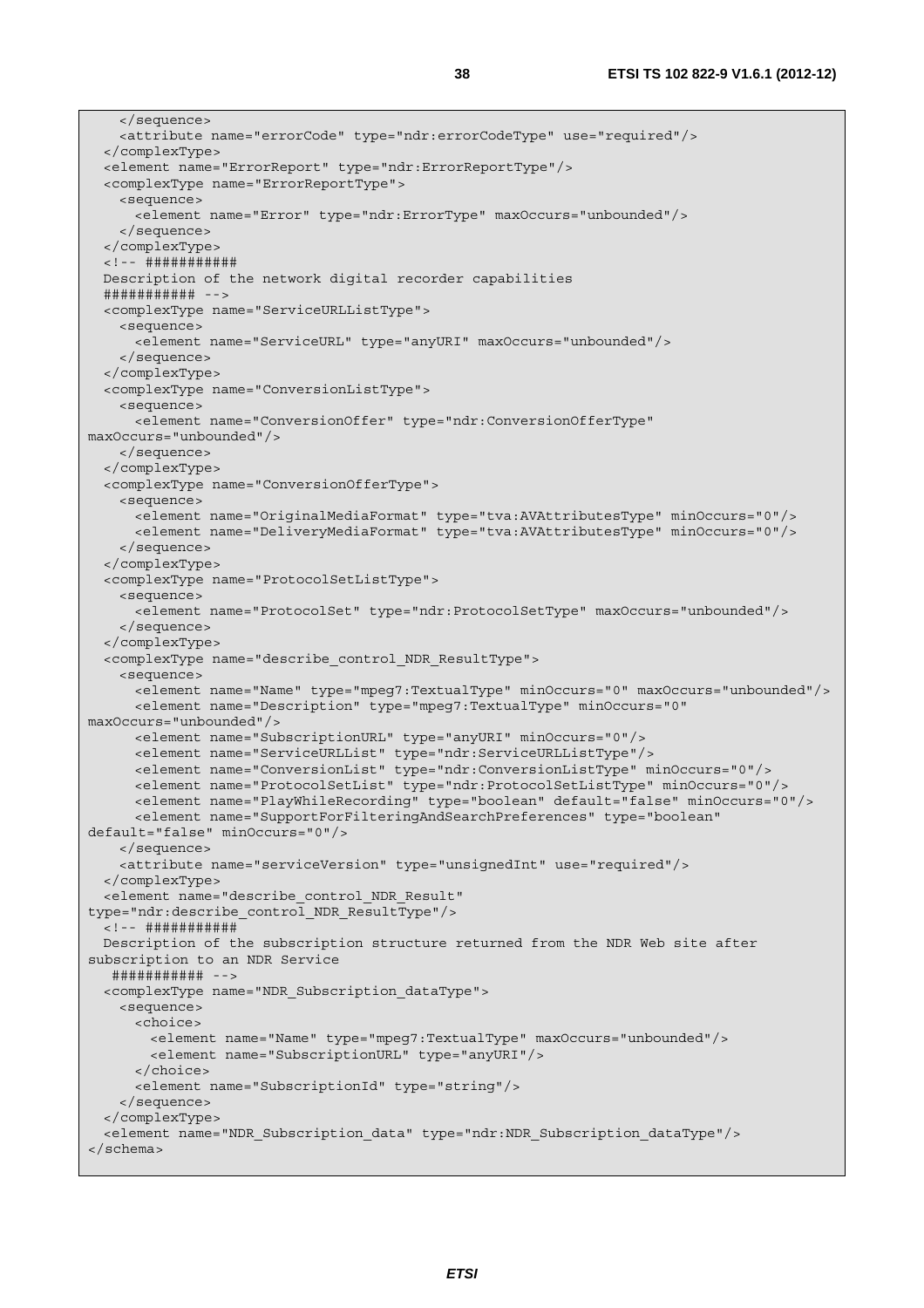# C.2 Classification scheme for DeliveryProtocolType (DeliveryProtocolTypeCS.xml)

```
<?xml version="1.0" encoding="UTF-8"?> 
<ClassificationScheme uri="urn:tva:ndr:cs:DeliveryProtocolTypeCS:2005"> 
  <annotation>Terms for recorded content delivery protocol</annotation> 
  <Term termID="rtp"> 
    <Name xml:lang="en">rtp</Name> 
    <Definition>Real-Time Transport Protocol</Definition> 
   </Term> 
  <Term termID="udp"> 
    <Name xml:lang="en">udp</Name> 
     <Definition>User Datagram Protocol</Definition> 
  </Term> 
  <Term termID="http"> 
    <Name xml:lang="en">http</Name> 
    <Definition>Hypertext Transfer Protocol</Definition> 
  </Term> 
  <Term termID="ftp"> 
    <Name xml:lang="en">ftp</Name> 
    <Definition>File Transfer Protocol</Definition> 
   </Term> 
</ClassificationScheme>
```
# C.3 Classification scheme for ControlProtocolType (ControlProtocolTypeCS.xml)

```
<?xml version="1.0" encoding="UTF-8"?> 
<ClassificationScheme uri="urn:tva:ndr:cs:ControlProtocolTypeCS:2005"> 
  <annotation>Terms for recorded content control protocol</annotation> 
  <Term termID="rtsp"> 
    <Name xml:lang="en">rtsp</Name> 
    <Definition>Real Time Streaming Protocol</Definition> 
   </Term> 
</ClassificationScheme>
```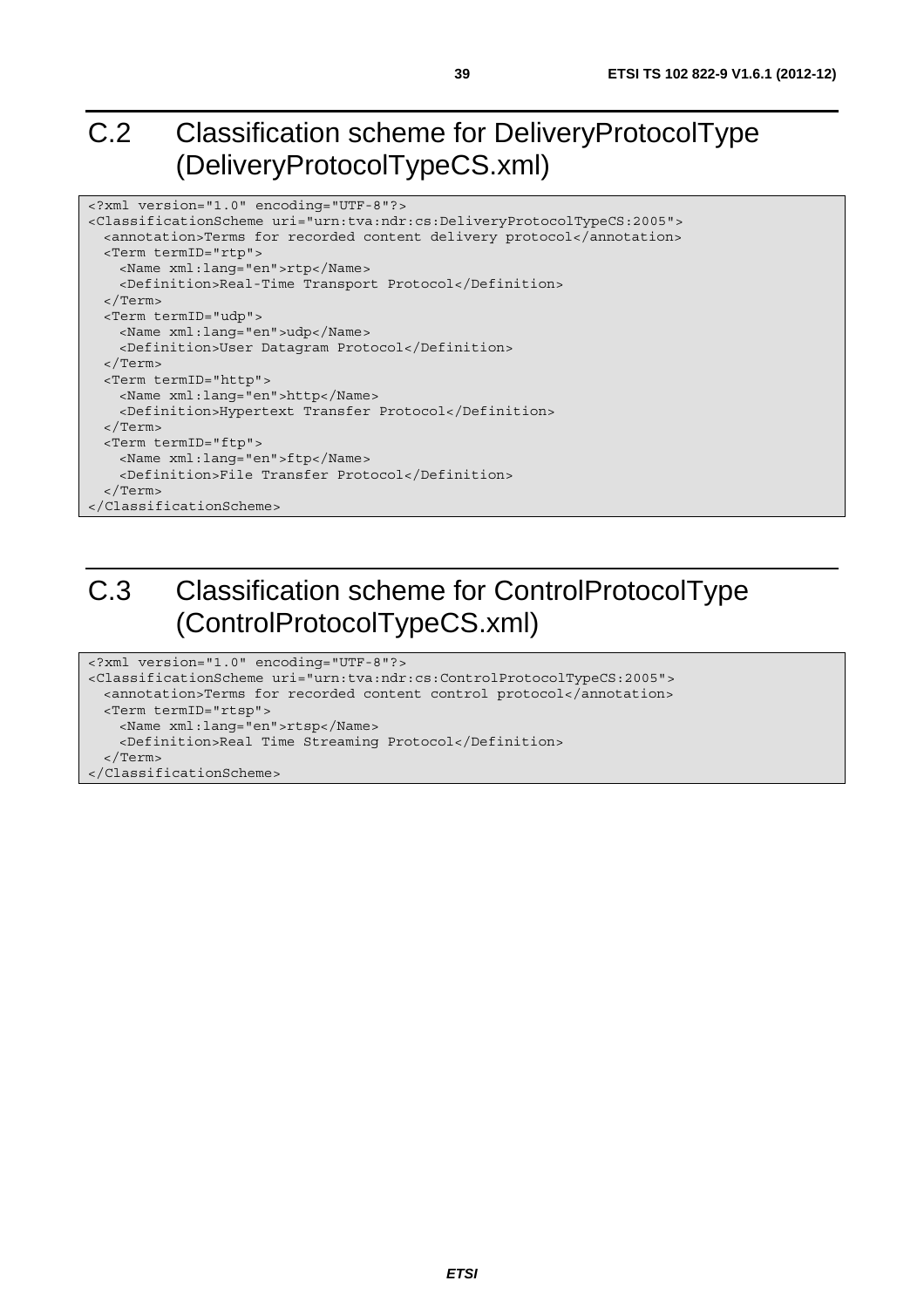# Annex D (informative): Examples of Control\_NDR requests

This annex gives some examples of how the different NDR Service requests can be used to control the NDR operation.

# D.1 Record request for a currently broadcast Content on a specific channel

To obtain content currently broadcast over a TV channel, the following command might be used.

```
<RecordRequest> 
   <SubscriptionId>3456-4567-5677-4321</SubscriptionId> 
   <Locator>dvb://1.4ee2.3fa;4f5</Locator> 
</RecordRequest>
```
The response might be negative if the NDR service has no access to the TV channel indicated by "Locator".

```
<RecordRequestResult serviceVersion="12"> 
   <RecordRequestError>unavailableServiceURL</RecordRequestError> 
</RecordRequestResult>
```
The response might be positive as follows.

```
<RecordRequestResult serviceVersion="12"> 
  <RecordRequestOK> 
     <RequestId>45U753-452</RequestId> 
     <Time2Call>2009-07-15T20:35:00.00</Time2Call> 
     <RecordingCharge currency="EUR">2</RecordingCharge> 
     <ConservationDelay>PT12H</ConservationDelay> 
   </RecordRequestOK> 
</RecordRequestResult>
```
# D.2 Record request for content identified by a CRID

To obtain content recorded by an NDR service limiting the CRID resolution to a set of specific channels, the following command might be used.

```
<RecordRequest> 
   <SubscriptionId>3456-4567-5677-4321</SubscriptionId> 
   <ContentId CRID="crid://broadcaster.com/ajcnd"/> 
   <Locator>dvb://1.4ee2.3fa;4f5</Locator> 
   <Locator>dvb://1.3fc4.431;9bC</Locator> 
</RecordRequest>
```
The response might be negative if the NDR service cannot find a location for the requested content on the specified TV channel(s).

```
<RecordRequestResult serviceVersion="12"> 
   <RecordRequestError>unknownCRID</RecordRequestError> 
</RecordRequestResult>
```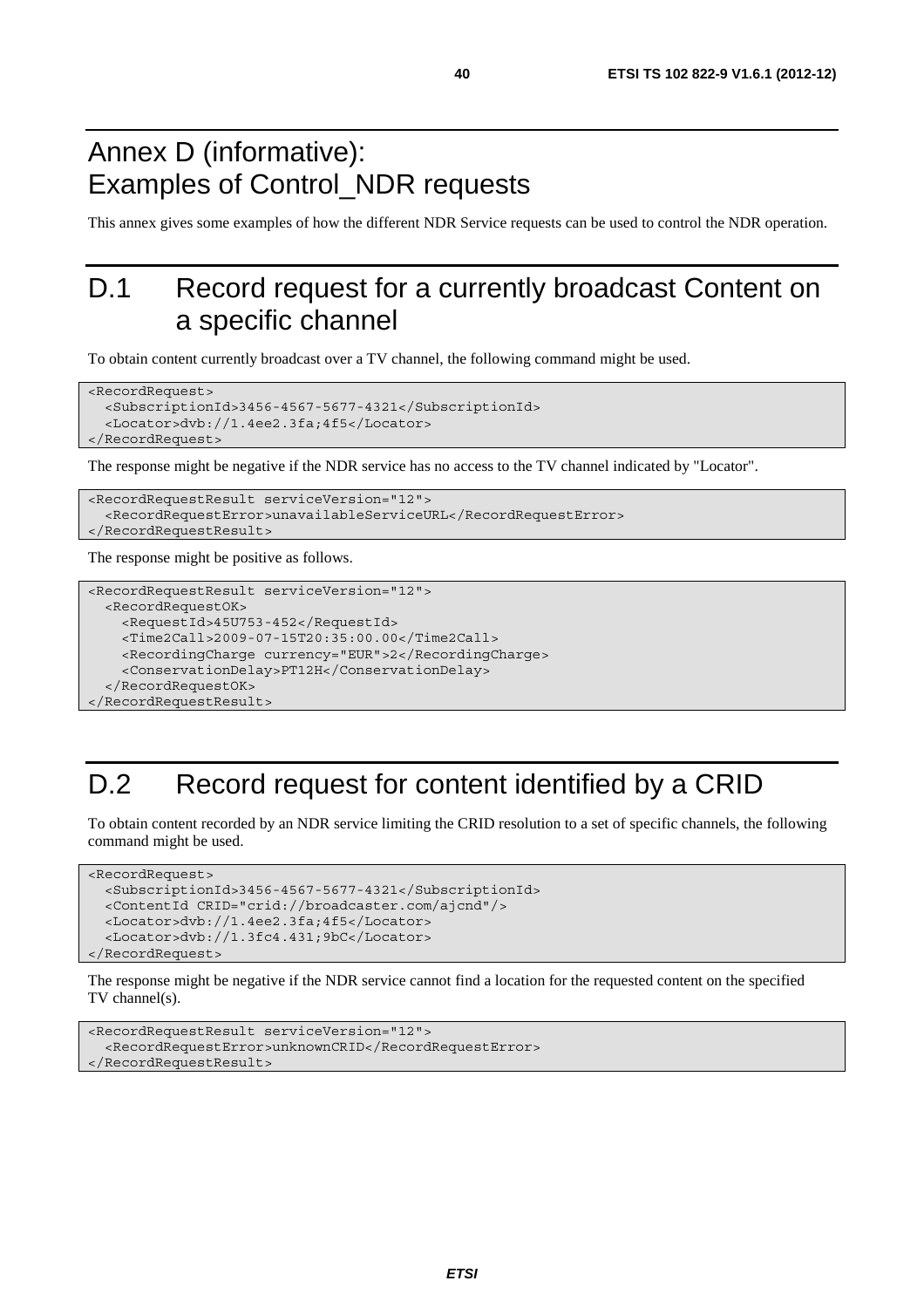# D.3 Requesting status of a previously accepted record request

To obtain the status of a previously accepted record request, the following command might be used.

<RecordStatus requestId="45U753-452"/>

Here is a possible response when the requested content is available from the NDR Service.

```
<RecordStatusResult requestId="45U753-452"> 
  <ContentAvailable> 
   <ContentURL>ftp://ccett.fr/content1.mp2</ContentURL> 
   <ConservationDeadline>2009-07-17T20:30:00.00</ConservationDeadline> 
  </ContentAvailable> 
</RecordStatusResult>
```
Here is a possible response when the requested content is not yet available.

```
<RecordStatusResult requestId="45U753-452"> 
  <Running> 
   <Time2Call>2009-07-15T22:30:00.00</Time2Call> 
  </Running> 
</RecordStatusResult>
```
Here is a possible response when the Record Request Identifier is unknown.

```
<RecordStatusResult requestId="45U753-452"> 
  <UnknownRequest/> 
</RecordStatusResult>
```
Here is a possible response when the content broadcast has been cancelled.

```
<RecordStatusResult requestId="45U753-452"> 
  <CancelledBroadcast/> 
</RecordStatusResult>
```
Here is a possible response when the NDR Service has not been able to execute the previously accepted Record Request.

```
<RecordStatusResult requestId="45U753-452"> 
  <CancelledByNDR/> 
</RecordStatusResult>
```
# D.4 Requesting cancellation of a previously accepted record request

To cancel a previously accepted record request, the following command might be used.

<RecordCancel requestId="45U753-452"/>

The response might be negative if the Record Request Identifier provided in the record cancel request is unknown.

<RecordCancelResult>unknownRequest</RecordCancelResult>

The response might be positive as follows.

<RecordCancelResult>OK</RecordCancelResult>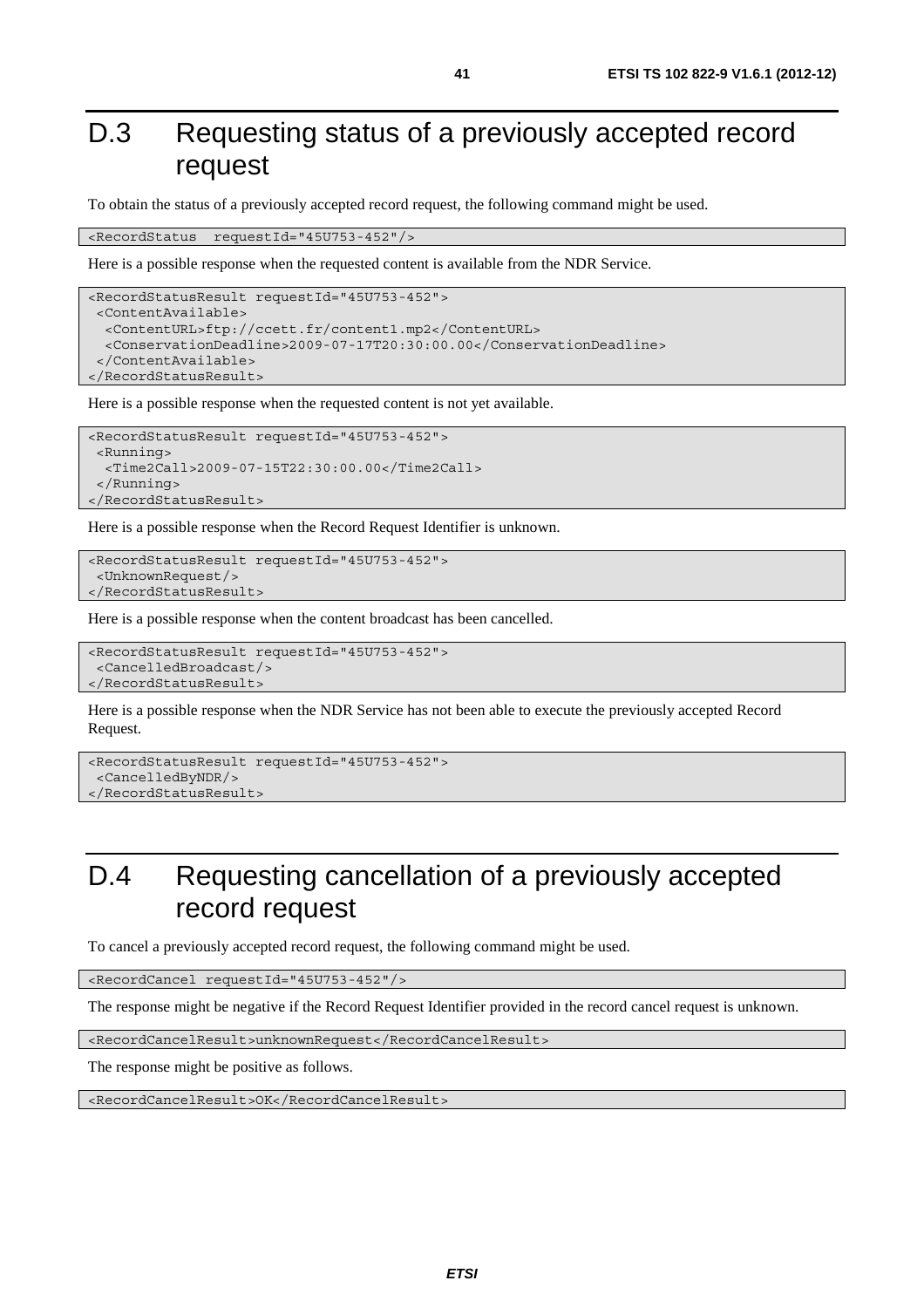# Annex E (informative): Example of UDDI usage

# E.1 Example publication of control\_NDR operation

The NDR service provider registers the new operation using the UDDI save\_binding publication API (assuming that the appropriate parent businessEntity and businessService structures have already been registered).

```
<save binding xmlns="urn:uddi-org:api v3">
   <bindingTemplate> 
     <description xml:lang="en">Recording service</description> 
     <accessPoint useType="endPoint"> 
             http://www.tf1.fr/services/enregistrement</accessPoint> 
    <tModelInstanceDetails> 
       <tModelInstanceInfo tModelKey="uddi:TV-Anytime.org:control_NDR"> 
         <instanceDetails> 
           <instanceParms><![CDATA[ 
                  <?xml version="1.0" encoding="utf-8"?> 
                    <describe_control_NDR_Result serviceVersion="3" 
                          xmlns="urn:tva:transport:2005"> 
                      <!—- see describe_control_NDR_result --> 
                    </describe_control_NDR_Result> 
                  ]]></instanceParms> 
         </instanceDetails> 
       </tModelInstanceInfo> 
    </tModelInstanceDetails> 
    <categoryBag> 
       <keyedReference tModelKey="uddi:TV-Anytime.org:serviceURL" 
                        keyValue="dvb://1.2.a"/> 
       <keyedReference tModelKey="uddi:TV-Anytime.org:serviceURL" 
                        keyValue="dvb://1.2.f"/> 
     </categoryBag> 
   </bindingTemplate> 
</save_binding>
```
The bindingTemplate structure contains a reference to the tModel for the control\_NDR operation. In this way, the tModel behaves as a technical fingerprint that formally indicates the *TV-Anytime* compliance of the web service.

The categorization information allows a client to establish the following:

• The NDR service can record contents available on channels dvb://1.2.a and dvb://1.2.f.

# E.2 Example search for *TV-Anytime* NDR service

Consider the example of an end-user with a newly purchased PDR trying to get a movie broadcast tonight on channel A while a football match is broadcast on channel B.

The PDR wishes to discover NDRs able to record contents broadcast on channel A.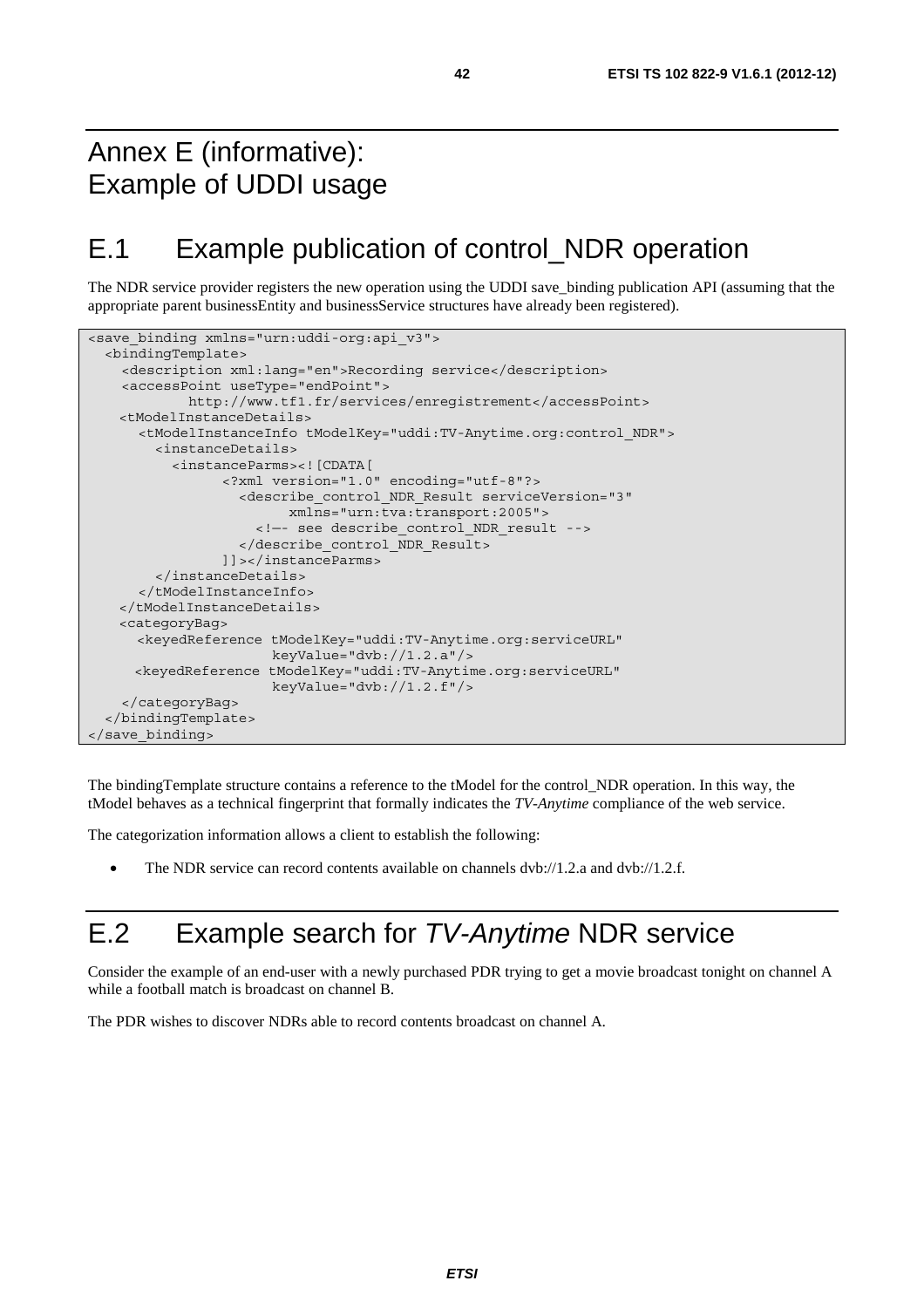The following search could be used to find appropriate bindings.

```
<find_binding xmlns="urn:uddi-org:api_v3"> 
   <tModelBag> 
     <tModelKey>uddi:TV-Anytime.org:control_NDR_v10</tModelKey> 
   </tModelBag> 
   <categoryBag> 
     <keyedReference tModelKey="uddi:TV-Anytime.org:serviceURL" 
                      keyValue="dvb://1.2.a"/> 
     <keyedReference tModelKey="uddi:TV-Anytime.org:serviceURL" 
                      keyValue="dvb://1.2.b"/> 
     <keyedReference tModelKey="uddi:TV-Anytime.org:serviceURL" 
                      keyValue="dvb://1.2.c"/> 
   </categoryBag> 
</find_binding>
```
The data structure returned to the device will contain a list of bindingTemplate elements that satisfy the above query. The list can then be refined by the user (based on brand preferences, recommendations, languages used, etc.), or automatically by the PDR (based on the capability description, and other taxonomies provided in each bindingTemplate element).

*TV-Anytime* clients may also register their interest in a particular type of NDR service, by registering with a node using the subscription API (see clause 5.5 of the UDDI specification [19]). In this case, the same find\_binding element above could be used in the subscriptionFilter of the subscription message, thus defining the types of services that the PDR is interested in being notified about.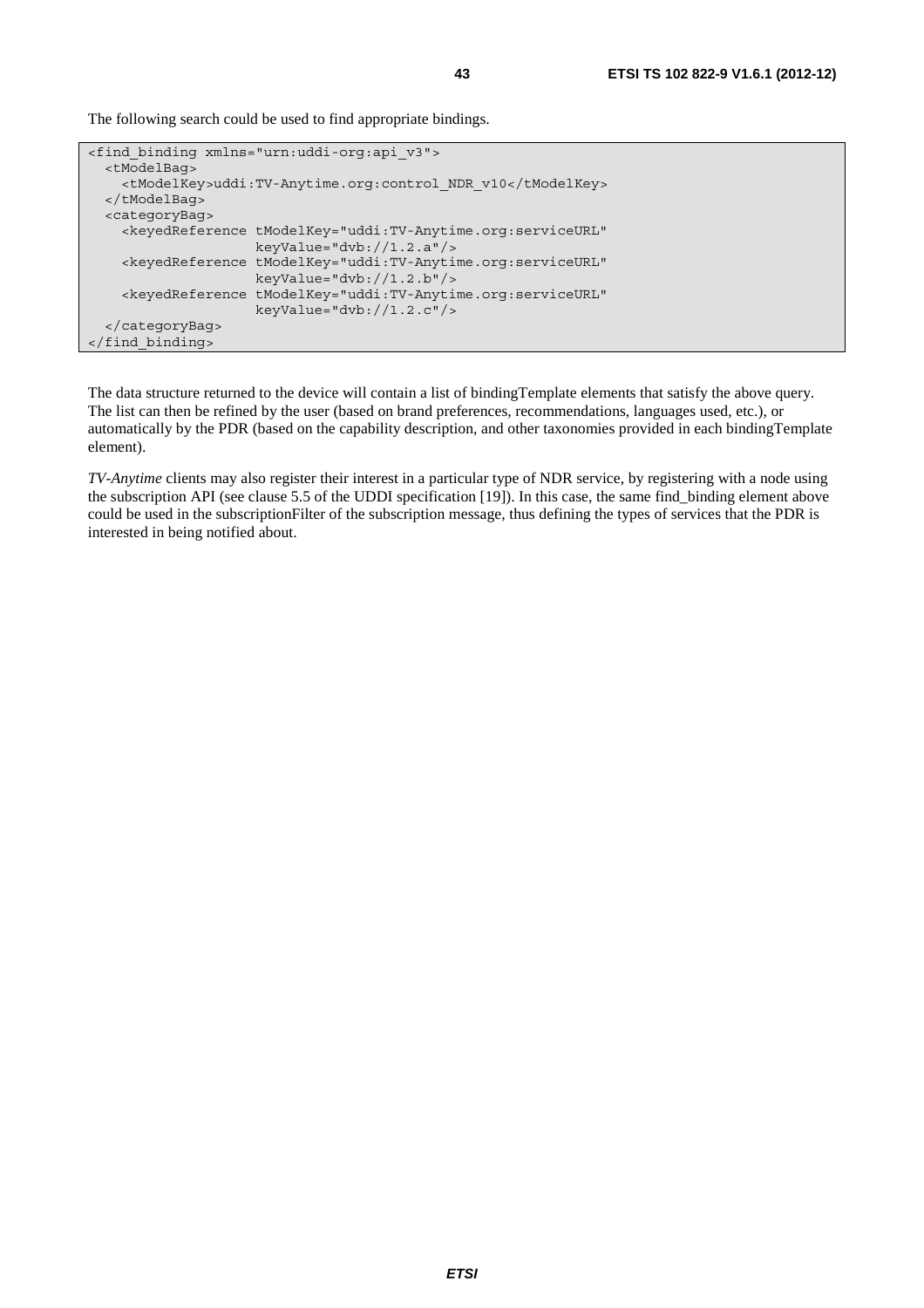# Annex F (informative): Referencing a WSDL implementation description using WS-Inspection

The following WS-Inspection [21] file contains a reference to a *TV-Anytime* NDR service providing a control\_NDR port.

www.dummy.com/inspection.wsil

```
<inspection xmlns="http://schemas.xmlsoap.org/ws/2001/10/inspection/" 
    xmlns:wsdl="http://schemas.xmlsoap.org/ws/2001/10/inspection/wsdl/" 
    xmlns:tns="urn:tva:transport_wsdl:2012"> 
 <service> 
   <description referencedNamespace="http://schemas.xmlsoap.org/wsdl/" 
            location="http://www.channel1.com/services/record/record.wsdl"> 
   <wsdl:reference endpointPresent="true"> 
    <wsdl:implementedBinding>tva:control_NDR_SOAP</wsdl:implementedBinding> 
    </wsdl:reference> 
  </description> 
  </service> 
</inspection>
```
The location attribute in the above description allows a client to download a WSDL implementation description.

http://www.dummy.com/services/record/record.wsdl

```
<definitions targetNamespace="http://example.com/tva" 
     xmlns:tns="urn:tva:transport_wsdl:2012" 
    xmlns:soap="http://schemas.xmlsoap.org/wsdl/soap/" 
     xmlns="http://schemas.xmlsoap.org/wsdl/"> 
   <import namespace="urn:tva:transport_wsdl:2012"/> 
      location=" http://www.channel1.com/services/record/TVAGeneralRecord.wsdl"> 
   <service name="Channel1RecordingService"> 
     <port name="control_NDR_Port" binding="tva:control_NDR_SOAP"> 
       <soap:address location="http://www.channel1.com/services/record"/> 
     </port> 
   </service> 
</definitions>
```
The referenced WSDL implementation definition is simple, and allows a client to establish the URL of the *TV-Anytime* control NDR port. Also, the technical version of the port is indicated via the namespace of the fully qualified binding name.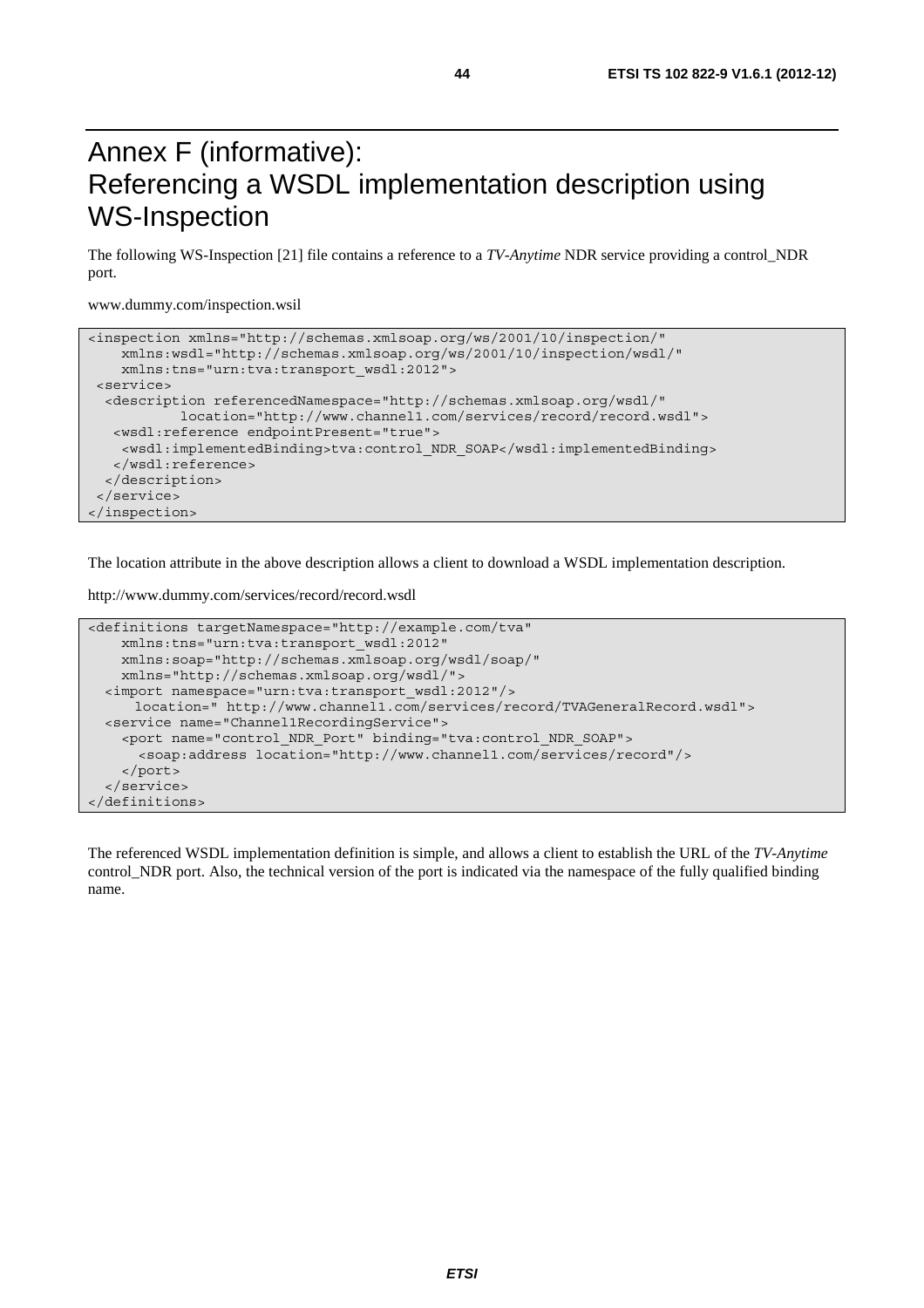# Annex G (normative): *TV-Anytime* description schemes and classification schemes

The *TV-Anytime* DSs listed in the present document have been aggregated into several **xsd files identified by the Description Schemes' names**, forming the reference documentation, contained in archive ts\_10282209v010601p0.zip which accompanies the present document:

- tva\_ndr\_9\_v161.xsd is the NDR subscription and operation schema defined in clause C.1.
- DeliveryProtocolTypeCS.xml is the Delivery Protocol Type Classification Scheme defined in clause C.2.
- ControlProtocolTypeCS.xml is the Control Protocol Type Classification Scheme defined in clause C.3.

In order to validate, tva\_ndr\_9\_v161.xsd imports several description schemes from other parts of the *TV-Anytime*  specification:

- tva\_metadata\_3-1\_v181.xsd and tva\_mpeg7\_2008.xsd and can be found in ts\_1028220301v010801p0.zip, which is a file attached to TS 102 822-3-1 (v1.8.1) [3].
- tva\_content\_referencing\_4\_v171.xsd can be found in ts\_10282204v010701p0.zip, which is a file attached to TS 102 822-4 (v1.7.1) [7].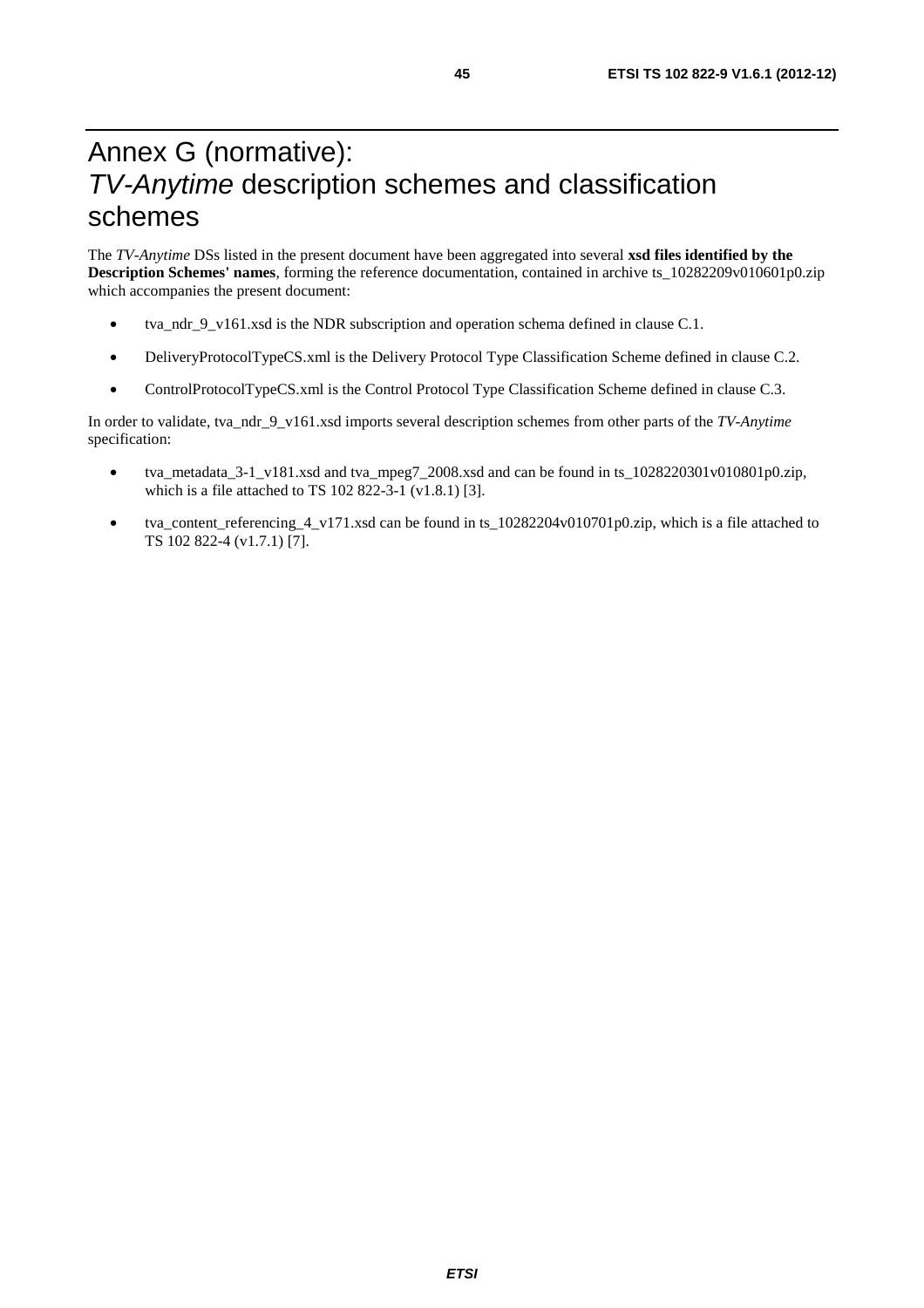- "The Platform for Privacy Preferences 1.0 (P3P1.0) Specification", M. Marchiori et. Al. <http://www.w3.org/TR/P3P/>
- IETF RFC 2119: "Key words for use in RFCs to Indicate Requirement Levels", S. Bradner. <http://www.ietf.org/rfc/rfc2119.txt>
- IETF RFC 2396: "Uniform Resource Identifiers (URI): Generic Syntax", T. Berners-Lee, R. Fielding, L. Masinter. <http://www.ietf.org/rfc/rfc2396.txt>
- "Unicode Collation Algorithm, Unicode Technical Report #10", M. Davis, K. Whistler. <http://www.unicode.org/unicode/reports/tr10>
- "Unicode Normalization Forms, Unicode Standard Annex #15", M. Davis, M. Dürst. <http://www.unicode.org/unicode/reports/tr15>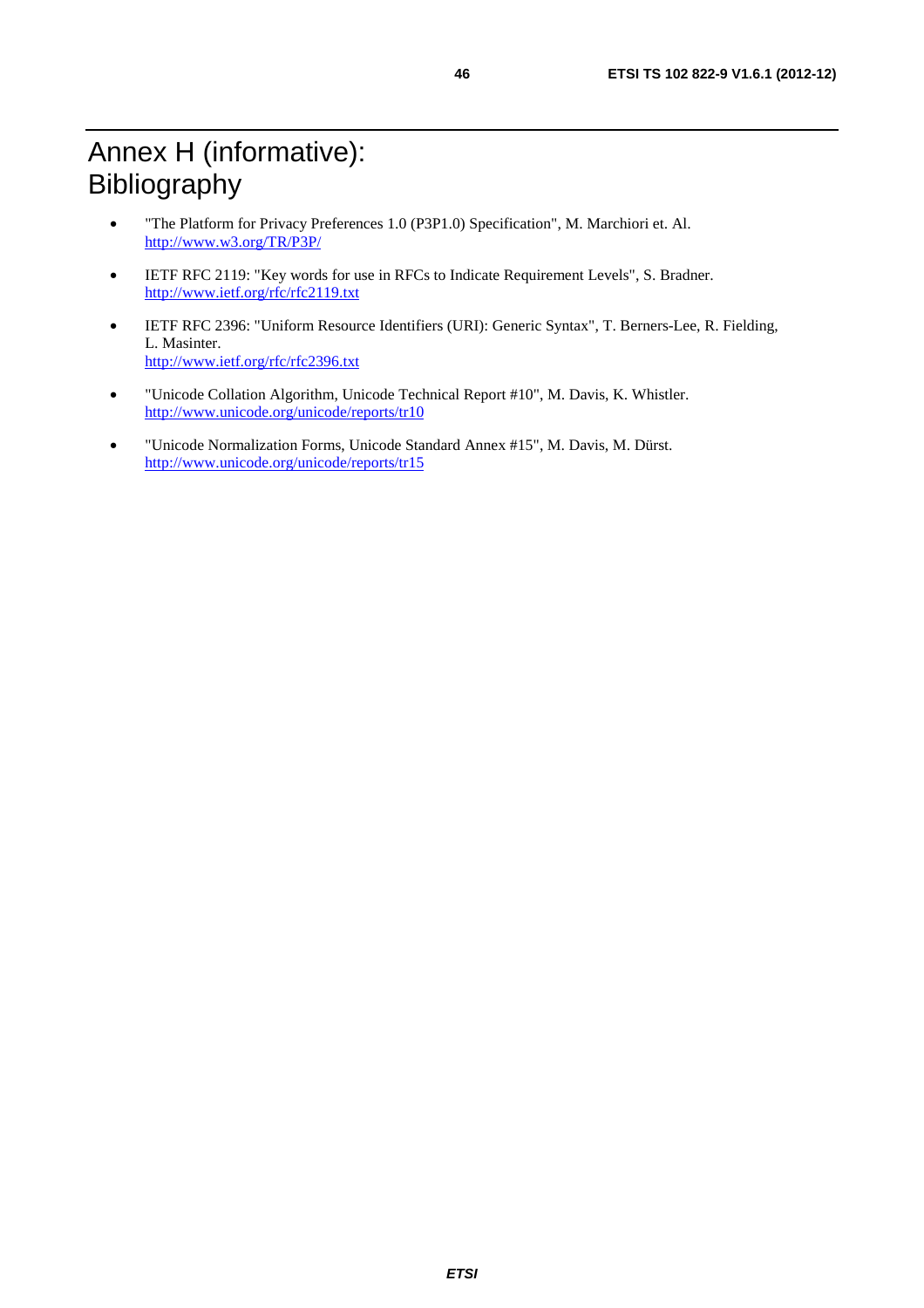# List of figures